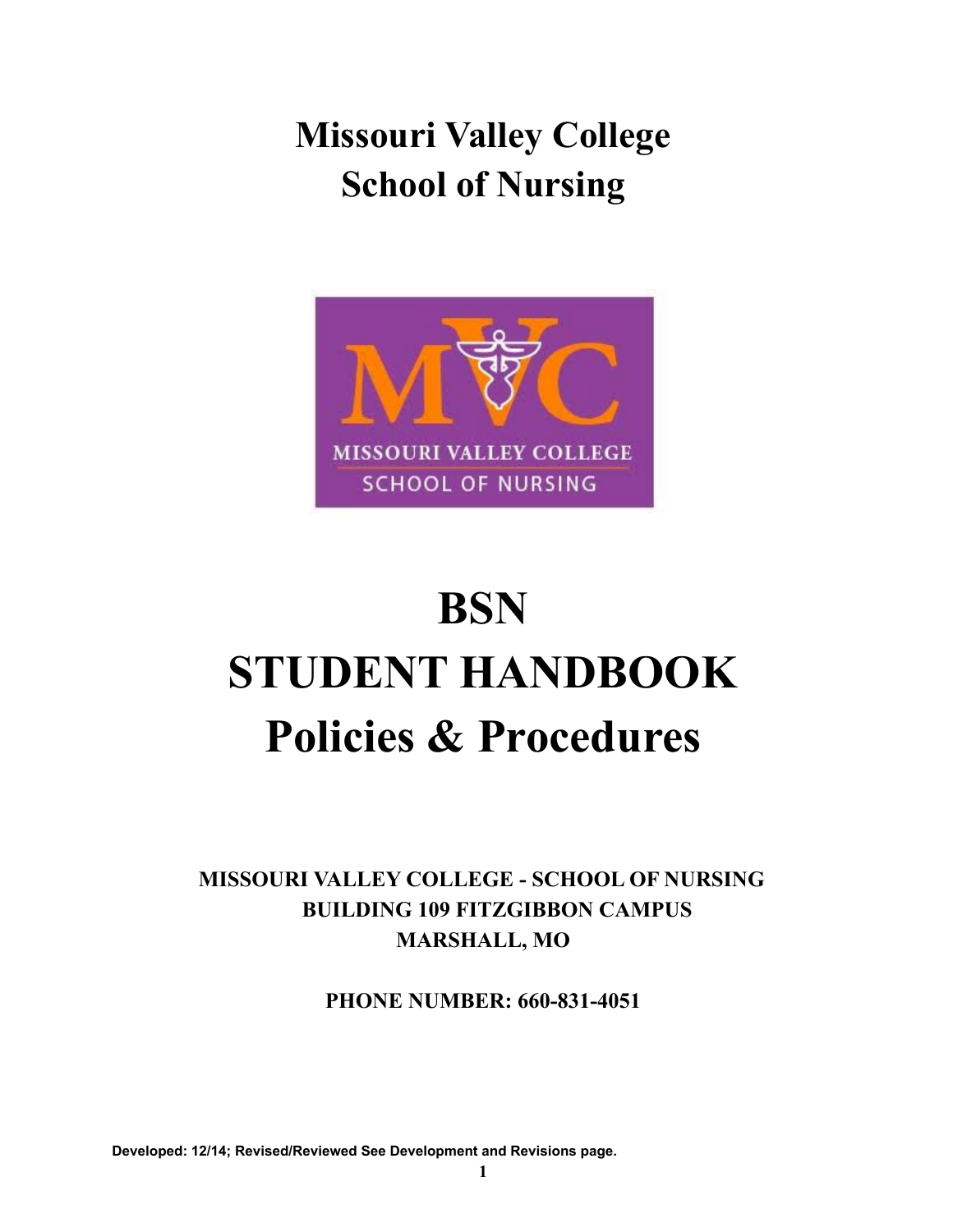# **TABLE OF CONTENTS Missouri Valley College Nursing Program**

| <b>WELCOME NURSING STUDENTS</b>                                          | 5        |
|--------------------------------------------------------------------------|----------|
| PURPOSE of the NURSING STUDENT HANDBOOK                                  | 6        |
| THE MISSION and PHILOSOPHY of the MVC NURSING PROGRAM                    | 7        |
| PROGRAM STUDENT LEARNING OUTCOMES (PSLOs)                                | 8        |
| <b>QUALITY &amp; SAFETY EDUCATION FOR NURSES (QSEN) COMPETENCIES</b>     | 9        |
| <b>ACCREDITATION/APPROVAL</b>                                            | 9        |
| <b>NURSING FACULTY, STAFF, and RESOURCE INDIVIDUALS</b>                  | 10       |
| <b>MVC NURSING STUDENTS AND ACADEMIC INTEGRITY</b>                       | 15       |
| STANDARD OF CONDUCT/NURSING PRACTICE ACT                                 | 16       |
| <b>ESSENTIAL FUNCTIONS/SAFETY STANDARDS FOR STUDENTS IN THE CLINICAL</b> |          |
| <b>SETTING/NURSING PROGRAM</b><br>I. Visual                              | 17<br>17 |
| II. Auditory                                                             | 18       |
| III. Tactile                                                             | 18       |
| IV. Olfactory                                                            | 18       |
| V. Communication/Interpersonal Skills                                    | 18       |
| VI. Cognitive/Critical Thinking Skills                                   | 18       |
| VII. Physical/Motor                                                      | 19       |
| VIII. Professional Conduct                                               | 20       |
| The Appeals Procedure Includes, But Not Limited To                       | 20       |
| <b>CURRICULUM</b>                                                        | 22       |
| LPN to BSN Face to Face Curriculum                                       | 24       |
| LPN to BSN Online Curriculum                                             | 26       |
| <b>GENERAL INFORMATION</b>                                               | 28       |
| Academic Advisement                                                      | 28       |
| Accountability                                                           | 28       |
| <b>Class Photos</b>                                                      | 29       |
| College Environment                                                      | 29       |
| Computer                                                                 | 30       |
| Copying Services                                                         | 30       |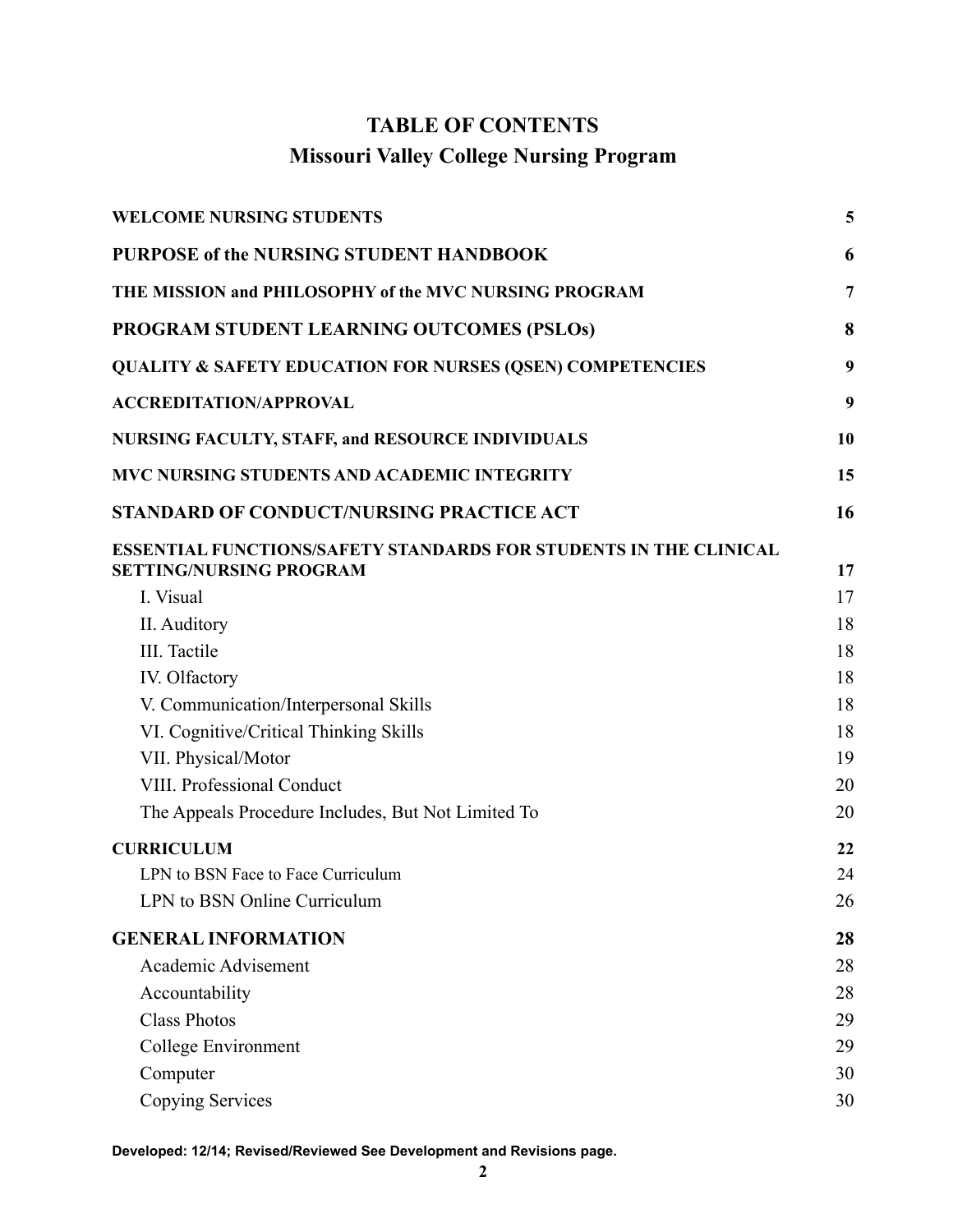| <b>Course Evaluation/Feedback</b>                                             | 30 |
|-------------------------------------------------------------------------------|----|
| Course Syllabi                                                                | 30 |
| <b>CPR</b>                                                                    | 30 |
| Criminal Background Checks (Initial And Readmission)                          | 31 |
| Discrimination                                                                | 31 |
| Drug Screening (Initial And Readmission)                                      | 31 |
| Health Insurance                                                              | 31 |
| <b>ID</b> Cards                                                               | 31 |
| Parking                                                                       | 31 |
| Smoking                                                                       | 32 |
| <b>Student Fees</b>                                                           | 32 |
| <b>Textbooks And Syllabi</b>                                                  | 32 |
| Audio/Video Taping/Photography                                                | 36 |
| Cardiopulmonary Resuscitation Certification (CPR)                             | 37 |
| Cell Phones, Ipods, And Other Electronic Devices                              | 38 |
| <b>Clinical Course Section Changes</b>                                        | 39 |
| Clinical Requirements/ Expectations For BSN Nursing Students                  | 40 |
| Communication Within The MVC Nursing Program                                  | 43 |
| Comprehensive Testing of Course Content                                       | 44 |
| Criminal Background Check                                                     | 45 |
| Dress Code For Classroom Setting                                              | 47 |
| Drug Testing                                                                  | 48 |
| <b>Examination Guidelines</b>                                                 | 49 |
| <b>Financial Aid For Nursing Students</b>                                     | 51 |
| Grade Appeal Process Specific To Nursing                                      | 52 |
| Grading System For Nursing Courses                                            | 53 |
| Graduation                                                                    | 55 |
| <b>Graduation Activities</b>                                                  | 56 |
| <b>Health And Attendance</b>                                                  | 57 |
| Health Forms-physical Examination-consent-refusal For Hepatitis B Vaccine     | 58 |
| Health Information Portability Privacy Act (HIPAA) 1996                       | 59 |
| Leave Of Absence (LOA)                                                        | 60 |
| <b>NCLEX</b> Preparation                                                      | 62 |
| Nursing Organizations/Activities/Honors Program                               | 65 |
| Occupational Safety And Health Administration (OSHA) And Bloodborne Pathogens | 66 |
| Plagiarism In Coursework                                                      | 67 |
| Professional Conduct Clinical Setting                                         | 68 |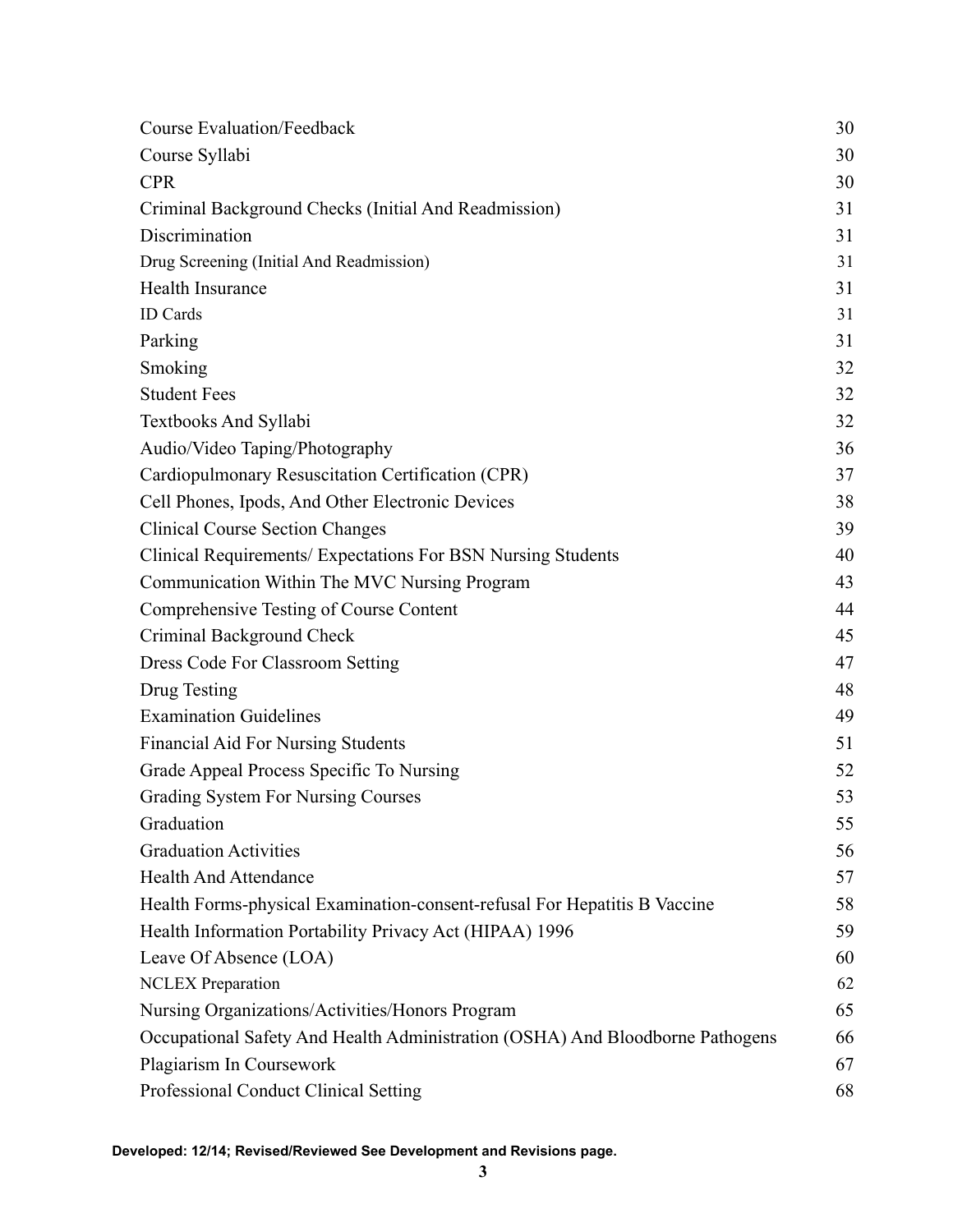| Professional Dress/Attire for Clinical Settings                             | 69 |
|-----------------------------------------------------------------------------|----|
| Professional Liability Coverage                                             | 70 |
| Program Of Study Changes                                                    | 71 |
| Progression And Readmission In The Nursing Program                          | 72 |
| Readmission Policy Following Medical LOA Or Withdrawal For Personal Reasons | 74 |
| Safety                                                                      | 76 |
| Senior Practicum Placement Policy                                           | 77 |
| Simulation Skills Lab                                                       | 79 |
| <b>Student Special Requests</b>                                             | 80 |
| <b>Attendance Policy</b>                                                    | 81 |
| Transfer Of Credits From Other Colleges/Universities                        | 83 |
| <b>ACKNOWLEDGMENTS</b>                                                      | 84 |
| BSN Student Handbook Acknowledgment Form                                    | 84 |
| Student Acknowledgement of ATI Policy                                       | 85 |
| <b>Development And Revisions Dates</b>                                      | 86 |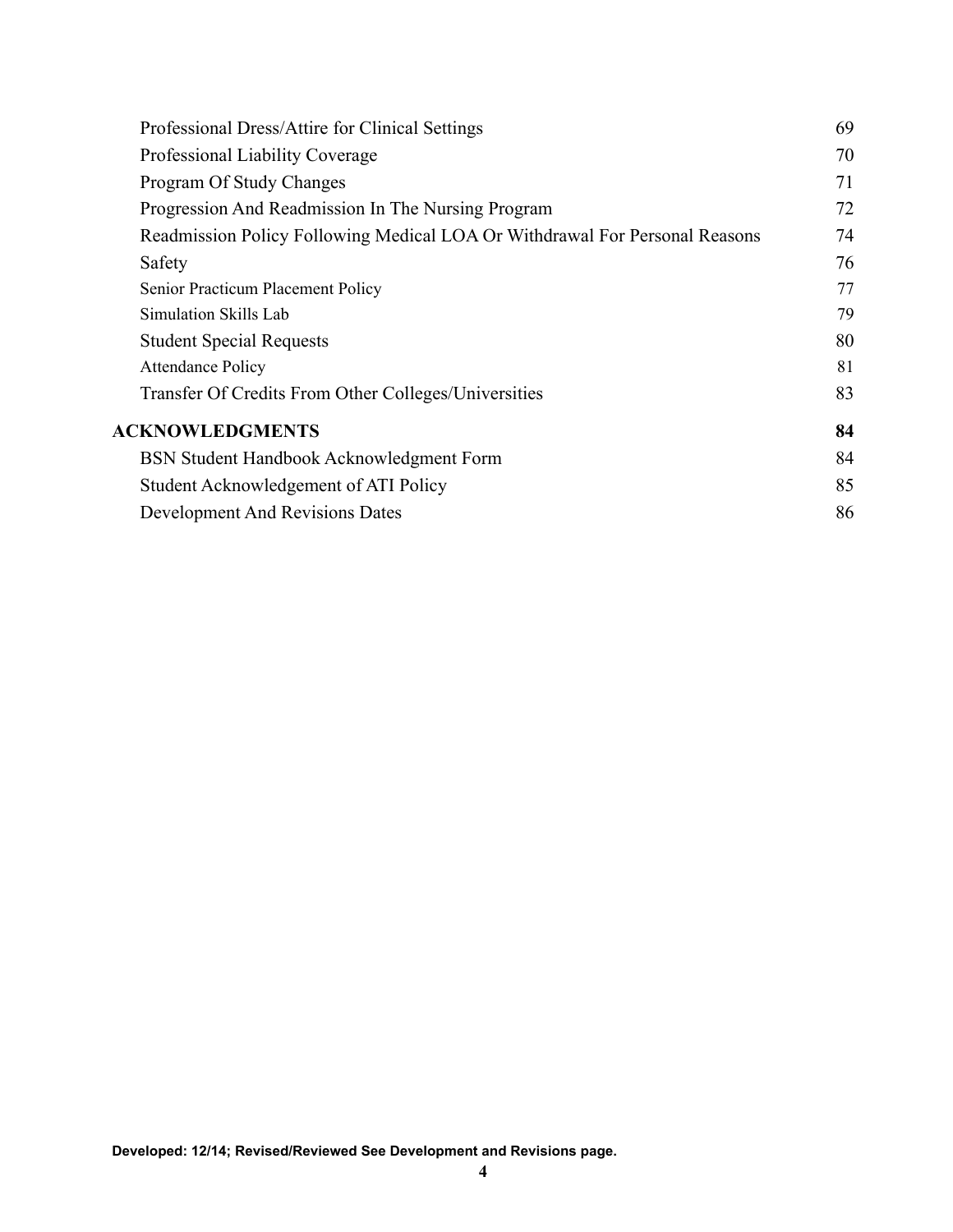## **WELCOME NURSING STUDENTS**

<span id="page-4-0"></span>Welcome to Missouri Valley College (MVC) School of Nursing. We share your excitement about entering the profession of nursing. We are also very pleased that you have chosen our nursing program to obtain your Bachelor of Science in Nursing. Our school includes a traditional track and an online LPN to BSN track.

At MVC, we believe in excellence in education. Our highly trained and dedicated nursing faculty and support staff are experts in their field of study and practice. While this program is demanding and will consume a great deal of your time and energy, with your commitment to becoming a registered nurse (RN), we will assist and prepare you to transition from a novice to a practicing professional.

This handbook has been designed to help guide you through the nursing program. Please read it carefully and refer to it if and when you have questions during your nursing education. It is always a great idea to avoid rumors and hearsay that place unnecessary stress and anxiety on both students and faculty. Therefore, if you have questions along the way, please discuss them early with your academic/faculty advisor. We will assist you in any way we can, as we also want you to be successful in completing the nursing program and passing the NCLEX Licensure Examination.

We encourage you to enhance your professional interests in nursing by joining the Student Nurses Association. To help you grow as a professional, a student, a leader, and a member of our educational and medical community, please check into the other activities, clubs, and organizations found on the MVC campus.

Best wishes as you begin this new journey in your life of becoming an RN!

Administration, Faculty, and Staff MVC School of Nursing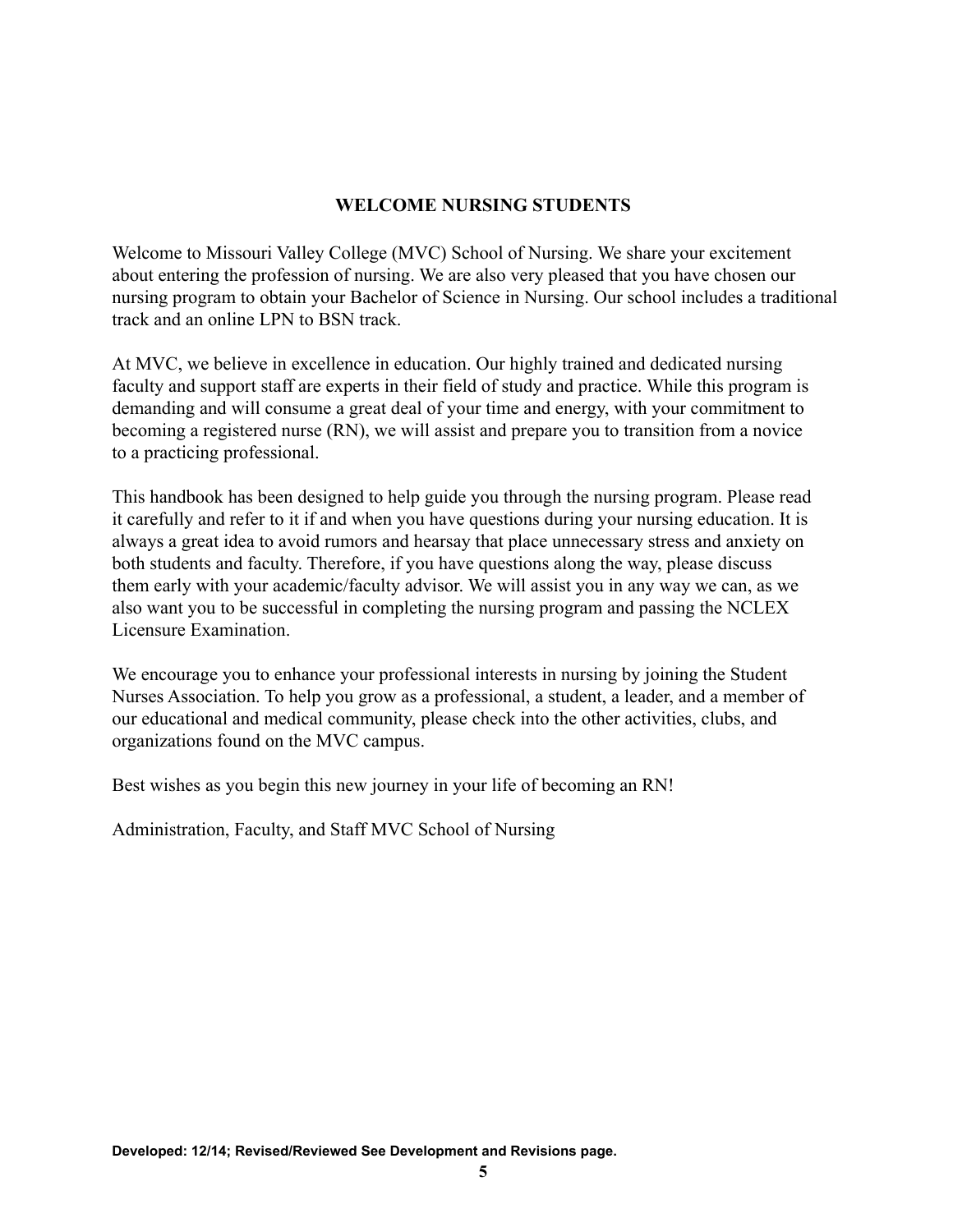## **MISSOURI VALLEY COLLEGE NURSING PROGRAM**

## <span id="page-5-0"></span>**PURPOSE of the NURSING STUDENT HANDBOOK**

The purpose of the Nursing Student Handbook is to provide the student with guidelines necessary to progress responsibly in the Nursing Program. The handbook contains general information and policies and procedures that guide the Nursing Program. Course requirements are outlined in detail in the course syllabus at the beginning of each semester. As a student it is critical that you read the handbook carefully and fully understand the contents. All students will be held accountable for information in the handbook. Using the Handbook will help students negotiate the many challenges in the nursing program. In addition academic advisors and faculty are available to assist the student along the way.

The BSN Nursing Student Handbook is to be used in conjunction with the MVC Catalog  $\&$ [Handbook.](https://www.moval.edu/academics/academic-catalog/) Nursing students have the same rights and privileges provided to other college students. However, the policies in the BSN Nursing Student Handbook may/can take precedence over some of the aforementioned college publications. For example, the grading policy and grade point average are/may be different from those in other disciplines. However, all of the resources contain valuable information and should serve as a reference as the student progresses through the curriculum/program.

The contents of the BSN Nursing Student Handbook are the most current information at the time of publication. Addendums/revisions may be added without prior notice to students. Therefore, students must keep updated by reading the handbook. Keep in mind, the handbook is not an irrevocable contract between the student and the School of Nursing.

Nursing faculty reserves the right to make changes in the curriculum. If or when this happens every effort will be made to notify students of the changes to allow for a smooth transition through the required nursing courses.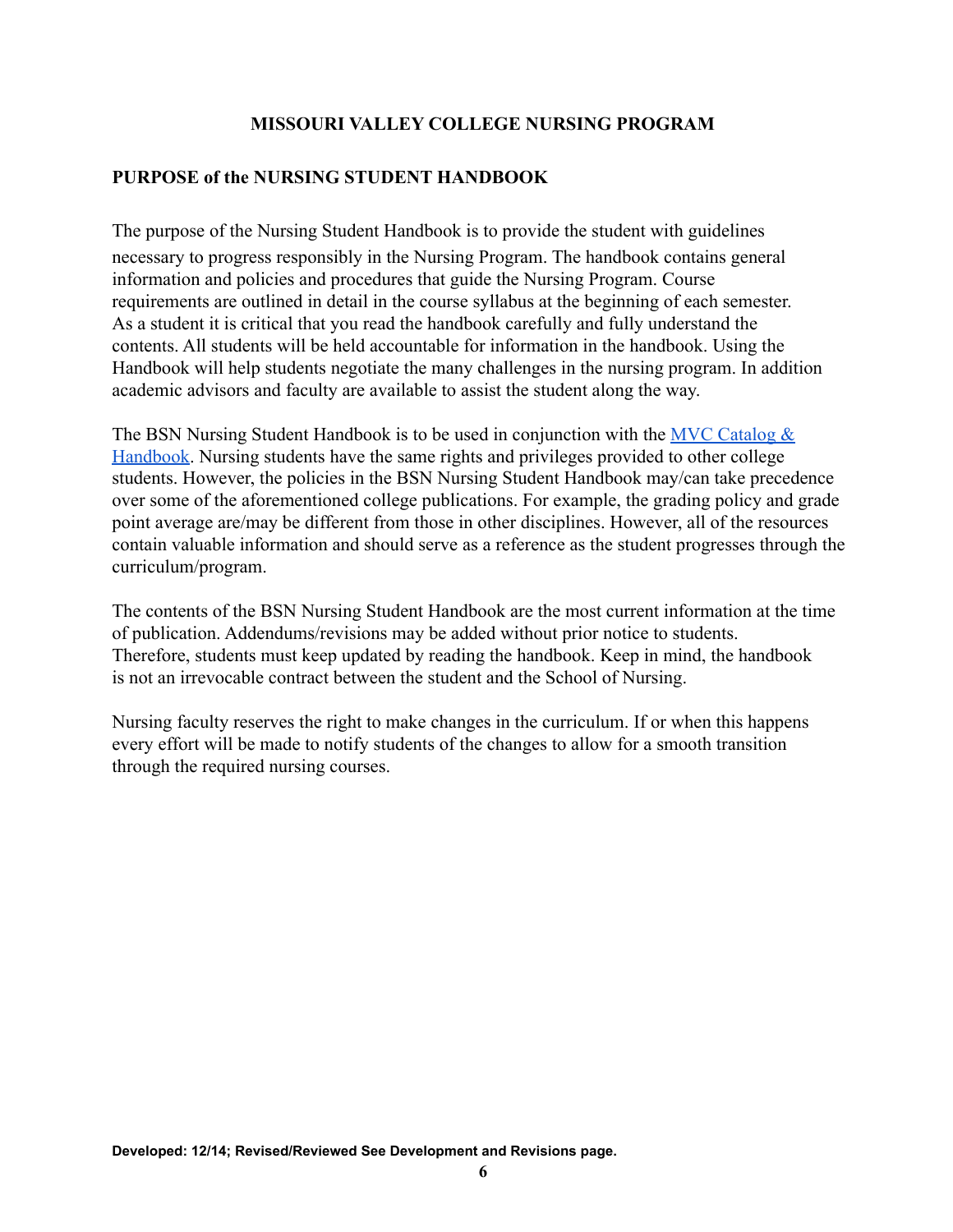## <span id="page-6-0"></span>**THE MISSION and PHILOSOPHY of the MVC NURSING PROGRAM**

**MISSION:** The mission is to advance the art and science of nursing through innovative teaching, research, and clinical practice. To educate and train diverse groups of nursing professionals to interact with interdisciplinary teams thus promoting optimal health outcomes in individuals, families, and global communities while promoting a culture of lifelong learning.

**PHILOSOPHY:** The foundation for professional nursing education is embedded in the natural sciences, social sciences, and humanities which enhances critical thinking and reasoning, while promoting high ethical standards in providing holistic care for individuals, families, global communities, and societies. The baccalaureate of science in nursing prepares a nurse generalist and lays the foundation for graduate education to promote personal, professional and intellectual growth. The graduate of the School of Nursing will be able to assimilate theory, concepts, research, and leadership to help reshape the future of nursing practice while meeting the demands of an ever changing healthcare environment.

## **SCHOOL OF NURSING GOALS:**

- 1. Promote a school culture that treats all nursing students with cultural sensitivity and respect for human dignity.
- 2. Build curricula that promote collaboration and communication skills, with clinical reasoning and critical thinking skills.
- 3. Uses teaching-learning practices that promote self-directed learning, creative thinking, and intellectual inquiry.
- 4. Prepare students to achieve PSLOs and to pass the NCLEX exam on the first attempt.
- 5. Retain qualified faculty and staff that are committed to high academic standards, academic freedom, and that are leaders in their areas of expertise.
- 6. Prepare graduates that are satisfied with the nursing program and promote the SON within learning and health care communities.

**NURSING FACULTY BELIEFS**: Nursing is both an art and a science. The practice of nursing occurs in a dynamic and changing healthcare environment. Patient's individual needs are met by using the holistic approach and through the use of the nursing process. Practicing nurses must be caring and compassionate, have critical thinking skills, be competent, be self-directive, be ethical, practice within their scope, practice with cultural sensitivity, promote health and wellness across the lifespan, be a lifelong learner, and also be a patient advocate.

**FACULTY COMMITMENT**: The faculty is committed to academic and clinical excellence in preparing students to become professional nurses and/or advanced practice nurses. Nursing educators are committed to a learner-centered process which uses knowledge gained from general education courses and knowledge and skills gained from nursing courses to prepare the nurse to practice safely and competently. Acquisition of knowledge and skills are achieved through various means such as the teaching-learning process, research, instructional design/methodologies, and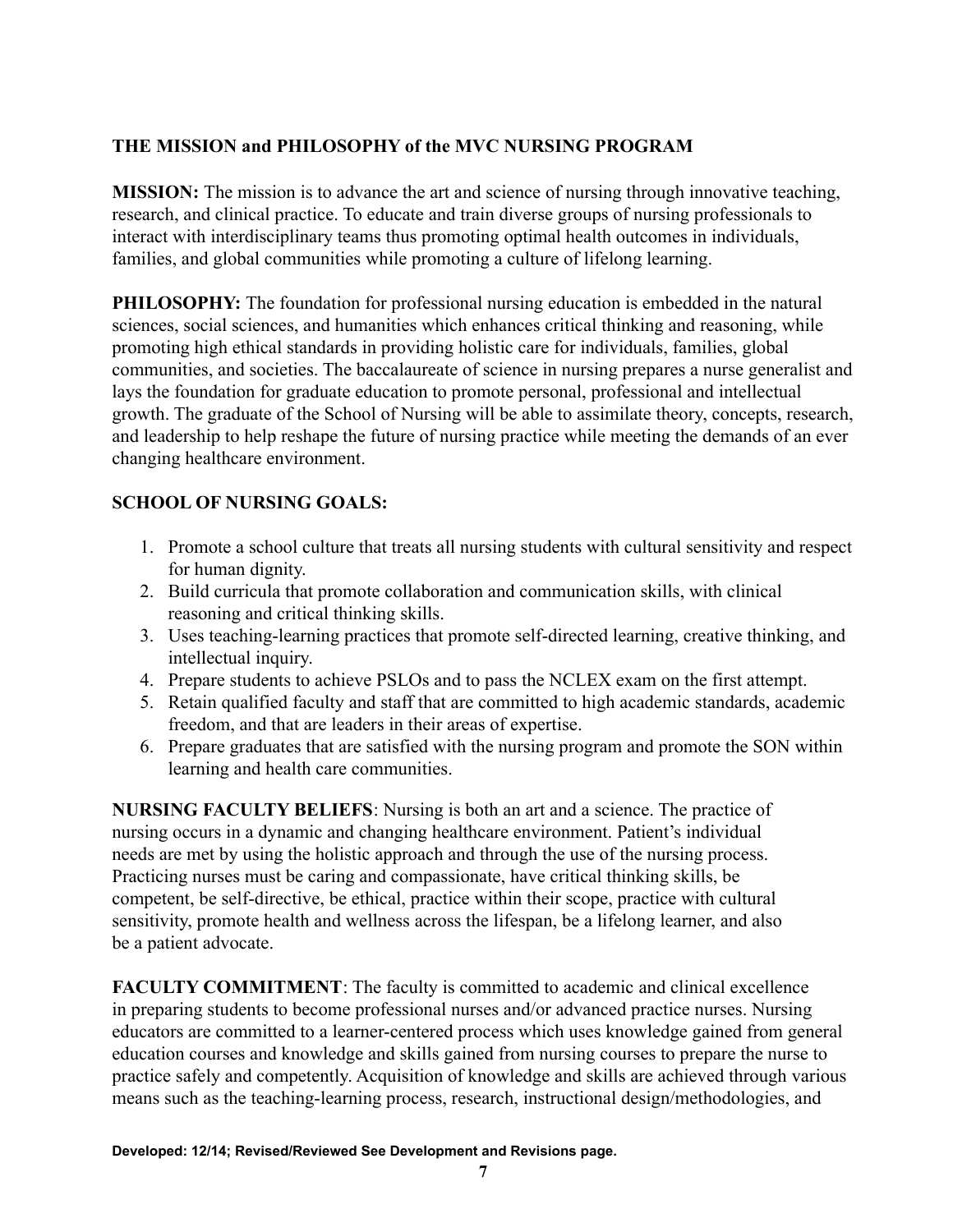internal and external resources. The faculty members are lifelong learners and instill this trait in their students. Lifelong learning increases knowledge, skills, professionalism, and is beneficial for medical communities in caring for diverse populations with complex needs in a variety of health care settings.

## <span id="page-7-0"></span>**PROGRAM STUDENT LEARNING OUTCOMES (PSLOs)**

The Missouri Valley College School of Nursing faculty designed the curriculum to encompass principles from both science and liberal arts. Students gain knowledge and skills in courses such as leadership, mental health and community nursing, health-care delivery systems, healthcare technology, nursing research, and best practices to enter the healthcare arena as nurse generalists. The nurse is compassionate and demonstrates leadership skills, critical thinking skills, clinical reasoning, and utilization of best practices necessary to provide safe and quality care to diverse groups with chronic and acute needs in a variety of settings within a medical community. Upon graduation, students shall meet the following outcomes:

- 1. Complete a solid base in liberal education which provides the cornerstone for the practice and education of nurses while using knowledge from other disciplines emphasising clinical judgment and best practices in transforming nursing practice.
- 2. Provide compassionate, holistic, competent person-centered care to the individual patient with complex/complicated needs including ones' identified family and " important others", using best practices and is "developmentally appropriate" regardless of expertise, skills, or area of interest.
- 3. Collaborate with other disciplines and stakeholders to form partnerships focusing on disease prevention and health promotion across the lifespan and to improve population health outcomes for diverse groups and those facing disparities in healthcare.
- 4. Integrate current nursing knowledge gained through theory, science, research, and best practices to enhance healthcare and effect positive changes in healthcare.
- 5. Select credible bodies of knowledge that focus on approaches to improve quality and safety, minimize risk to patients/providers while facilitating best practices in treatment Outcomes.
- 6. Use purposeful collaboration with interprofessional teams, "patients, families, communities and other stakeholders" to promote high quality patient care, optimize the patients' healthcare experience, and to achieve positive health outcomes.
- 7. Coordinate appropriate resources within a complex healthcare system necessary to provide high quality, safe, ethical, and equitable care to diverse populations.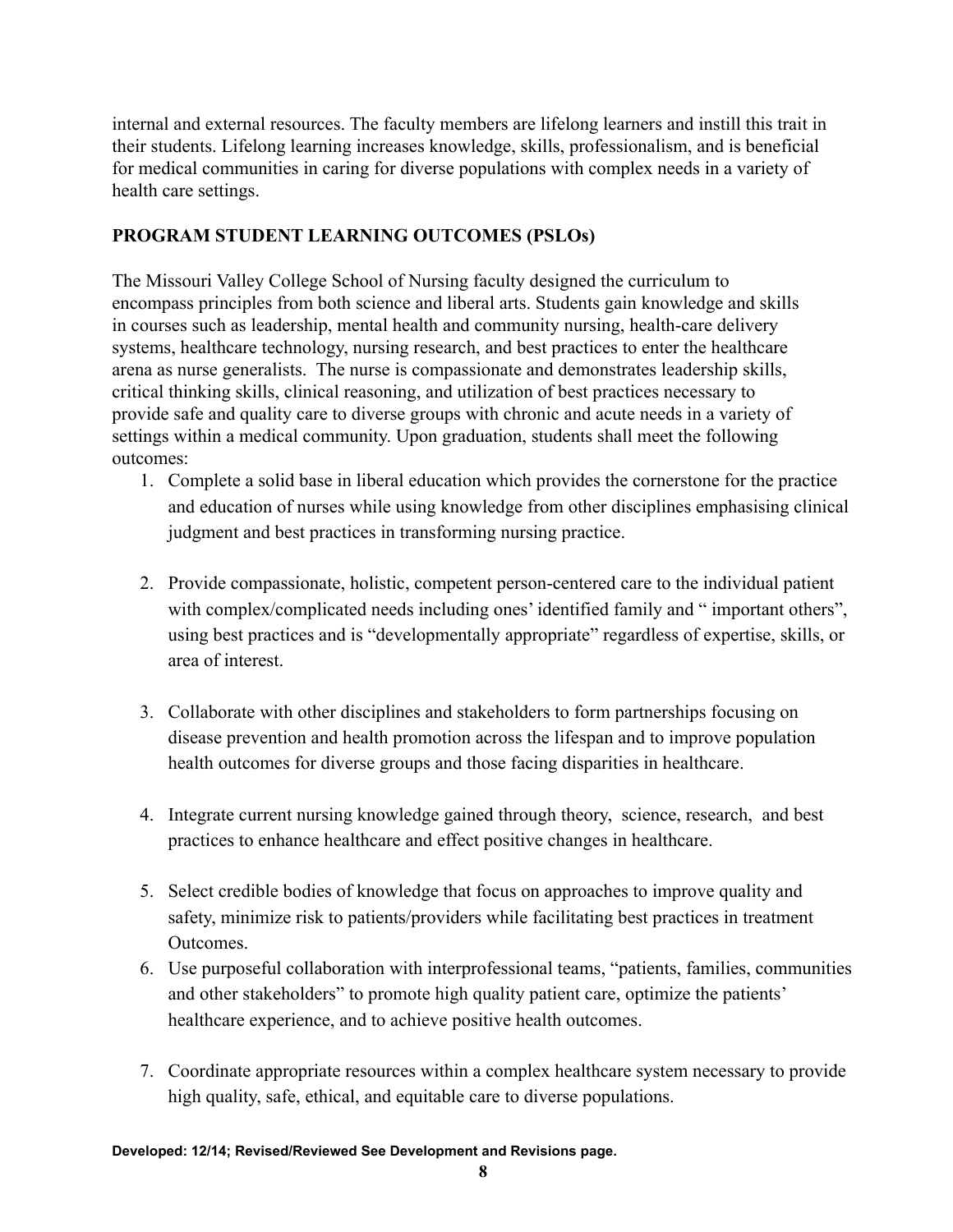- 8. Analyze data from information technologies to increase knowledge, promote decision making, and use best practices to deliver high quality, accessible, and cost effective healthcare while adhering to professional and regulatory standards/guidelines.
- 9. Demonstrate professionalism and role model the inherent values of accountability, social responsibility, autonomy, compassion, integrity, cultural humility, lifelong learning, promotion of personal health and well-being, while maintaining competency and leadership skills which are fundamental to the discipline of nursing.

\*Student Learning Outcomes were developed utilizing the Baccalaureate Essentials from the Commission on Collegiate Nursing Education (CCNE, 2021).

## <span id="page-8-0"></span>**QUALITY & SAFETY EDUCATION FOR NURSES (QSEN) COMPETENCIES**

The goal of QSEN is to prepare nurses with the knowledge, skills, and attitudes needed to improve the quality of care and promote safe practices within all health care systems. These following competencies have been incorporated throughout the MVC Nursing Curriculum to educate and train safe and competent nurses.

1) Patient-centered Care 4) Quality Improvement 2) Teamwork  $& Collaboration$  5) Safety 3) Evidence Based Practice 6) Informatics

## <span id="page-8-1"></span>**ACCREDITATION/APPROVAL**

MVC SON is accredited by the following organization to award degrees at the college level:

Commission on Collegiate Nursing Education (CCNE) One Dupont Circle, NW, Suite 530 Washington, DC 20036 Telephone: (202) 887-6791 info@aacn.nche.edu [www.aacn.nche.edu/ccne-accredition](http://www.aacn.nche.edu/ccne-accredition)

The MVC SON BSN Nursing Program is on conditional approval status by the Missouri State Board of Nursing.

Missouri State Board of Nursing 3605 Missouri Boulevard Jefferson City, Missouri 65102-0656 Telephone: 573-751-0080 <http://pr.mo.gov/nursing.asp> nursing@pr.mo.gov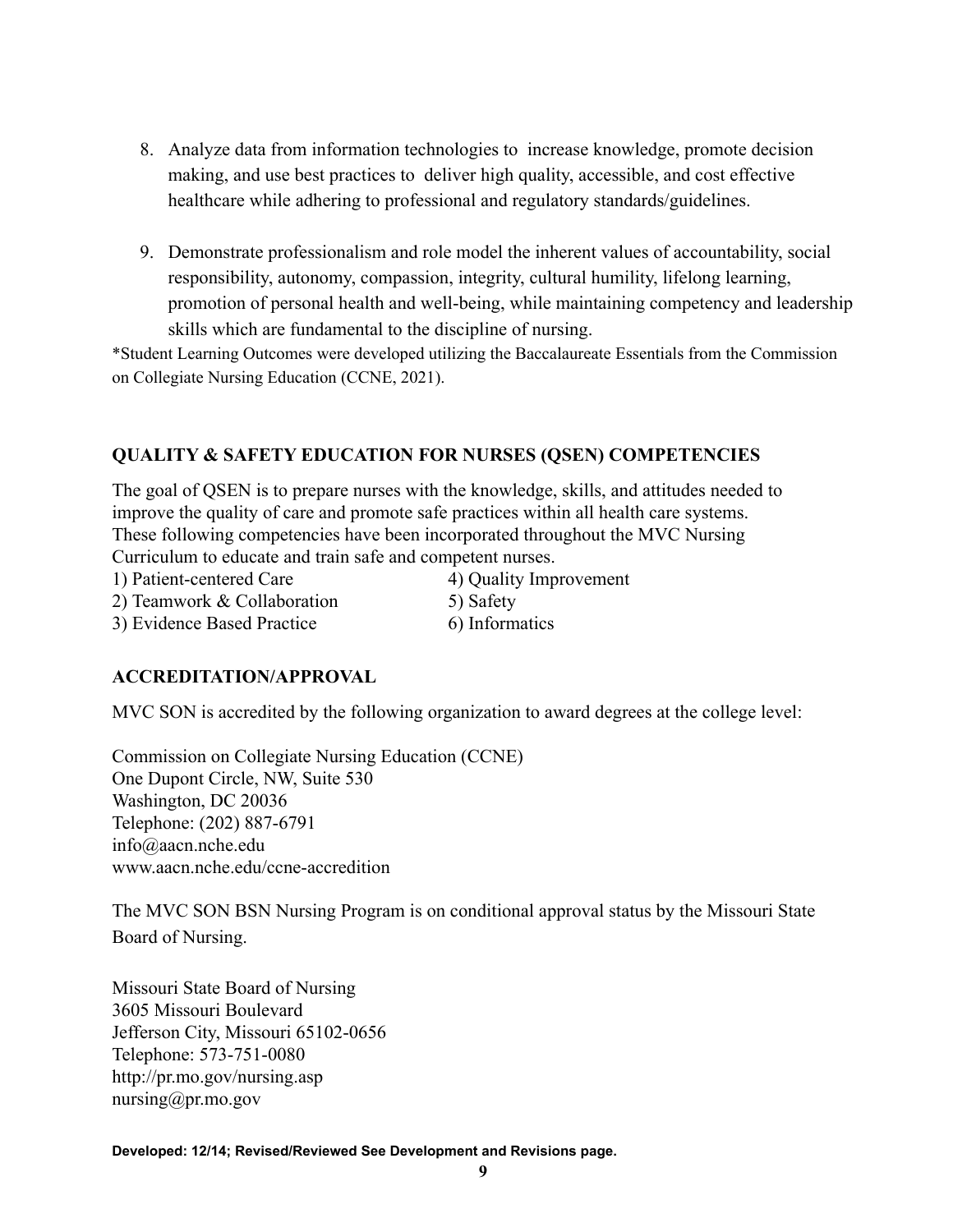#### <span id="page-9-0"></span>**NURSING FACULTY, STAFF, and RESOURCE INDIVIDUALS**

#### *Peggy Van Dyke DNP, RN, FNP-BC*

Dean, School of Nursing Associate Professor, School of Nursing Education LPN State Fair Community College BSN Truman State University MSN University of Missouri FNP Certificate Graceland University NE Certificate Graceland University DNP University of Alabama Birmingham Contact Information Nursing Building 109 (Fitzgibbon Campus) Off: 660-831-4053 Fax: 660-831-0975 E-mail: [vandykep@moval.edu](mailto:vandykep@moval.edu)

#### *Roberta Griffitt, MSN, RN*

BSN Program Director Assistant Professor, School of Nursing Education ADN State Fair Community College BSN University of Central Missouri MSN University of Missouri Contact Information Nursing Building 104 (Fitzgibbon Campus) Off: 660-831-4055 Fax: 660-831-0975 Email: griffittr@moval.edu

#### *Teresa Taylor, DHPE, MSN, RN*

Curriculum/Instructional Design Coordinator Associate Professor, School of Nursing Education BSN Central Methodist University MSN University of Phoenix DHPE Logan University Contact Information Nursing Building 110 (Fitzgibbon Campus) Off: 660-831-4054 Fax: 660-831-0975 Email: [taylortd@moval.edu](mailto:taylortd@moval.edu)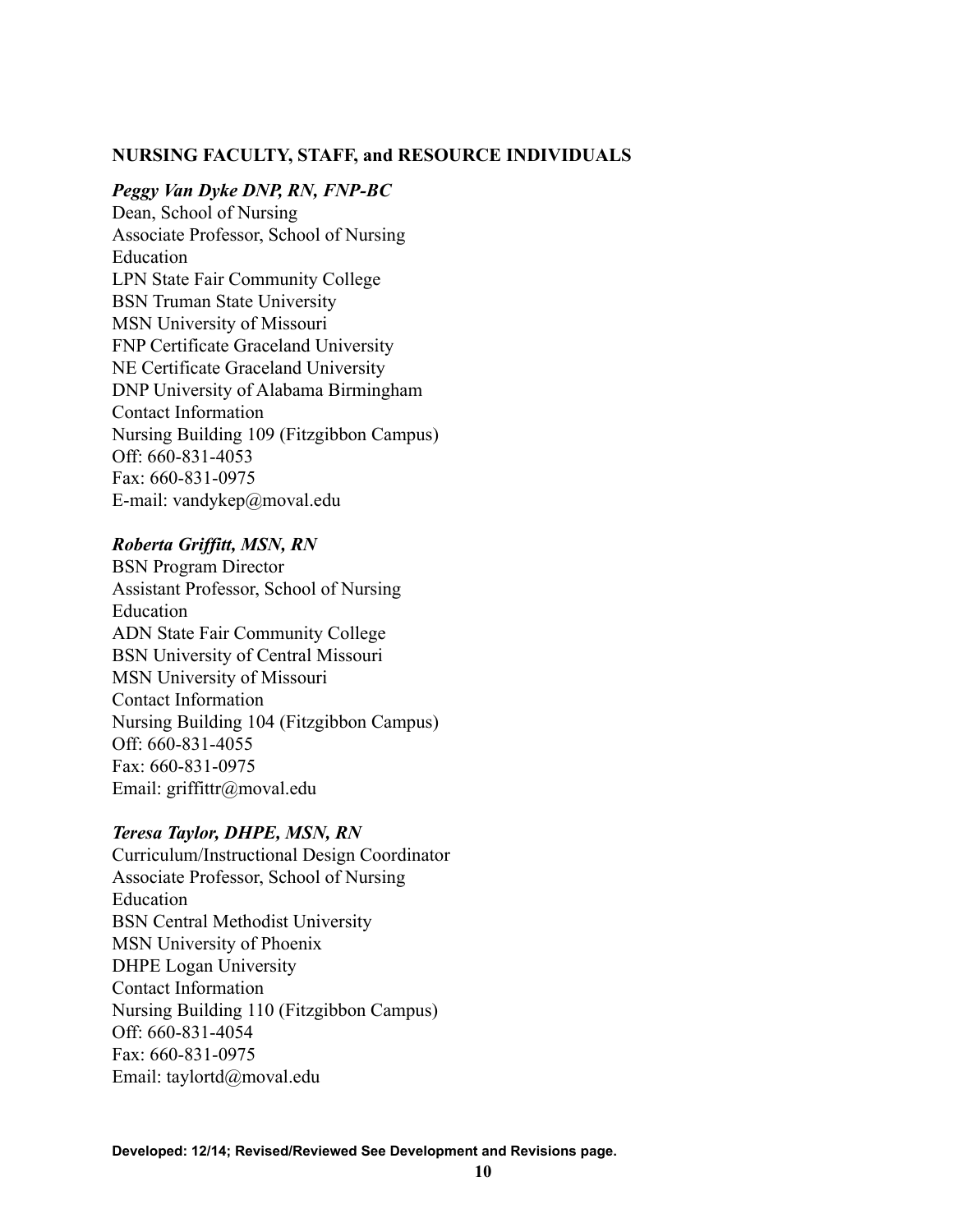## *Tonya Eddy, PhD, RN, CNE*

Clinical Coordinator, Nursing Associate Professor, School of Nursing Education LPN/ADN State Fair Community College BSN/MSN/PhD University of Missouri (MU) Contact Information Nursing Building 103 (Fitzgibbon Campus) Off: 660-831-4056 Fax: 660-831-0975 E-mail: eddyt[@moval.edu](mailto:eddyt@moval.edu)

#### *Kimberly Davis MSN, RN*

Simulation Lab Coordinator Assistant Professor, School of Nursing Education LPN Marshall Area Vocational Technical School ADN State Fair Community College BSN/MSN Central Missouri State University, Warrensburg MO Contact Information Nursing Building 115 (Fitzgibbon Campus) Off: 660-831-4263 Fax: 660-831-0975 E-mail: [davisk@moval.edu](https://mail.google.com/mail/?view=cm&fs=1&tf=1&to=email@moval.edu)

#### *Debra Gage, MHA, BSN, RN*

Assistant Professor, School of Nursing Education LPN Eldon Career Center BSN Missouri Valley College MHA University of Phoenix Contact Information Nursing Building 105 (Fitzgibbon Campus) Off: 660-831-4057 Fax: 660-831-0975 Email: gaged[@moval.edu](mailto:belld@moval.edu)

## *Deanna Donnell, MSN, RN, CNM*

Assistant Professor, School of Nursing Education University of Missouri - Columbia Contact Information Nursing Building 105 (Fitzgibbon Campus) Off: Online virtual and by arrangement at SON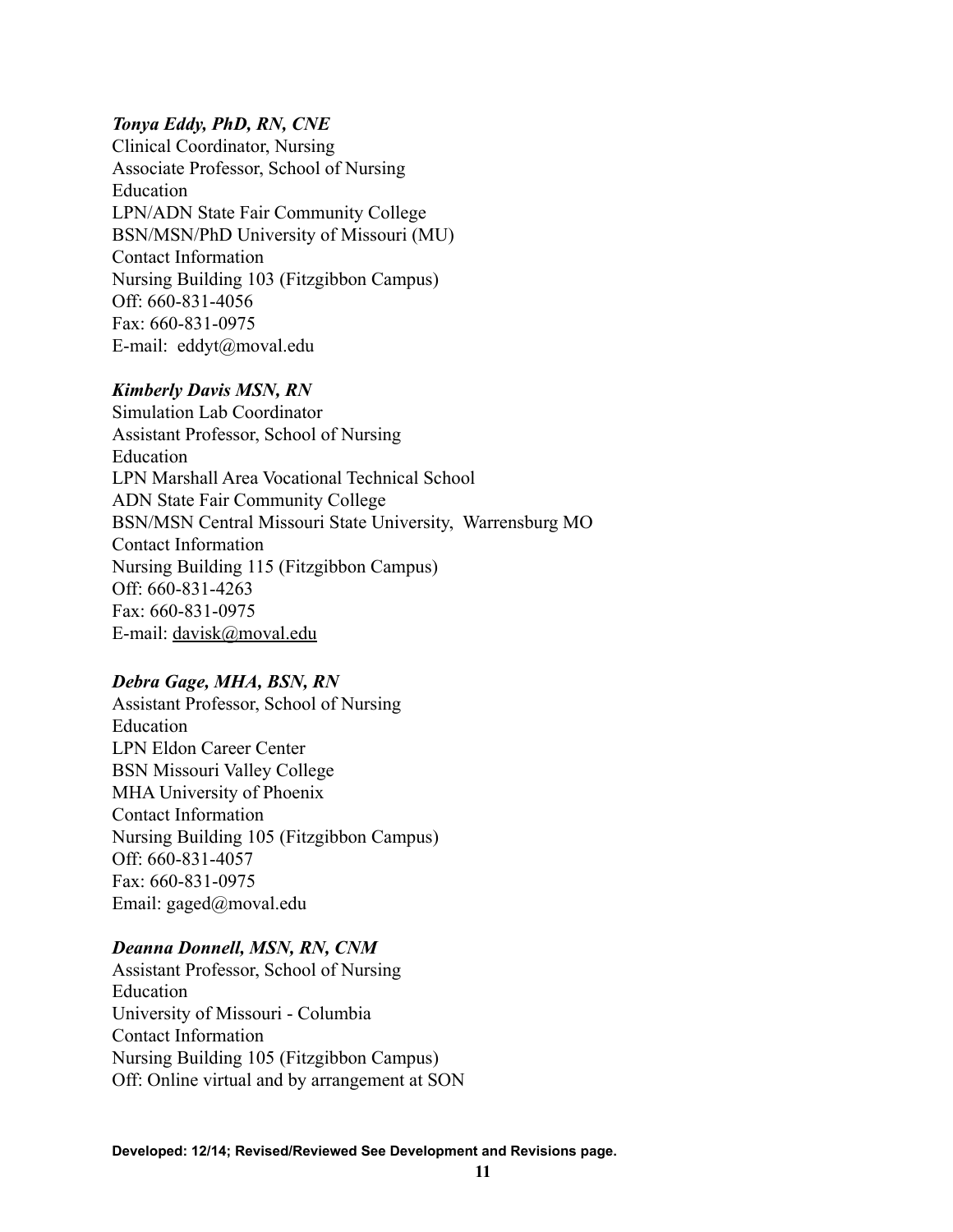Fax: 660-831-0975 Email: donnelld@moval.edu

#### *Susan Vogelsmeier DNP, RN, FNP-BC*

Adjunct Instructor, School of Nursing Education LPN Sanford-Brown College BSN, MSN, and FNP Graceland University NE Post-Graduate Certificate Graceland University DNP University of Alabama Birmingham Contact Information Nursing Building (Fitzgibbon Campus) Fax: 660-831-0975 Email: [vogelsmeiers@moval.edu](mailto:vogelsmeiers@moval.edu)

## *Diana Hardesty MSN, RN, FNPc*

Assistant Professor, School of Nursing Education ADN State Fair Community College BSN Central Missouri University MSN and FNPc Walden University Contact Information Nursing Building (Fitzgibbon Campus) Off: Online virtual and by arrangement at SON Fax: 660-831-0975 Email: [hardestyd@moval.edu](mailto:hardestyd@moval.edu)

## *Rachel Taylor BSN, RN*

Academic Success/Tutor Education BSN Missouri Valley College Contact Information Nursing Building (Fitzgibbon Campus) Off: 660-831-4051 Fax: 660-831-0975 Email: taylorr@moval.edu

#### *Jennifer Cott, MBA, BSN, RN*

Assistant Professor, School of Nursing Education BSN Central Methodist University MBA University of Phoenix Contact Information Nursing Building 111 (Fitzgibbon Campus) Off: 660-831-4259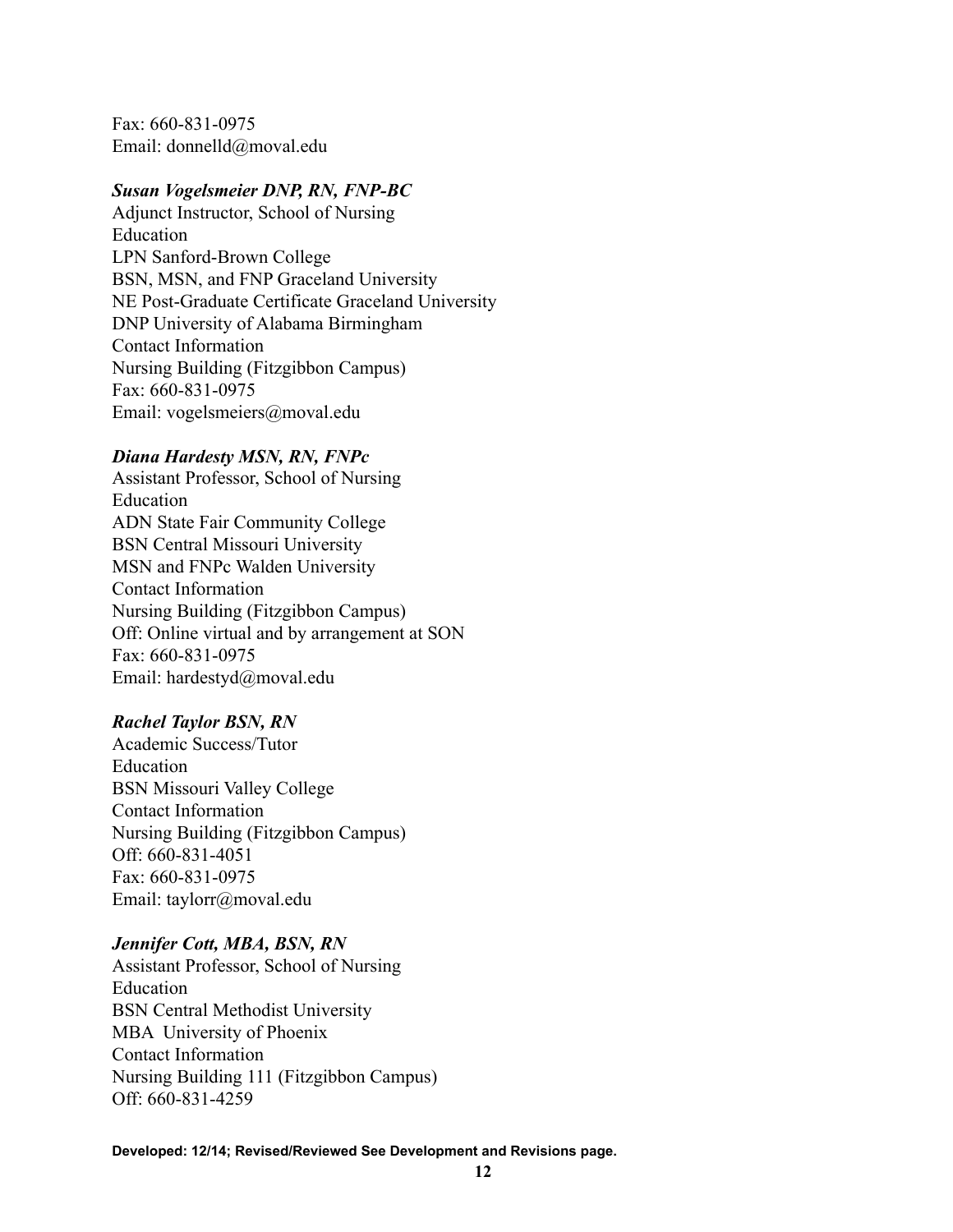Fax: 660-831-0975 Email: cottj@moval.edu

#### *Cindy Motley, DNP, RN*

Associate Professor, School of Nursing Education BSN/MSN Graceland University DNP Case Western Reserve University Contact Information Nursing Building 111 (Fitzgibbon Campus) Off: 660-831-4259 Fax: 660-831-0975 E-mail: motleyc[@moval.edu](mailto:eddyt@moval.edu)

## *Jeanette Buckles, MSN, RN*

Assistant Professor, School of Nursing Education BSN Graceland University MSN University of Central Missouri Contact Information Nursing Building 111 (Fitzgibbon Campus) Off: 660-831-4051 Fax: 660-831-0975 Email: bucklesj@moval.edu

## *Lisa Daugherity, MEd, BSN, RN*

Assistant Professor, School of Nursing Education BSN University of Central Missouri MEd Williams Woods University Contact Information Nursing Building 110 (Fitzgibbon Campus) Off: 660-831-4054 Fax: 660-831-0975 Email: daugherityl@moval.edu

## *Tammy Plains*

Administrative Assistant, School of Nursing Contact Information Nursing Building 102 (Fitzgibbon Campus) Off: 660-831-4051 Fax: 660-831-0975 E-mail: [plainst@moval.edu](mailto:plainst@moval.edu)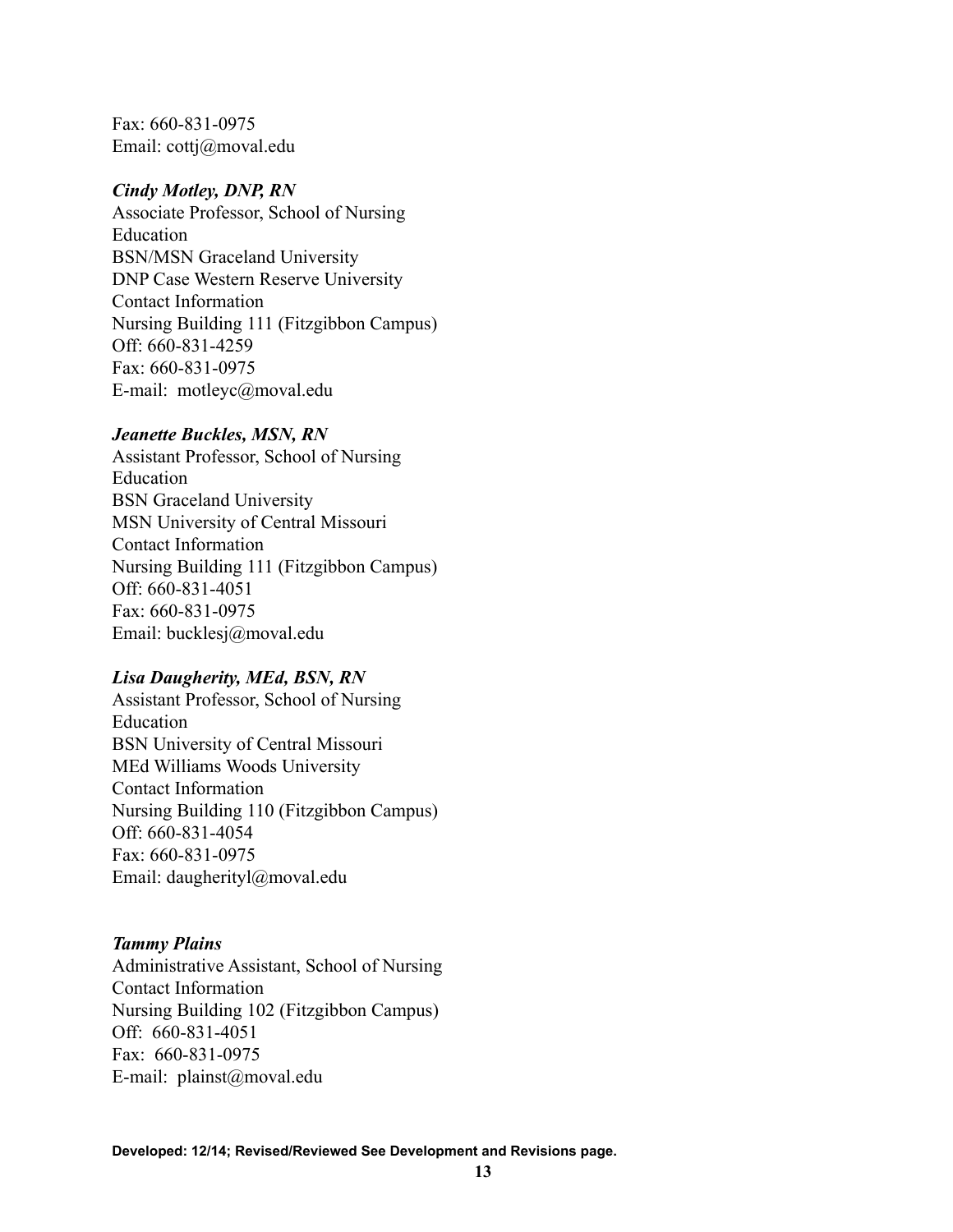#### *Carla England*

Administrative Assistant, School of Nursing Contact Information Nursing Building 102 (Fitzgibbon Campus) Off: 660-831-4264 Fax: 660-831-0975 E-mail: england[c@moval.edu](mailto:plainst@moval.edu)

## **RESOURCE INDIVIDUALS**

*MVC Student Health Center Malcom Center* Contact Information Casey Vogelsmeier, BSN, RN Ricki Harding LPN Susan Vogelsmeier DNP, FNP-BC Off: 660-831-4012 Fax: 660-831-4089 E-mail: [vogelsmeierc@moval.edu](mailto:vogelsmeiers@moval.edu) and/or vogelsmeier[s@moval.edu](mailto:weinreichd@moval.edu)

*MVC Student Health Center* Teresa Ceselski, MS, Counselor Off: 660-831-4139

*Registrar's Office:* Marsha Lashley (Registrar): 660-831-4115 Kayleigh Barnes (Associate Registrar) 660-831-4122 Courtney Campbell (Transcripts): 660-831-4047 Tyler Davis (Transcripts - LPN): 660-831-4145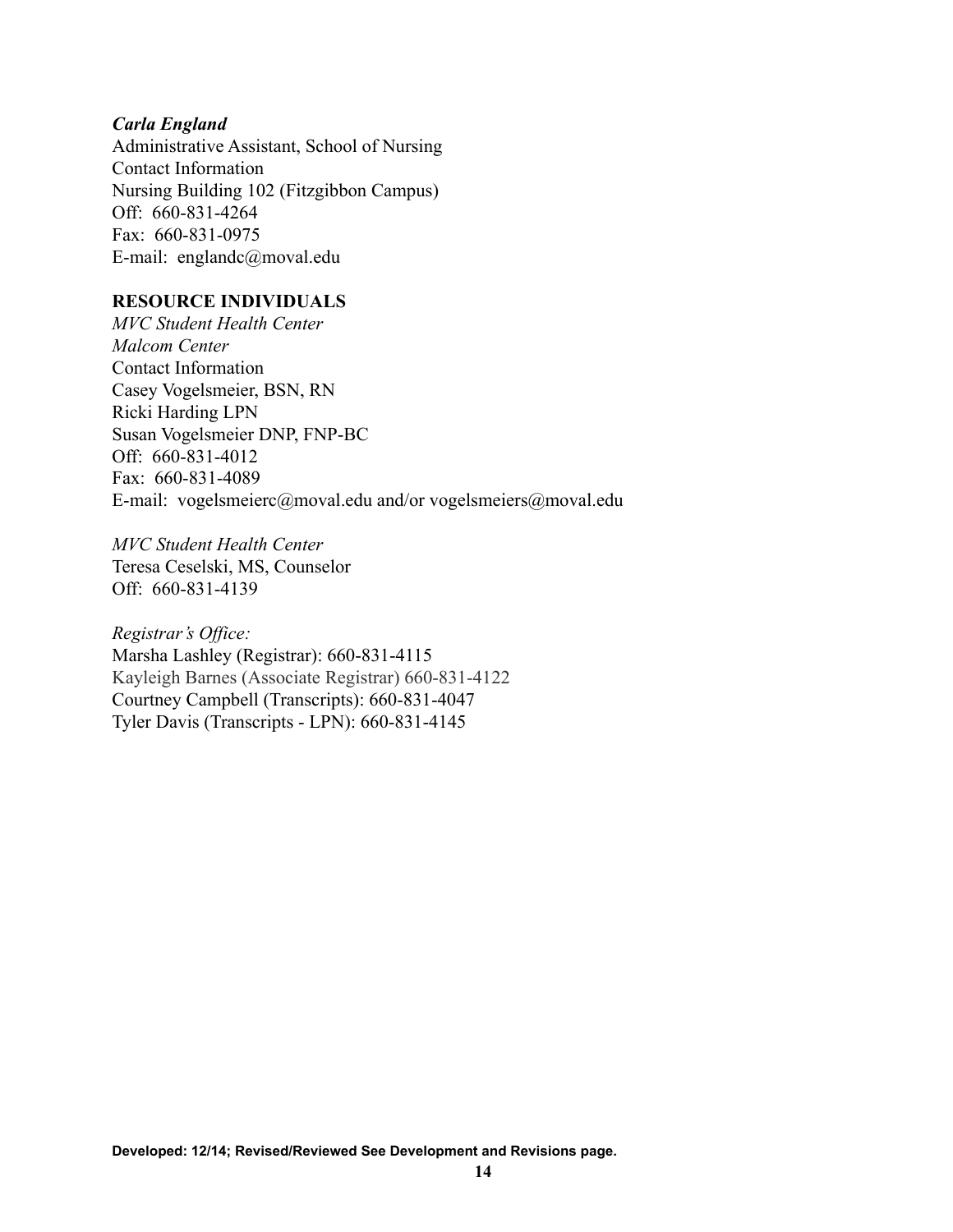## **MVC NURSING STUDENTS AND ACADEMIC INTEGRITY**

## <span id="page-14-0"></span>**High ethical standards and academic integrity is necessary to promote and guide professional and personal conduct. All nursing students are expected to practice with high integrity and comply with the Academic Dishonesty Policy.**

#### **Academic Dishonesty**

Missouri Valley College has a policy regarding academic dishonesty. The Nursing Program adheres to this policy. Refer to the Missouri Valley College Course Catalog.

## **Zero Tolerance for Incivility in the Classroom/Clinical Setting**

MVC Nursing Program forbids unprofessional/uncivil behavior of any kind. Any commission of an act that is forbidden and would make the student/offender liable for punishment under the law is strictly prohibited. These acts are taken seriously and will be prosecuted to the fullest extent of the law. Acts can include but not limited to, acts of violence with or without guns/weapons, threats of any kind, sexual misconduct, intimidation, bullying, and loss of self-control. All students acknowledge this and accept this responsibility when entering the Nursing Program. Refer to MVC Undergraduate Catalog Section "Student Code of Conduct." The student must make 100% on this exam.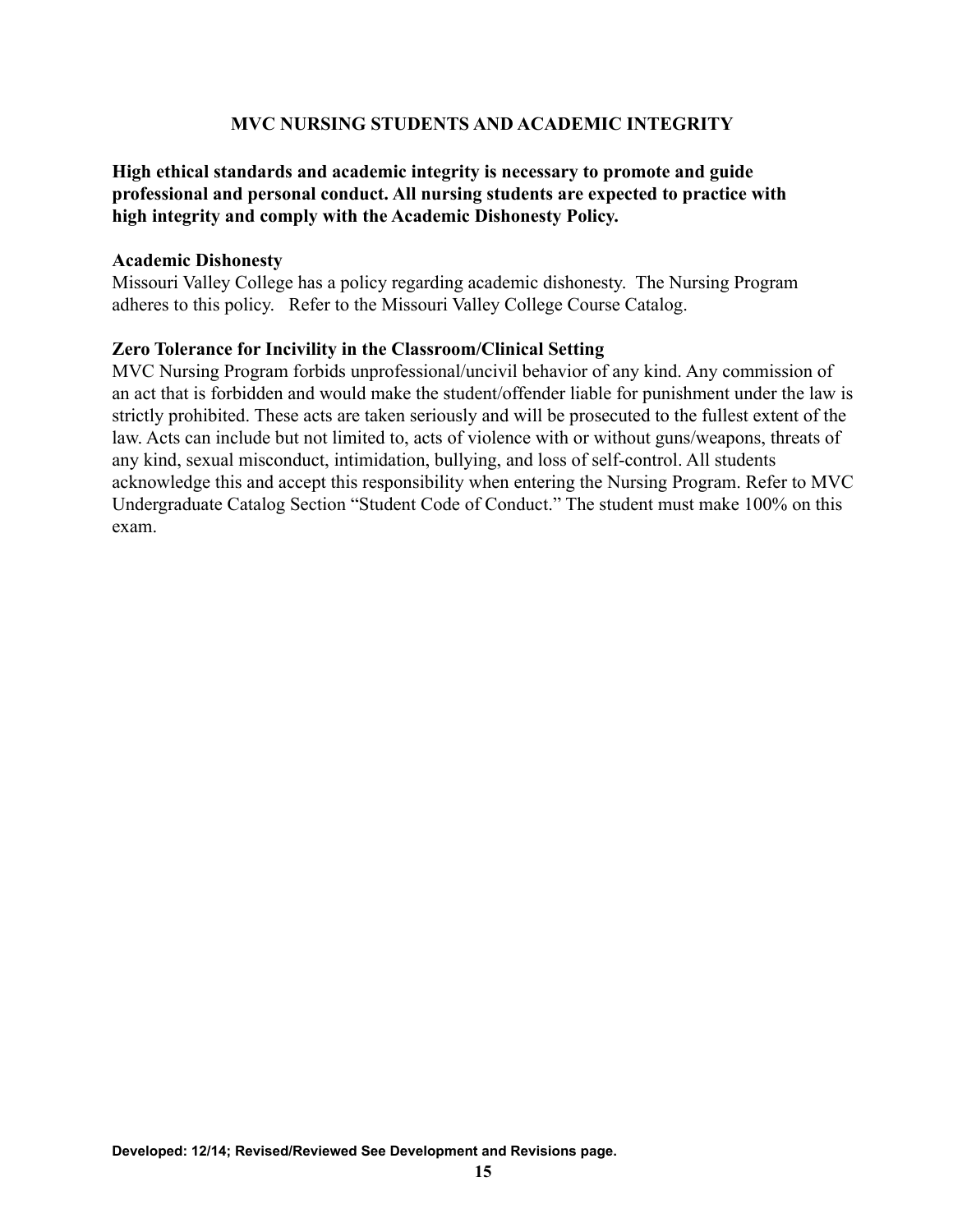## **MISSOURI VALLEY COLLEGE NURSING PROGRAM**

## <span id="page-15-0"></span>**STANDARD OF CONDUCT/NURSING PRACTICE ACT**

All nursing students enrolled in the Nursing Program at MVC will comply with legal, ethical, moral, and legislative standards/nursing practice act defining acceptable behaviors of the nurse. The laws and standards are designed to protect the public's safety from unsafe practitioners. Keep in mind, the nursing practice act is a very important piece of legislation that governs your ability to practice as a professional registered nurse. It is the student's/nurse's responsibility to become familiar with this legislation. Failure to comply with the aforementioned may result in ineligibility to sit for NCLEX licensure as a professional registered nurse. Please refer to the following websites for more details.

The Code of Ethics for Nurses from the American Nurses Association at **[ANA Code of Ethics](http://www.nursingworld.org/MainMenuCategories/EthicsStandards/CodeofEthicsforNurses/Code-of-Ethics-For-Nurses.html) click on to view the Code of Ethics.**

The Missouri Nursing Practice Act is found in the state of Missouri Statutes RSMo 335. The statute can be found at **<http://pr.mo.gov/nursing-rules-statutes.asp>** or **[Nursing Practice Act](https://www.ncsbn.org/npa.htm)** for all other states.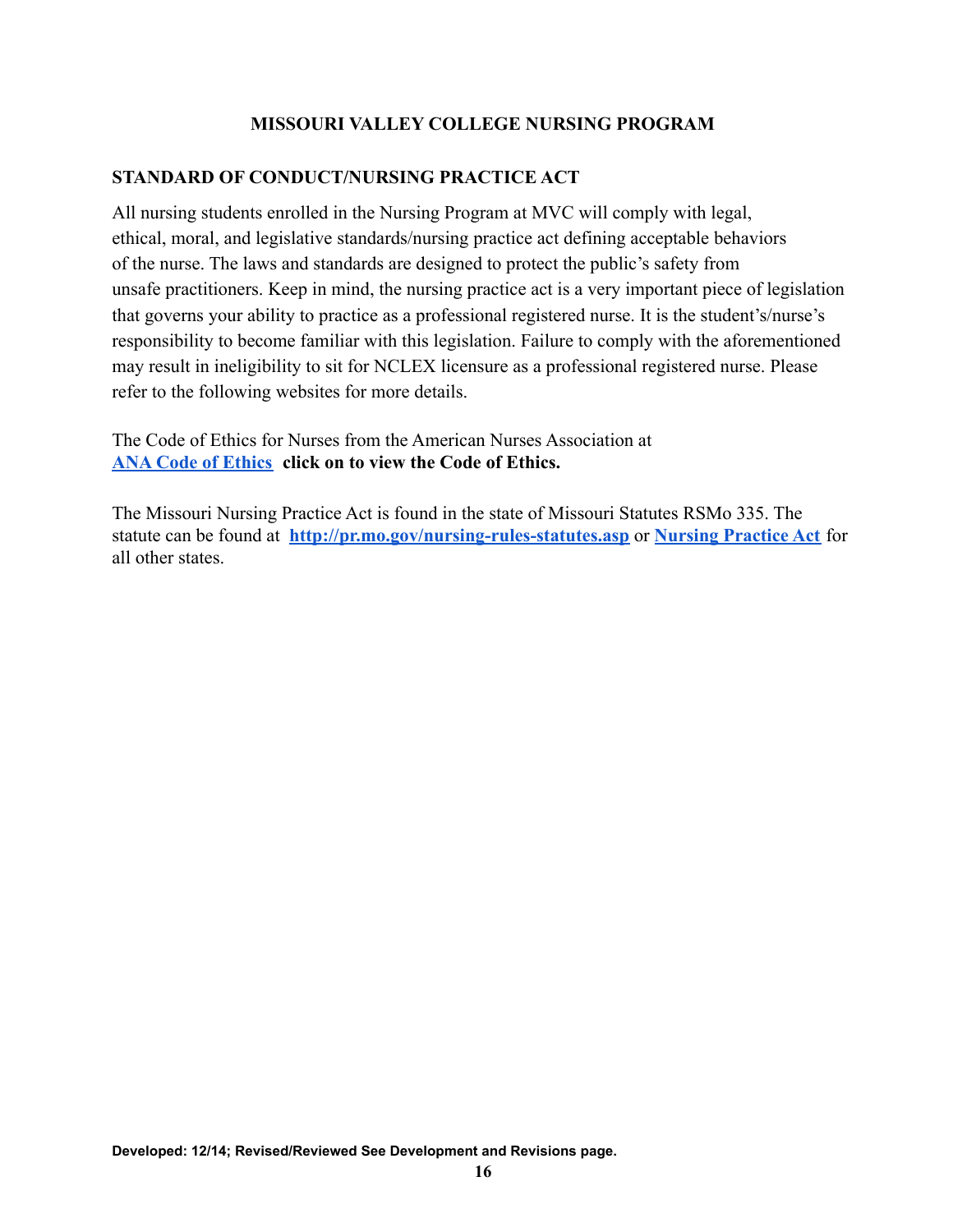## **MISSOURI VALLEY COLLEGE NURSING PROGRAM**

# <span id="page-16-0"></span>**ESSENTIAL FUNCTIONS/SAFETY STANDARDS FOR STUDENTS IN THE CLINICAL SETTING/NURSING PROGRAM**

Missouri Valley College Nursing Program supports and endorses the Americans with Disability Act. In conjunction with the College policy, and if or when requested, reasonable accommodations for qualified individuals with temporary or permanent disabilities may be provided. If a student has a disability and requires special accommodation(s), the student must provide MVC-SON faculty with written documentation through the ADA Coordinator (Section 504). This should be done upon admission to the program and/or as soon as a need is identified. The MVC-SON will attempt to make reasonable modifications and/or accommodations for these students without compromising patient safety or placing an undue burden on the College. Any/all requests for special accommodation(s) will be evaluated by faculty in collaboration with the Program Director and the ADA Coordinator. Requests for reasonable accommodations should be directed to: ADA Coordinator located in the Student Success Center.

In order to perform safe and effective nursing care, the student must possess certain safety and technical standards such as physical, cognitive, psychomotor skills, and professional/social abilities. The student must be able to continually meet these essential functions with or without reasonable accommodations to successfully complete the nursing program. Nursing administration and faculty and/or agencies in which the student does a clinical rotation may identify additional essential requirements/safety standards. Therefore, the nursing faculty has the right to amend the essential functions/safety standards as deemed appropriate in order to assure safety in the workplace/clinical setting. Admission or progression in the nursing program may be denied if the student is not able to demonstrate the essential functions/safety standards with or without reasonable accommodations. If the student's status changes during the program, so that he or she can't meet the essential functions/safety standards with or without reasonable accommodations, the student will be withdrawn from the nursing program. Should the nursing faculty have concerns with the student's ability to perform the essential functions/safety standards, the faculty may request an additional medical examination at the expense of the college. The essential functions/safety standards are set forth by the MVC School of Nursing and thus may not be the same as for other/all health care employers.

The essential functions/safety standards are listed below and are necessary for admission, progression, and graduation from the nursing program. They include but are not limited to:

#### <span id="page-16-1"></span>**I. Visual**

a**.** Seeing and noticing subtle changes in a patient's condition and/or the environment

- b. Seeing color changes ie on skin, breathing patterns, and color codes on supplies etc
- c. Using peripheral vision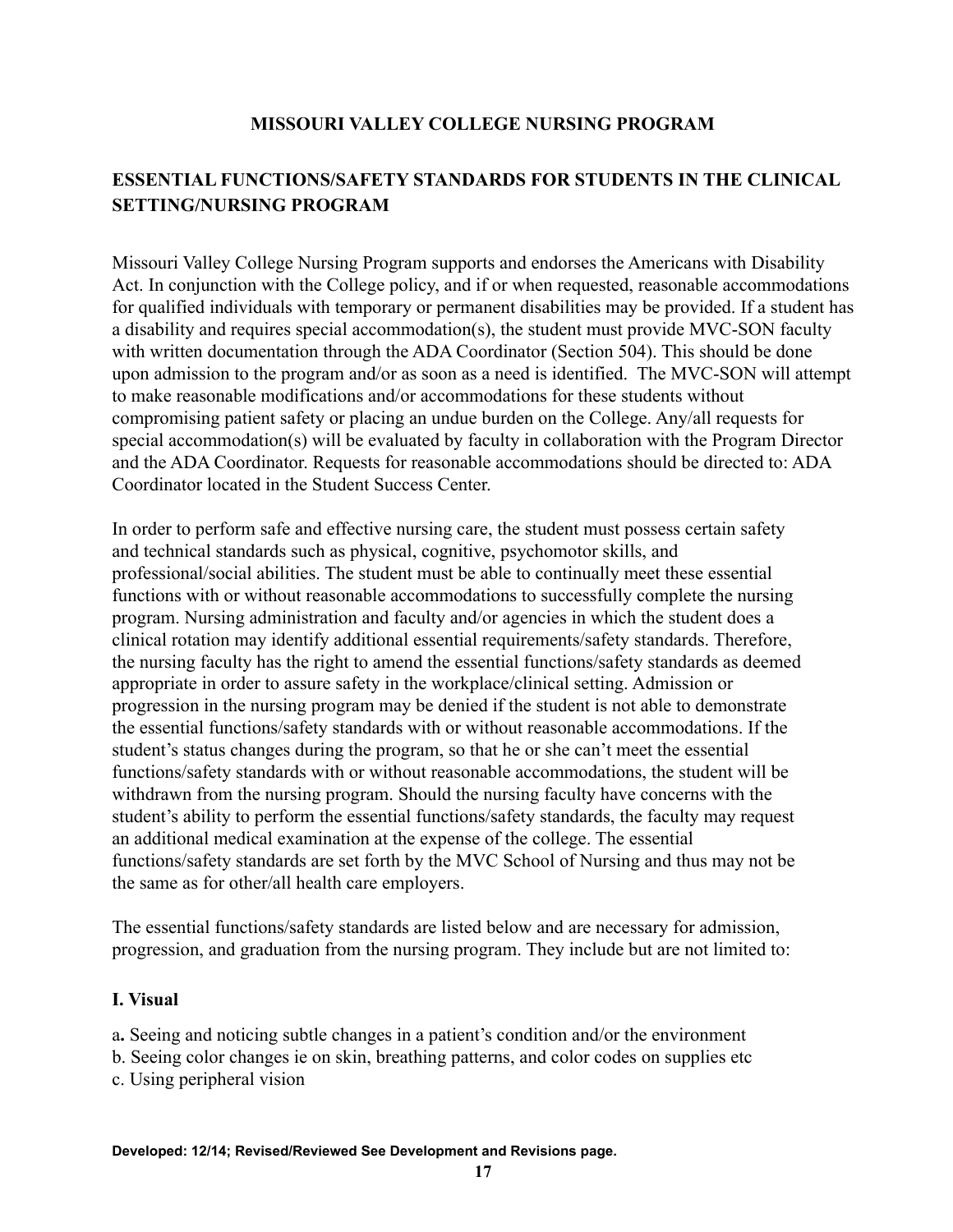- d. Seeing objects at least 20 inches away to read orders, see computer screen, and read fine print
- e. Reading for extended periods of time and being able to see at least 20 feet to see the patient in a room or if walking in hallway
- f. Reading cursive writing, data on monitors/equipment/EMRs. etc
- <span id="page-17-0"></span>g. Accurately drawing up and administering correct dose of medication

## **II. Auditory**

- a. Hearing normal speaking tones
- b. Distinguishing origin of sounds
- c. Interpreting/distinguishing between different monitoring/equipment/environmental sounds
- d. Hearing and distinguishing different sounds through a stethoscope and assessment of tube placements
- <span id="page-17-1"></span>e. Hearing to effectively communicate with health team members/patients/family

## **III. Tactile**

a. Feeling and distinguishing between physical characteristics such as tremors, pulses, textures, vibrations, shapes, sizes, skin and surface temperatures, veins, identify landmarks, etc

# <span id="page-17-2"></span>**IV. Olfactory**

a. Smelling body odors, alcohol breath, and detecting other odors in the patient's environment such as gases or other noxious smells

## <span id="page-17-3"></span>**V. Communication/Interpersonal Skills**

- a. Communicating verbally, in writing, and on all electronic devices
- b. Effectively communicating and showing respect to all health team members, patients and families with varying backgrounds such as cultural, ethnic, social, economic, emotional, and/or intellectual
- c. Working effectively with other disciplines, groups, patients, and families
- d. Working independently and consulting and negotiating with others
- e. Picking up on verbal and nonverbal cues and expressing yourself clearly
- <span id="page-17-4"></span>f. Multi-tasking and adapting to changing environments while remaining calm

## **VI. Cognitive/Critical Thinking Skills**

a. Effectively reading, writing, and understanding the English Language

b. Consistently demonstrating critical thinking skills necessary to provide safe and competent nursing care to complex patients in a variety of settings (Examples include prompt response to cardiac monitoring alarms, accurate patient/situational assessment, and prompt intervention;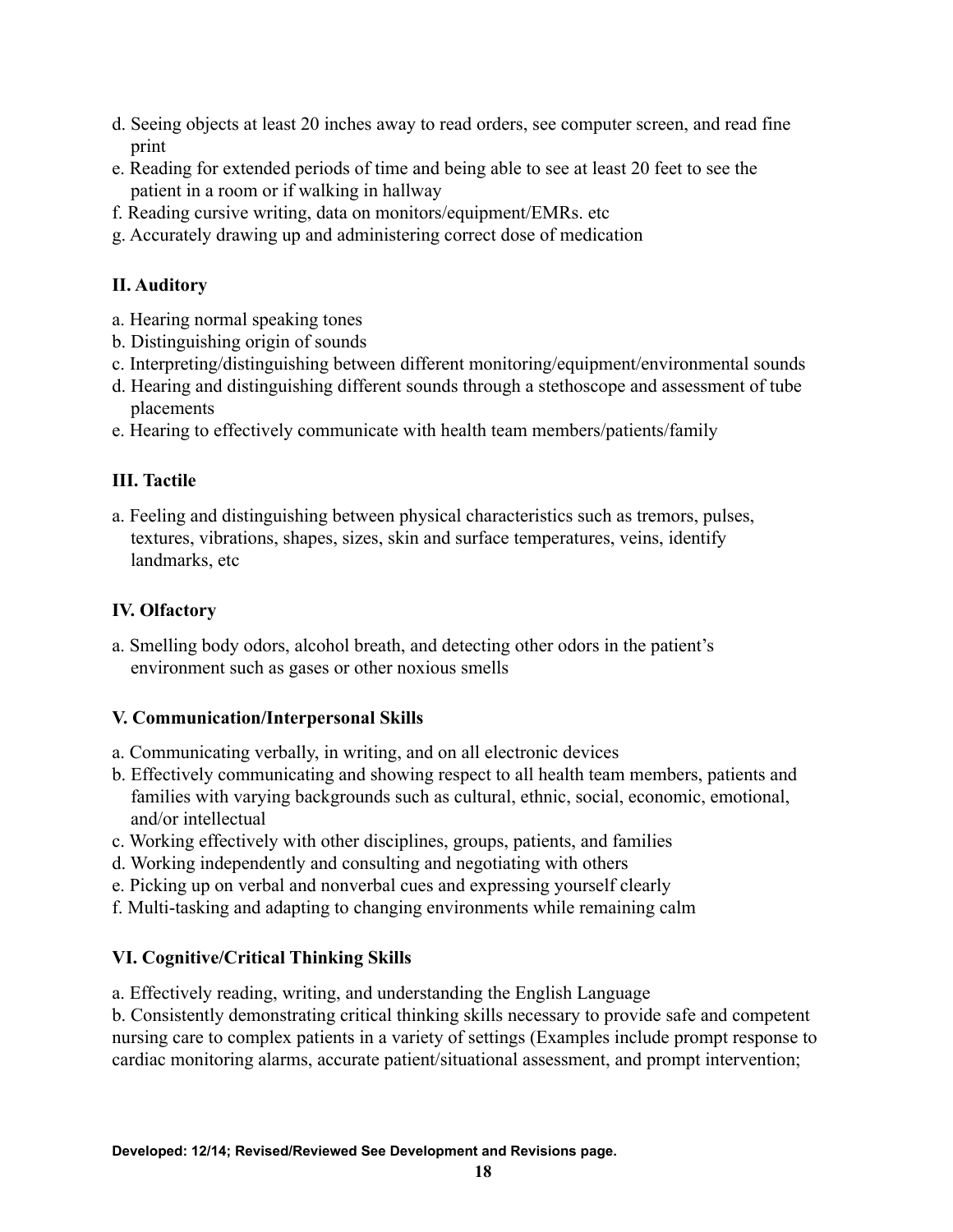provide for patient safety, such as administer oxygen, suction as needed, record seizure activity, and call for help)

- c. Understanding cause and effect relationships
- d. Prioritizing workload/tasks
- e. Explaining nursing procedures
- f. Giving oral/shift report
- g. Speaking via the telephone
- h. Documenting clearly and accurately on the medical record
- i. Clarifying non-verbal cues
- j. Clarifying physician orders
- k. Reading measurement markings
- l. Using best practices to make decisions and deliver care
- m. Assisting patients in making informed decisions when indicated

n. Demonstrating satisfactory performance on all written examinations including the ability to use accurate mathematical equations without a calculator to safely administer medication.

o. Satisfactorily meeting the program objectives

p. Possessing knowledge and skills necessary to operate all electronic equipment and reporting results

## <span id="page-18-0"></span>**VII. Physical/Motor**

a. Possessing sufficient energy and mobility to provide patient care to meet the course/program objectives

b. Moving, transferring, positioning patient or assisting others with same without injury to self, patient, or others while providing routine and emergency care

c. Standing, walking, bending, stooping, twisting, while providing/participating in patient care ranging from 6-12 hours in the clinical setting

d. Maintaining balance and standing on both legs with ability to abduct, rotate, and move all joints freely

- e. Coordinating hand and eye movement
- f. Handling small equipment/objects without harming self or others and/or damaging property
- g. Lifting at least 25 lbs ie child or transfer patient

h. Pushing, pulling, or lifting heavy objects ie 25 lbs. without harming self or others and/or damaging property

- i. Walking independently without use of cane, crutch, or walker
- j. Transporting self and/or patient without the use of electronic devices
- k. Working, standing and/or moving in small areas
- l. Responding to emergency/crisis situations and performing CPR and administering meds if needed
- m. Possessing fine and gross motor skills to provide safe patient care
- n. Calibrating and using equipment
- o. Performing CPR
- p. Squeezing to operate fire extinguisher
- q. Performing physical assessments accurately and timely
- r. Operating electronic devices such as computer/EMRs, etc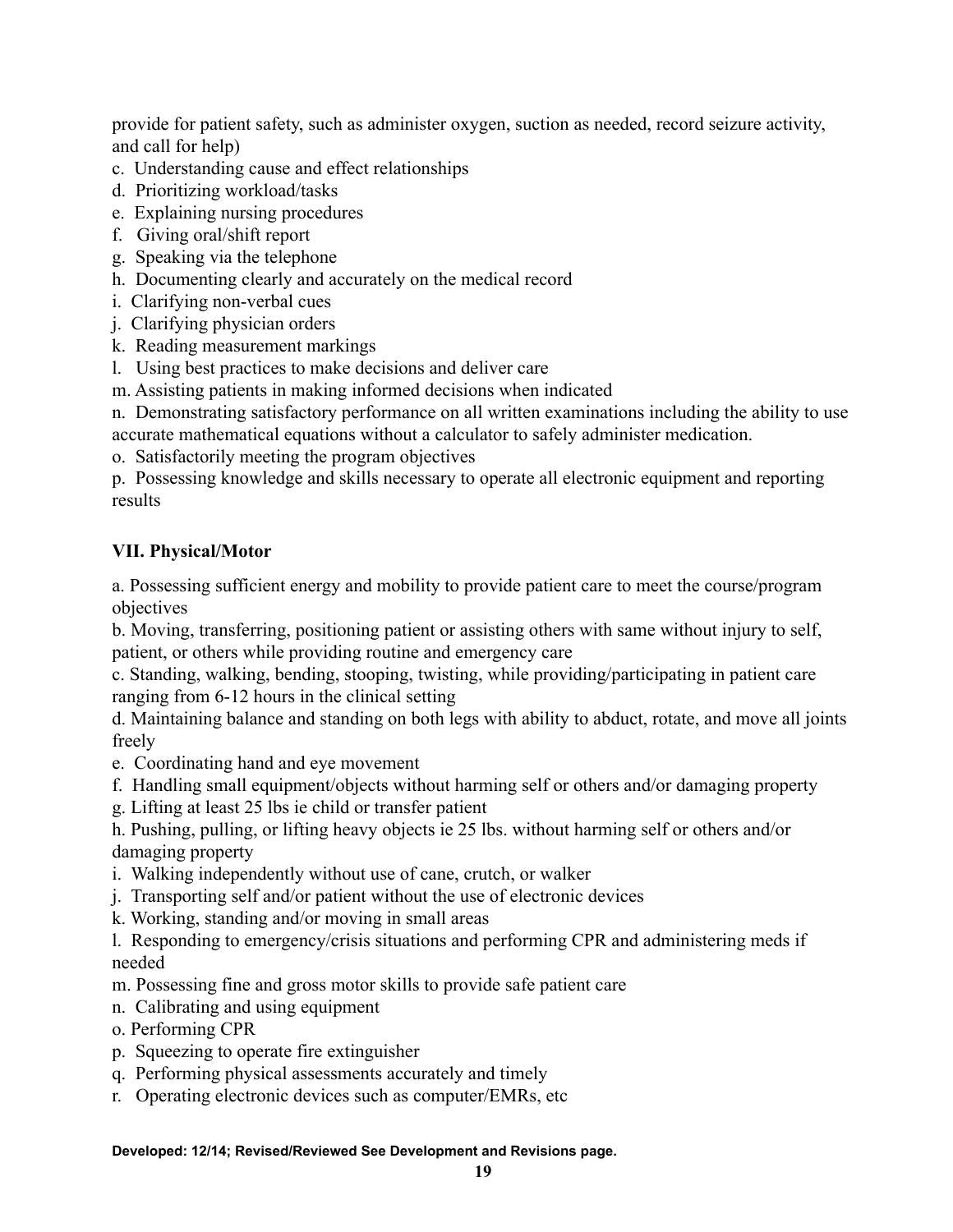## <span id="page-19-0"></span>**VIII. Professional Conduct**

a. Demonstrating on a consistent basis caring, sensitivity, compassion, empathy, and respect to all health care members/disciplines, patients, and families

b. Portraying a healthy mental attitude and genuine concern toward others

c. Providing safe and effective nursing care in a caring manner

- d. Comprehending and following the policies and procedures of the College and agency
	- Civility
	- Sexual Misconduct

e. Understanding the consequences of violating the policies and procedures of the College and agency

f. Maintaining professional behavior and demeanor when faced with challenging situations

g. Practicing using the nursing code of ethics

h. Supporting integrity and remaining free of any chemical stimulants

i. Arriving promptly and in appropriate attire for clinical setting

j. Accepting responsibility and accountability for one's own actions or lack thereof

k. Maintaining patient advocacy at all times

l. Maintaining professional conduct/behavior to meet qualifications to sit for NCLEX Licensure Exam

\*While every attempt will be made to accommodate the student with a disability, there are some circumstances where physical space will/may be limited and thus place the patient at risk for injury or unsafe practices.

If an applicant is denied admission, or a student is dismissed from a program of study due to the inability to meet a performance standard/essential function, the student may request an appeal of the nursing administrative decision.

## <span id="page-19-1"></span>**The Appeals Procedure Includes, But Not Limited To**

1. The student (if needing help) contacts the academic advisor for assistance with the appeals process.

2. The student notifies, in writing, the appropriate faculty member(s), Dean/Program Director, and the ADA Coordinator indicating their initiation of the appeals process.

3. The student writes an appeal to the Faculty Committee, addressing the performance standard(s)/essential function(s) in question and ask to appear before the Faculty Committee at the next regularly scheduled meeting. The appellant shall also send the Dean/Program Director and ADA Coordinator a copy of this written appeal.

4. During the Faculty Committee executive session, the appellant shall be required to demonstrate the performance standard/essential function(s) in question. This demonstration may/will be done in the skills lab.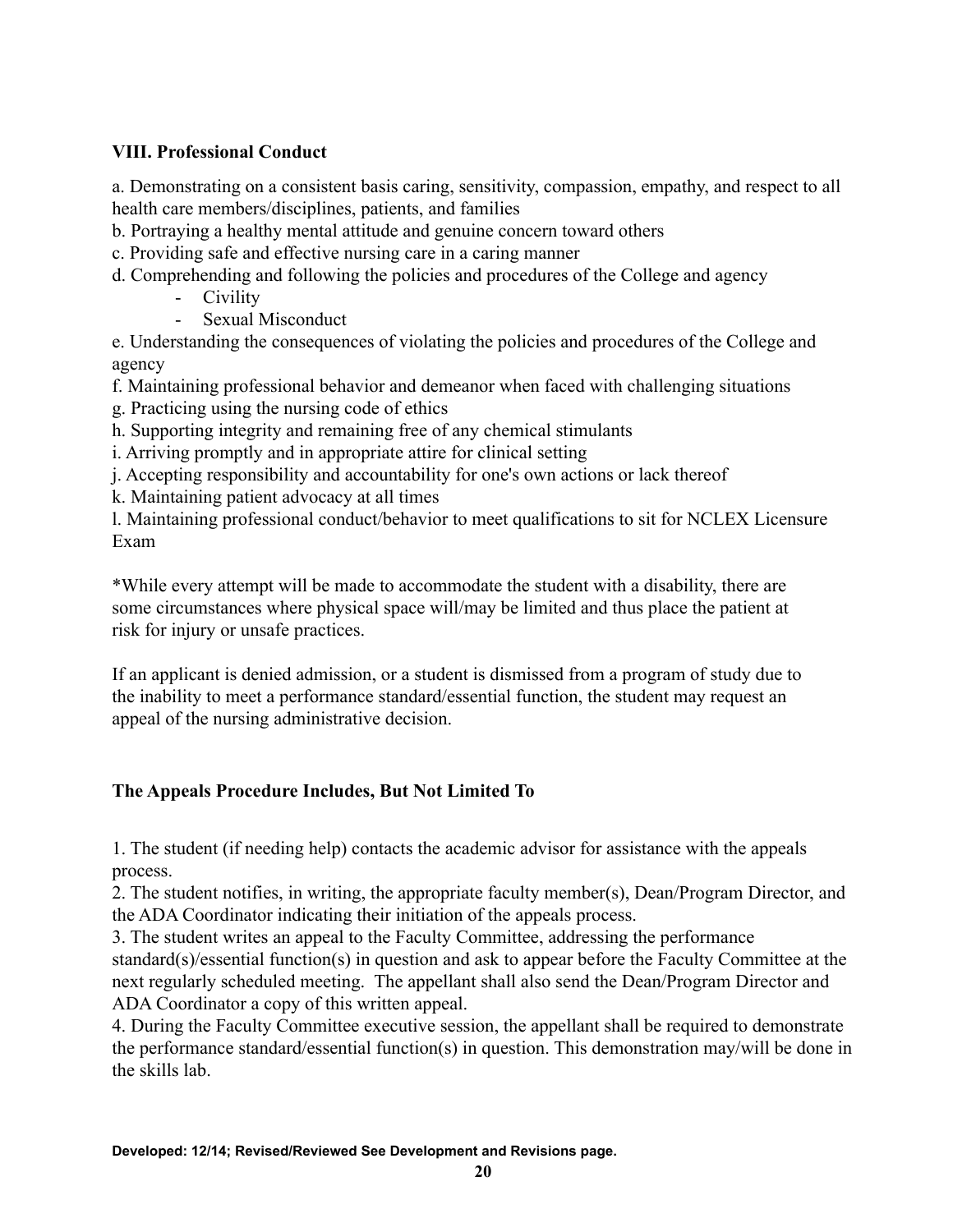5. The Faculty Committee notifies the student of their decision within ten business days. The decision will assess compliance with the performance standard(s) in question and will include one of the following:

- a. The performance standard has been met/has a reasonable chance of being met.
- b. Recommend accommodation be made to assist the student in meeting the performance standard.
- c. Recommend dismissal, the appeal is without merit/standard has no reasonable chance of being met.
	- d. At any time, a student may refer to the Grievance Procedure in the **[MVC Catalog &](https://www.moval.edu/academics/academic-catalog/) [Handbook](https://www.moval.edu/academics/academic-catalog/)**

## **MISSOURI VALLEY COLLEGE BACCALAUREATE NURSING PROGRAM**

Students requiring developmental Math or English upon entry to Missouri Valley should anticipate an additional year of prerequisite coursework prior to applying to the nursing program.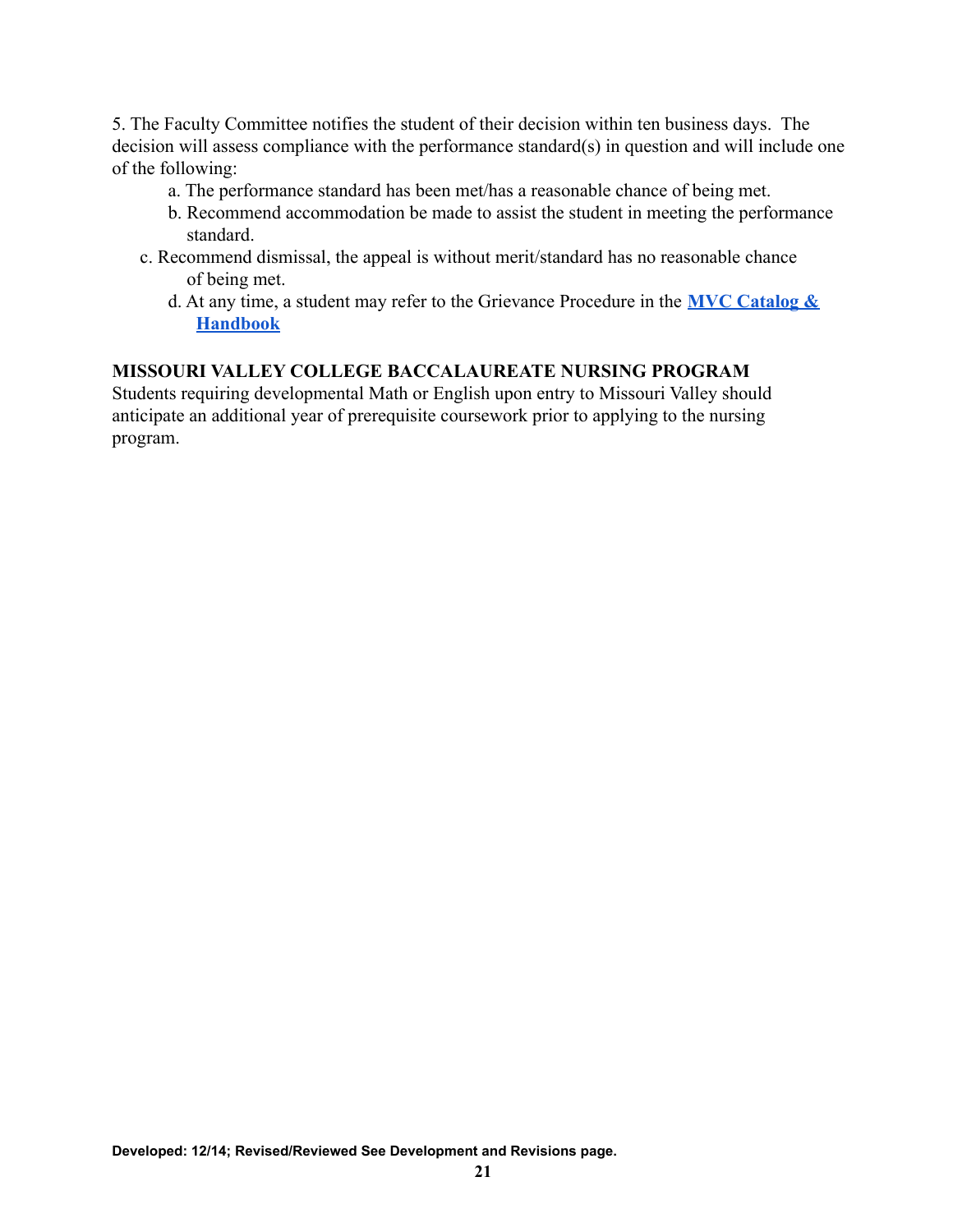## <span id="page-21-0"></span>**CURRICULUM**

## Missouri Valley College - School of Nursing 2+2 Traditional Program Curriculum

*[Suggested sequence of classes. Individual schedules will vary based on previous coursework.]*

| <b>Pre-Nursing (Year 1)</b>                                           |              |                                                    |
|-----------------------------------------------------------------------|--------------|----------------------------------------------------|
| <b>Fall Semester</b>                                                  |              |                                                    |
| Natural Science Core - BI104 Biology/Lab                              |              | 4                                                  |
| Written Communication Core - EN130 Rhet & Comp                        |              | 3                                                  |
| Social & Behavioral Science Core #1 - PY100 Prin. Psychology          |              | 3                                                  |
| Any Core Course                                                       |              | 3                                                  |
| GS150 Freshman Seminar                                                |              | 1                                                  |
| * NU105 Intro to Nursing                                              |              | 1                                                  |
|                                                                       | Total        | 15 credit hours                                    |
| <b>Spring Semester</b>                                                |              |                                                    |
| *BI275 ** Human Anatomy & Physiology I                                |              | 4                                                  |
| Written Communication Core - EN160 Lit & Comp                         |              | 3                                                  |
| Oral Communication Core - SP100 Public Speaking                       |              | 3                                                  |
| Mathematical Science Core                                             |              | 3                                                  |
| Social & Behavioral Science Core $#2 +$ Constitutional Requirement    |              | 3                                                  |
|                                                                       | Total        | 16 credit hours                                    |
| <b>Pre-Nursing (Year 2)</b><br><b>Fall Semester</b>                   |              |                                                    |
| *HL320/BI320 ** Microbiology or CH111 Chemistry                       |              | 4 or 5                                             |
| *BI285 ** Anatomy & Physiology II                                     |              | 4                                                  |
| Humanities & Fine Art Core Group #1                                   |              | 3                                                  |
| Social & Behavioral Science Core#3                                    |              | 3                                                  |
| Any Core Course                                                       |              | $2 - 3$                                            |
|                                                                       | Total        | 16 or 18 credit hours                              |
| Apply to the School of Nursing - Application due date February 1st    |              |                                                    |
| <b>Spring Semester</b>                                                |              |                                                    |
| *Humanities & Fine Art Core Group #2 - Any Ethics                     |              | 3                                                  |
| Humanities & Fine Art Core Group #3                                   |              | $\overline{\mathbf{3}}$                            |
| *PY225 Developmental Psychology - Any Core Course<br>*EX385 Nutrition |              | $\overline{\mathbf{3}}$<br>$\overline{\mathbf{3}}$ |
| *HL280 **Pathophysiology                                              |              | $\overline{3}$                                     |
|                                                                       | <b>Total</b> | 15 credit hours                                    |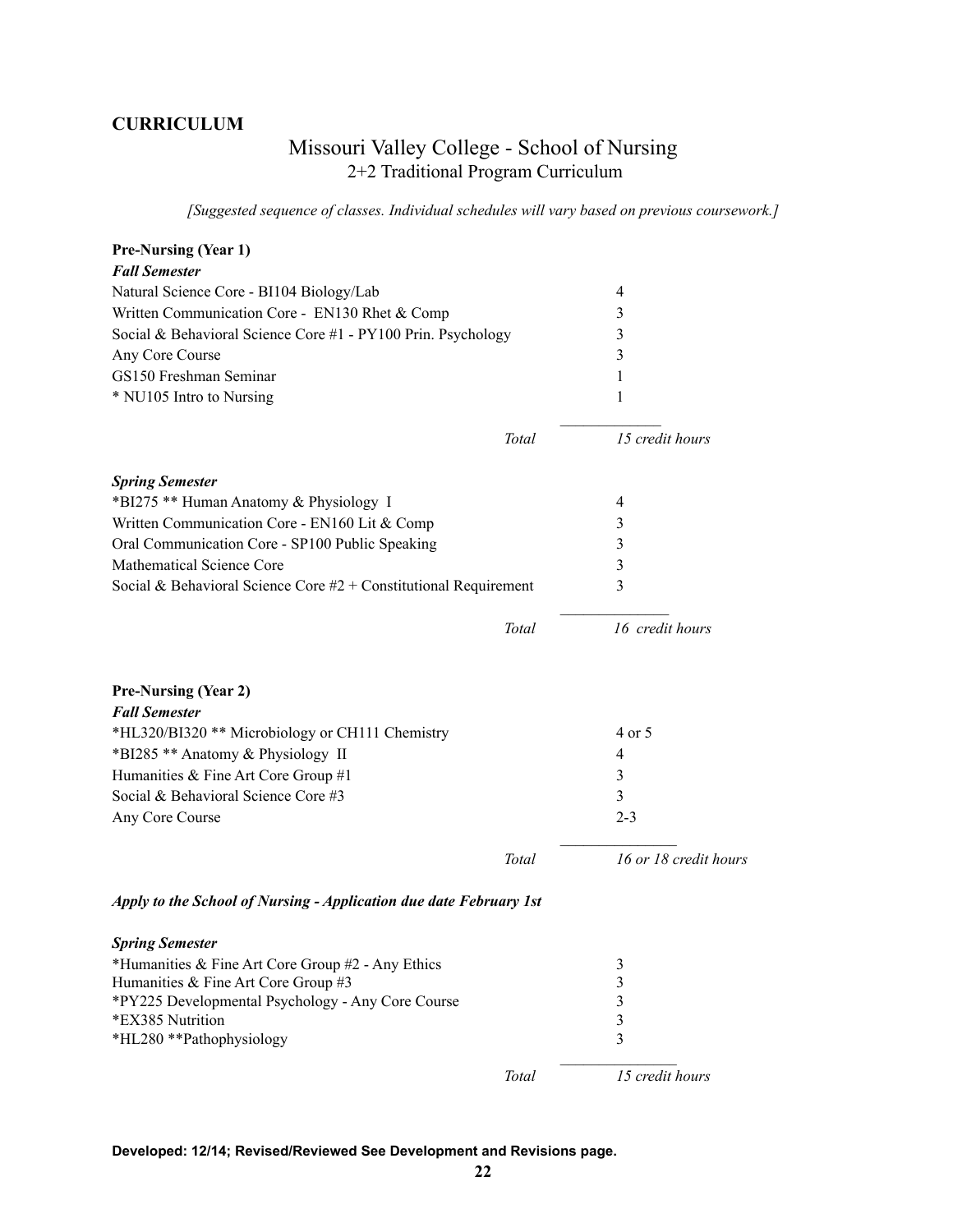## **Nursing Program (Year 3)**

| NU230 Fundamentals of Nursing<br>3<br>NU231 Fundamentals Lab<br>NU232 Fundamentals Clinicals (40 hours)<br>NU250 Health Assessment<br>3<br>NU270 Pharmacology for Nurses<br>4<br>$\overline{2}$<br>NU280 Med Administration (w/IV Admin + 8 hrs clinical)<br>Total<br>14 credit hours (48 Clinical hours)<br><b>Spring Semester</b><br>NU310 Mental Health Nursing<br>3<br>NU312 Mental Health Nursing Clinical (40 hours)<br>1<br>NU320 Adult Health Nursing 1<br>5<br>NU322 Adult Health Nursing 1 Clinical (120 hours)<br>3<br>3<br>NU365 Evidence Based Practice<br>WI<br>$\overline{2}$<br>NU440 Gerontological Nursing<br>Total<br>17 credit hours (160 Clinical hours)<br><b>Nursing Program (Year 4)</b><br><b>Fall Semester</b><br>NU332 Pediatric Nursing Clinical (40 hours) SL<br>1<br>NU340 Nursing of Families<br>3<br>NU342 OB & Women's Health Clinical (40 hours)<br>1<br>NU350 Community & Public Health Nursing<br>3<br>NU352 Community & Public Health Nursing Clinical (40 hours)<br>1<br>NU450 Adult Health Nursing II<br>4<br>NU452 Adult Health II Clinical (40 hours)<br>$\mathbf{1}$<br>Total<br>14 credit hours (160 Clinical hours) |  |
|-----------------------------------------------------------------------------------------------------------------------------------------------------------------------------------------------------------------------------------------------------------------------------------------------------------------------------------------------------------------------------------------------------------------------------------------------------------------------------------------------------------------------------------------------------------------------------------------------------------------------------------------------------------------------------------------------------------------------------------------------------------------------------------------------------------------------------------------------------------------------------------------------------------------------------------------------------------------------------------------------------------------------------------------------------------------------------------------------------------------------------------------------------------------|--|
|                                                                                                                                                                                                                                                                                                                                                                                                                                                                                                                                                                                                                                                                                                                                                                                                                                                                                                                                                                                                                                                                                                                                                                 |  |
|                                                                                                                                                                                                                                                                                                                                                                                                                                                                                                                                                                                                                                                                                                                                                                                                                                                                                                                                                                                                                                                                                                                                                                 |  |
|                                                                                                                                                                                                                                                                                                                                                                                                                                                                                                                                                                                                                                                                                                                                                                                                                                                                                                                                                                                                                                                                                                                                                                 |  |
|                                                                                                                                                                                                                                                                                                                                                                                                                                                                                                                                                                                                                                                                                                                                                                                                                                                                                                                                                                                                                                                                                                                                                                 |  |
|                                                                                                                                                                                                                                                                                                                                                                                                                                                                                                                                                                                                                                                                                                                                                                                                                                                                                                                                                                                                                                                                                                                                                                 |  |
|                                                                                                                                                                                                                                                                                                                                                                                                                                                                                                                                                                                                                                                                                                                                                                                                                                                                                                                                                                                                                                                                                                                                                                 |  |
|                                                                                                                                                                                                                                                                                                                                                                                                                                                                                                                                                                                                                                                                                                                                                                                                                                                                                                                                                                                                                                                                                                                                                                 |  |
|                                                                                                                                                                                                                                                                                                                                                                                                                                                                                                                                                                                                                                                                                                                                                                                                                                                                                                                                                                                                                                                                                                                                                                 |  |
|                                                                                                                                                                                                                                                                                                                                                                                                                                                                                                                                                                                                                                                                                                                                                                                                                                                                                                                                                                                                                                                                                                                                                                 |  |
|                                                                                                                                                                                                                                                                                                                                                                                                                                                                                                                                                                                                                                                                                                                                                                                                                                                                                                                                                                                                                                                                                                                                                                 |  |
|                                                                                                                                                                                                                                                                                                                                                                                                                                                                                                                                                                                                                                                                                                                                                                                                                                                                                                                                                                                                                                                                                                                                                                 |  |
|                                                                                                                                                                                                                                                                                                                                                                                                                                                                                                                                                                                                                                                                                                                                                                                                                                                                                                                                                                                                                                                                                                                                                                 |  |
|                                                                                                                                                                                                                                                                                                                                                                                                                                                                                                                                                                                                                                                                                                                                                                                                                                                                                                                                                                                                                                                                                                                                                                 |  |
|                                                                                                                                                                                                                                                                                                                                                                                                                                                                                                                                                                                                                                                                                                                                                                                                                                                                                                                                                                                                                                                                                                                                                                 |  |
|                                                                                                                                                                                                                                                                                                                                                                                                                                                                                                                                                                                                                                                                                                                                                                                                                                                                                                                                                                                                                                                                                                                                                                 |  |
|                                                                                                                                                                                                                                                                                                                                                                                                                                                                                                                                                                                                                                                                                                                                                                                                                                                                                                                                                                                                                                                                                                                                                                 |  |
|                                                                                                                                                                                                                                                                                                                                                                                                                                                                                                                                                                                                                                                                                                                                                                                                                                                                                                                                                                                                                                                                                                                                                                 |  |
|                                                                                                                                                                                                                                                                                                                                                                                                                                                                                                                                                                                                                                                                                                                                                                                                                                                                                                                                                                                                                                                                                                                                                                 |  |
|                                                                                                                                                                                                                                                                                                                                                                                                                                                                                                                                                                                                                                                                                                                                                                                                                                                                                                                                                                                                                                                                                                                                                                 |  |
|                                                                                                                                                                                                                                                                                                                                                                                                                                                                                                                                                                                                                                                                                                                                                                                                                                                                                                                                                                                                                                                                                                                                                                 |  |
|                                                                                                                                                                                                                                                                                                                                                                                                                                                                                                                                                                                                                                                                                                                                                                                                                                                                                                                                                                                                                                                                                                                                                                 |  |
|                                                                                                                                                                                                                                                                                                                                                                                                                                                                                                                                                                                                                                                                                                                                                                                                                                                                                                                                                                                                                                                                                                                                                                 |  |
|                                                                                                                                                                                                                                                                                                                                                                                                                                                                                                                                                                                                                                                                                                                                                                                                                                                                                                                                                                                                                                                                                                                                                                 |  |
|                                                                                                                                                                                                                                                                                                                                                                                                                                                                                                                                                                                                                                                                                                                                                                                                                                                                                                                                                                                                                                                                                                                                                                 |  |
|                                                                                                                                                                                                                                                                                                                                                                                                                                                                                                                                                                                                                                                                                                                                                                                                                                                                                                                                                                                                                                                                                                                                                                 |  |
| <b>Spring Semester</b>                                                                                                                                                                                                                                                                                                                                                                                                                                                                                                                                                                                                                                                                                                                                                                                                                                                                                                                                                                                                                                                                                                                                          |  |
| NU410 Management and Law<br>3                                                                                                                                                                                                                                                                                                                                                                                                                                                                                                                                                                                                                                                                                                                                                                                                                                                                                                                                                                                                                                                                                                                                   |  |
| 3<br>NU460 NCLEX Prep                                                                                                                                                                                                                                                                                                                                                                                                                                                                                                                                                                                                                                                                                                                                                                                                                                                                                                                                                                                                                                                                                                                                           |  |
| $\mathfrak{Z}$<br>NU480 Senior Seminar in Nursing SL                                                                                                                                                                                                                                                                                                                                                                                                                                                                                                                                                                                                                                                                                                                                                                                                                                                                                                                                                                                                                                                                                                            |  |
| 5<br>NU482 Senior Practicum (200 hours)                                                                                                                                                                                                                                                                                                                                                                                                                                                                                                                                                                                                                                                                                                                                                                                                                                                                                                                                                                                                                                                                                                                         |  |
| 14 credit hours (200 Clinical hours)<br>Total                                                                                                                                                                                                                                                                                                                                                                                                                                                                                                                                                                                                                                                                                                                                                                                                                                                                                                                                                                                                                                                                                                                   |  |

\*\* All science courses will be evaluated on an individual basis for the transfer of credit.

**\* = nursing prerequisite WI = writing intensive SL = service learning**

**The Missouri State Board of Nursing approved the nursing curriculum.**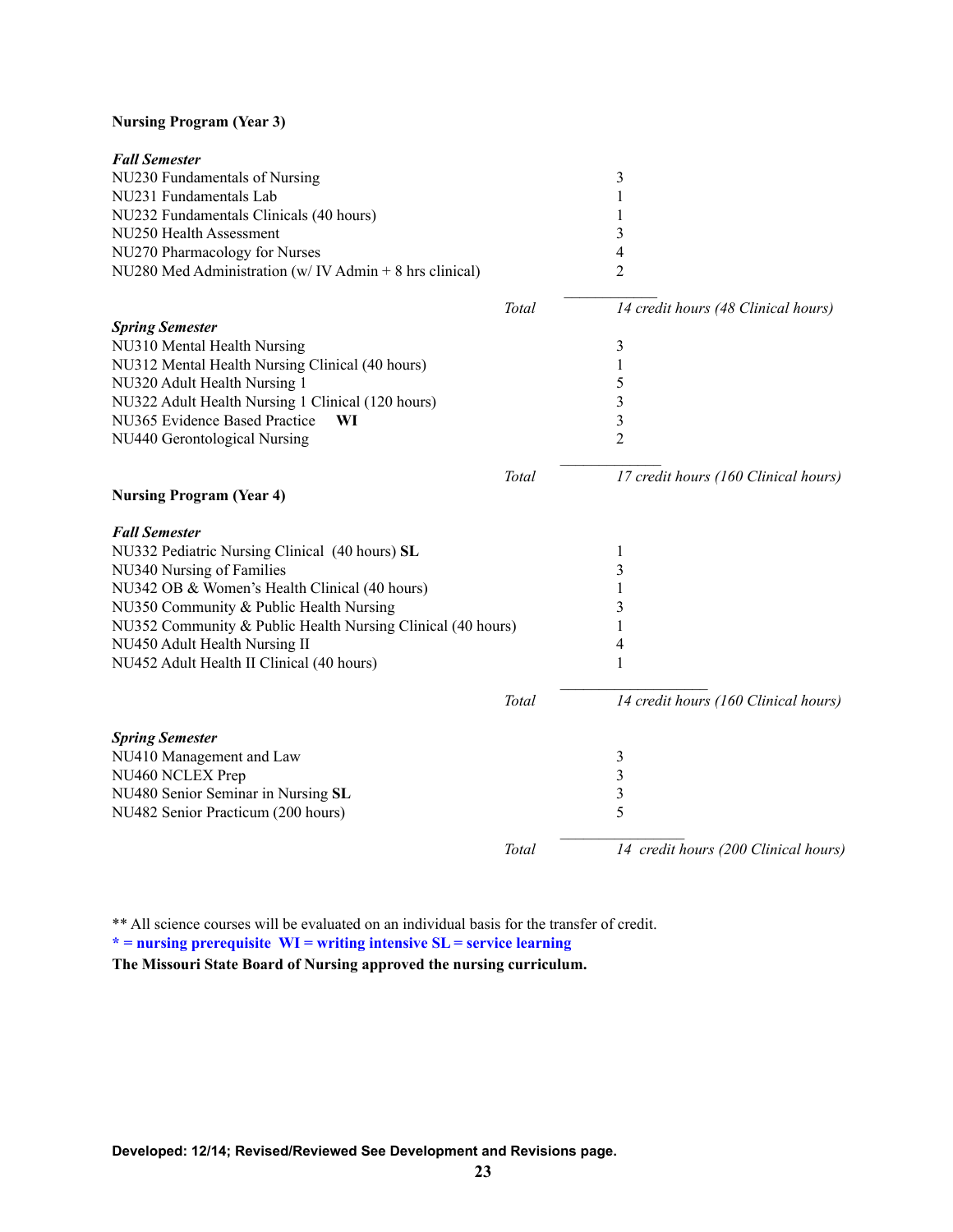## Missouri Valley College - School of Nursing LPN to BSN Face to Face Curriculum

<span id="page-23-0"></span>

| <b>LPN Program Transfer Credits</b>                         |                          |                 |
|-------------------------------------------------------------|--------------------------|-----------------|
| *NU105 Intro to Nursing                                     |                          |                 |
| Social & Behavioral Science Core #1 - PY100 Prin Psychology |                          |                 |
| *BI275 Human A&P I or BI285 Human A&P II                    |                          |                 |
| *EX385 Nutrition                                            |                          |                 |
| NU231 Fundamentals Lab                                      |                          |                 |
| NU232 Fundamentals Clinicals                                |                          |                 |
| NU312 Mental Health Nursing Clinical                        |                          |                 |
| NU332 Peds Clinical                                         |                          |                 |
| NU342 OB & Women's Health Nursing Clinical                  |                          |                 |
| NU352 Community Health Clinical                             |                          |                 |
| GS150 Freshman Seminar                                      |                          |                 |
|                                                             | <b>Total Transferred</b> | 18 credit hours |

**Pre-Nursing** *[Suggested sequence of classes. Individual schedules will vary based on previous coursework.]*

| <b>Spring Semester</b>                                      |       |                       |
|-------------------------------------------------------------|-------|-----------------------|
| Natural Science Core - BI104 Biology/Lab                    |       | 4                     |
| Written Communication Core - EN130 Rhet & Comp              |       | 3                     |
| Social & Behavioral Science Core $#2 +$ Constitutional Req. |       |                       |
| Oral Communication Core - CM100 Public Speaking             |       | 3                     |
| Humanities & Fine Art Core Group #1                         |       | 3                     |
|                                                             | Total | 16 credit hours       |
| <b>Fall Semester</b>                                        |       |                       |
| *HL320/BI320 ** Microbiology or CH 111** Chemistry          |       | 4 or 5                |
| *BI275 A&P I or *BI285 ** A&P II                            |       | 4                     |
| Written Communication Core - EN160 Lit & Comp               |       | 3                     |
| <b>Mathematical Science Core</b>                            |       | 3                     |
| Any Core Course                                             |       | 3                     |
|                                                             | Total | 17 or 18 credit hours |

*\*Apply to the School of Nursing - Application due date February 1st*

| <b>Spring Semester</b>                               |       |                 |
|------------------------------------------------------|-------|-----------------|
| Social & Behavioral Science Core #3                  |       | 3               |
| Humanities $&$ Fine Art Core Group $#2$ - Any Ethics |       | 3               |
| Humanities & Fine Art Core Group #3                  |       |                 |
| *PY225 Developmental Psychology - Any Core Course    |       | 3               |
| *HL280 **Pathophysiology                             |       | 3               |
|                                                      | Total | 15 credit hours |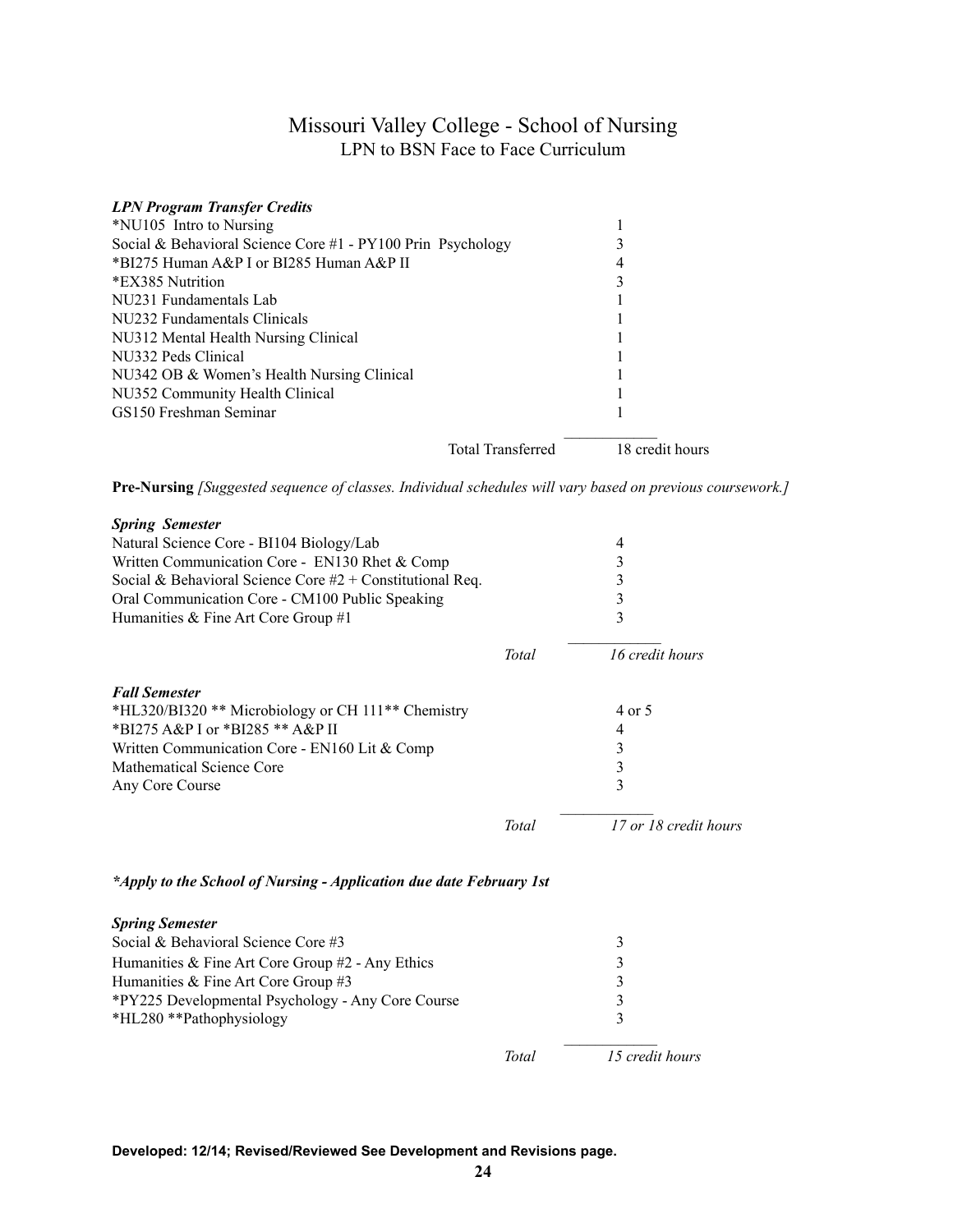#### **Nursing Program**

| <b>Fall Semester</b>                            |              |                                        |
|-------------------------------------------------|--------------|----------------------------------------|
| NU230 Fundamentals of Nursing                   |              | 3                                      |
| NU250 Health Assessment                         |              | 3                                      |
| NU270 Pharmacology for Nurses                   |              | 4                                      |
| NU355 Transition from LPN to RN                 |              | $\overline{2}$                         |
|                                                 | Total        | 12 credit hours                        |
| <b>Spring Semester</b>                          |              |                                        |
| NU310 Mental Health Nursing                     |              | 3                                      |
| NU320 Adult Health Nursing I                    |              | 5                                      |
| NU322 Adult Health Nursing Clinical (120 hours) |              | 3                                      |
| NU365 Evidence Based Practice<br>WI             |              | 3                                      |
| NU440 Gerontological Nursing                    |              | $\overline{2}$                         |
|                                                 | Total        | 16 credit hours (120 Clinical hours)   |
| <b>Fall Semester</b>                            |              |                                        |
| NU340 Nursing of Families                       |              | 3                                      |
| NU350 Community & Public Health Nursing         |              | 3                                      |
| NU450 Adult Health Nursing II                   |              | 4                                      |
| NU452 Adult Health II Clinical (40 hours)       |              |                                        |
| Any Core Course                                 |              | $2 - 3$                                |
|                                                 | <b>Total</b> | 13-14 credit hours (40 Clinical hours) |
| <b>Spring Semester</b>                          |              |                                        |
| NU410 Management and Law                        |              | 3                                      |
| NU460 NCLEX Prep                                |              | 3                                      |
| NU480 Senior Seminar in Nursing<br><b>SL</b>    |              | 3                                      |
| NU482 Senior Practicum (200 hours)              |              | 5                                      |
|                                                 | Total        | 14 credit hours (200 Clinical hours)   |

\*\* All science courses will be evaluated on an individual basis for the transfer of credit. **\* = nursing prerequisite WI = writing intensive SL = service learning The Missouri State Board of Nursing approved the nursing curriculum.**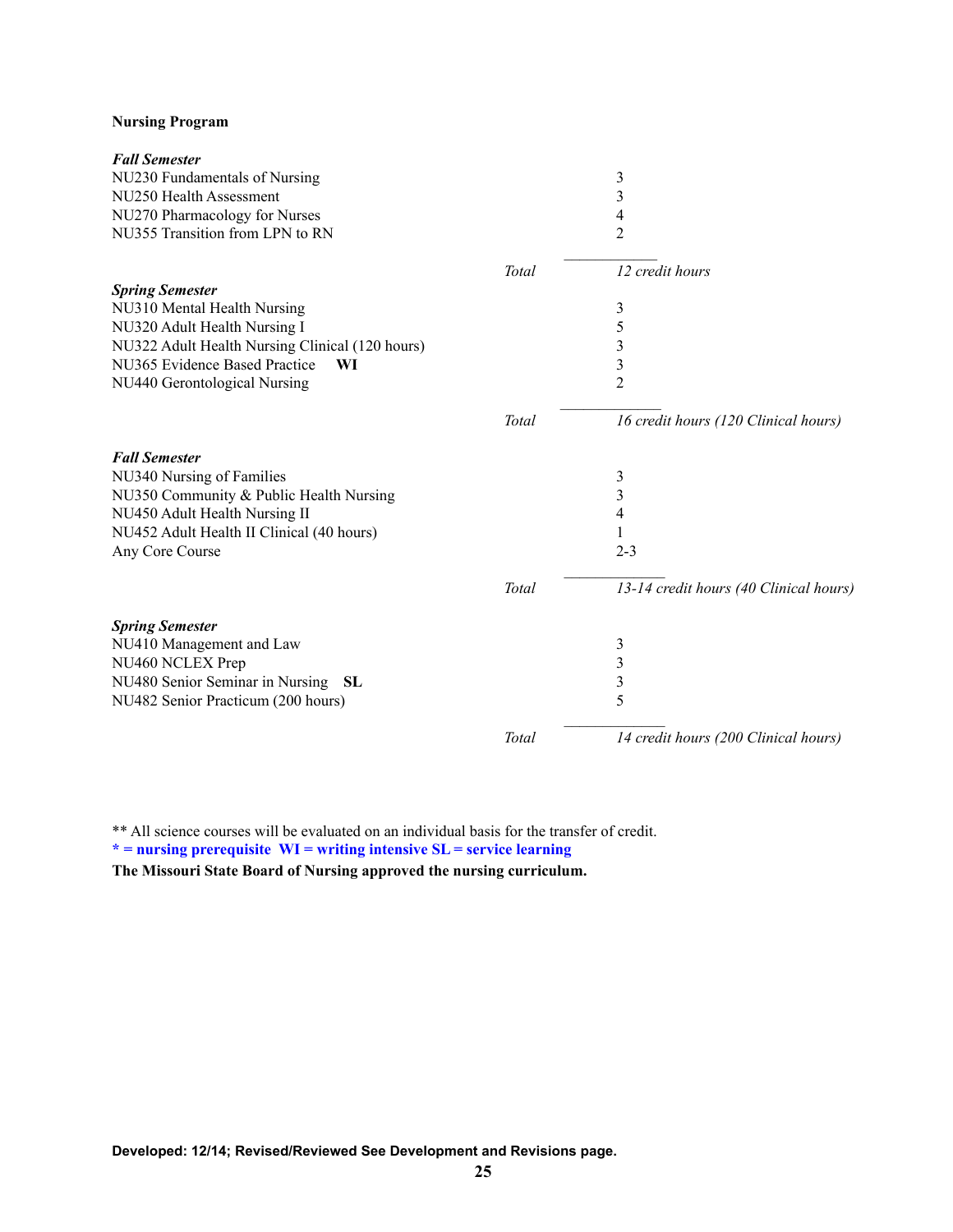## Missouri Valley College - School of Nursing LPN to BSN Online Curriculum

<span id="page-25-0"></span>

| <b>LPN Program Transfer Credits</b>                         |                                             |  |
|-------------------------------------------------------------|---------------------------------------------|--|
| NU105 Intro to Nursing                                      |                                             |  |
| Social & Behavioral Science Core #1 - PY100 Prin Psychology |                                             |  |
| BI275 Human A&P I or BI285 Human A&P II                     | 4                                           |  |
| EX385 Nutrition                                             |                                             |  |
| NU231 Fundamentals Lab                                      |                                             |  |
| NU232 Fundamentals Clinicals                                |                                             |  |
| NU312 Mental Health Nursing Clinical                        |                                             |  |
| NU332 Peds Clinical                                         |                                             |  |
| NU342 OB & Women's Health Nursing Clinical                  |                                             |  |
| NU352 Community Health Clinical                             |                                             |  |
| GS150 Freshman Seminar                                      |                                             |  |
|                                                             | 18 credit hours<br><b>Total Transferred</b> |  |

**Pre Nursing** *[Suggested sequence of classes. Individual schedules will vary based on previous coursework.]*

| <b>Fall Semester</b><br>Natural Science Core - BI104 Biology/Lab<br>Written Communication Core - EN130 Rhet & Comp<br>Social & Behavioral Science Core $#2 +$ Constitutional Req.<br>Oral Communication Core - CM100 Public Speaking<br>Humanities & Fine Art Core Group #1 |       | 4<br>3<br>3<br>3<br>3      |
|-----------------------------------------------------------------------------------------------------------------------------------------------------------------------------------------------------------------------------------------------------------------------------|-------|----------------------------|
|                                                                                                                                                                                                                                                                             | Total | 16 credit hours            |
| <b>Spring Semester</b><br>*BI320/HL320 ** Microbiology or CH 111** Chemistry<br>*BI275 A&P I or *BI285 ** A&P II (only offered summer)<br>Written Communication Core - EN160 Lit & Comp<br><b>Mathematical Science Core</b><br>Any Core Course                              |       | 4 or 5<br>4<br>3<br>3<br>3 |
|                                                                                                                                                                                                                                                                             | Total | 17 or 18 credit hours      |

#### *\*Apply to the School of Nursing - Application due date October 1st*

| <b>Fall Semester</b>                                |       |                 |
|-----------------------------------------------------|-------|-----------------|
| Social & Behavioral Science Core #3                 |       | 3               |
| Humanities & Fine Art Core Group $# 2$ - Any Ethics |       | 3               |
| Humanities & Fine Art Core Group # 3                |       | 3               |
| *PY225 Developmental Psychology - Any Core Course   |       | 3               |
| *HL280 **Pathophysiology                            |       |                 |
|                                                     | Total | 15 credit hours |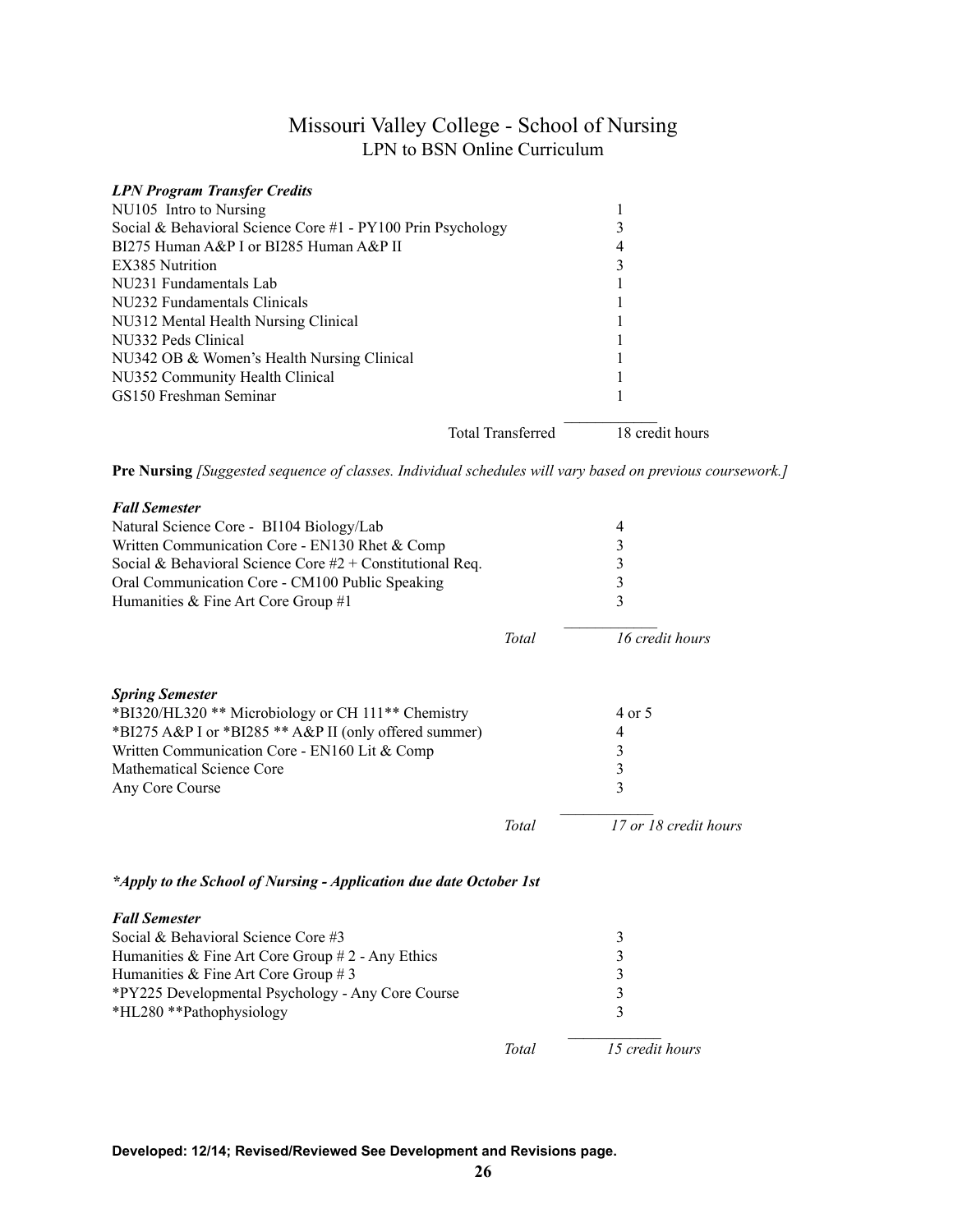#### **Nursing Program**

| <b>Spring Semester</b>                          |       |                                        |
|-------------------------------------------------|-------|----------------------------------------|
| NU230 Fundamentals of Nursing                   |       | 3                                      |
| NU250 Health Assessment                         |       | 3                                      |
| NU270 Pharmacology for Nurses                   |       | 4                                      |
| NU355 Transition from LPN to RN                 |       | $\overline{2}$                         |
|                                                 | Total | 12 credit hours                        |
| <b>Fall Semester</b>                            |       |                                        |
| NU310 Mental Health Nursing                     |       | 3                                      |
| NU320 Adult Health Nursing I                    |       | 5                                      |
| NU322 Adult Health Nursing Clinical (120 hours) |       | 3                                      |
| NU365 Evidence Based Practice<br><b>WI</b>      |       | 3                                      |
| NU440 Gerontological Nursing                    |       | $\overline{2}$                         |
|                                                 | Total | 16 credit hours (120 Clinical hours)   |
| <b>Spring Semester</b>                          |       |                                        |
| NU340 Nursing of Families                       |       | 3                                      |
| NU350 Community & Public Health Nursing         |       | 3                                      |
| NU450 Adult Health Nursing II                   |       | $\overline{4}$                         |
| NU452 Adult Health II Clinical (40 hours)       |       | 1                                      |
| Any Core Course                                 |       | $2 - 3$                                |
|                                                 | Total | 13-14 credit hours (40 Clinical hours) |
| <b>Fall Semester</b>                            |       |                                        |
| NU410 Management and Law                        |       | 3                                      |
| NU460 NCLEX Prep                                |       | 3                                      |
| NU480 Senior Seminar in Nursing SL              |       | 3                                      |
| NU482 Senior Practicum (200 hours)              |       | 5                                      |
|                                                 | Total | 14 credit hours (200 Clinical hours)   |
|                                                 |       |                                        |

\*\* All science courses will be evaluated on an individual basis for the transfer of credit. **\* = nursing prerequisite WI = writing intensive SL = service learning**

**The Missouri State Board of Nursing approved the nursing curriculum.**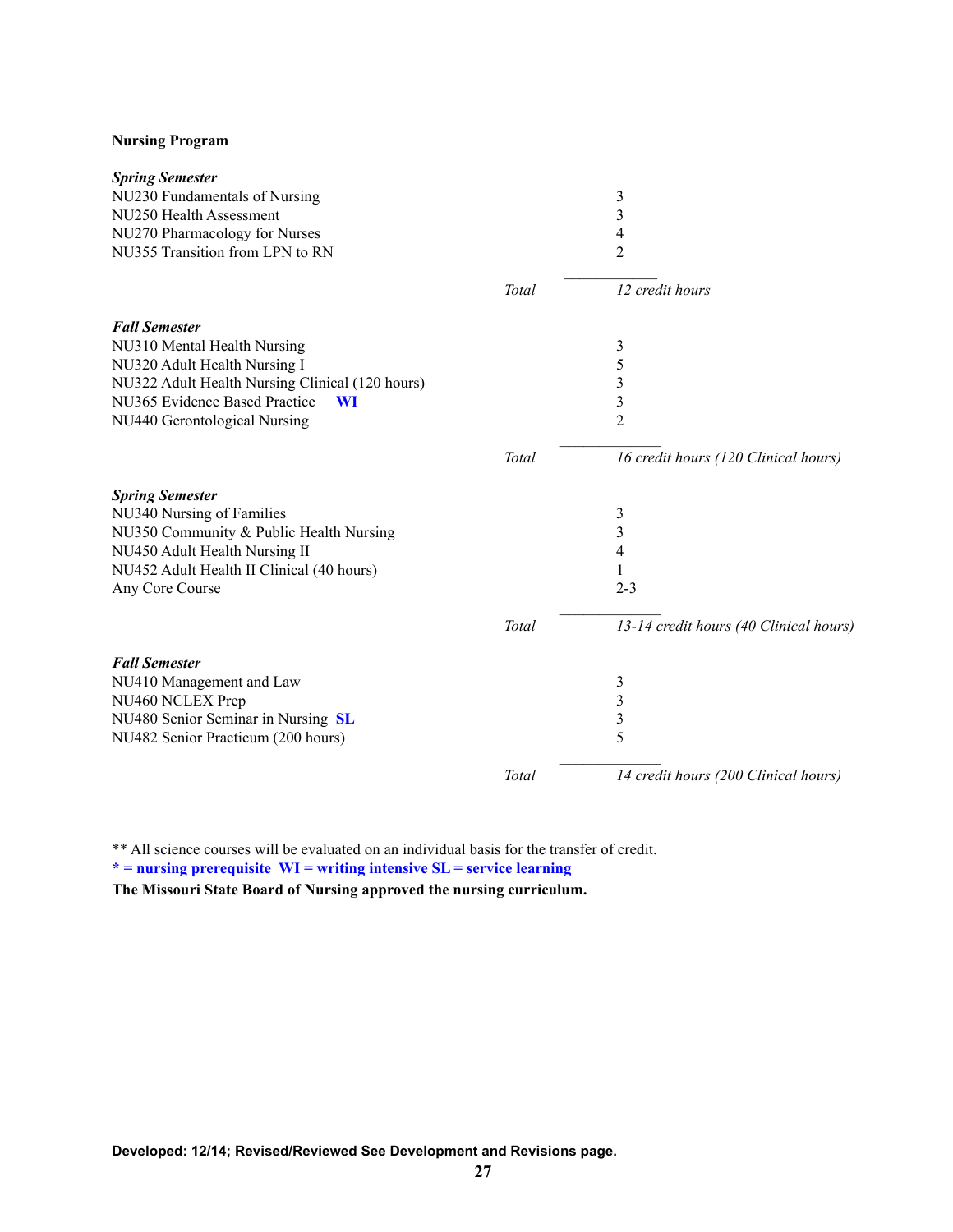## **MISSOURI VALLEY COLLEGE NURSING PROGRAM**

## **GENERAL INFORMATION**

#### <span id="page-27-1"></span><span id="page-27-0"></span>**Academic Advisement**

All nursing students enrolled in the nursing program will meet with and complete academic advising with their assigned Faculty Advisor before registering for the next term. Students selecting nursing as a major will be advised by staff at the MVC Student Success Center during their freshman and sophomore years. Staff at the advising center work closely with the nursing faculty in the sophomore year.

## <span id="page-27-2"></span>**Accountability**

- 1. Students are responsible for maintaining accurate personal and/or professional information.
- 2. Students shall notify the Nursing Administrative Assistant and Admissions Office of any changes in name, address, and telephone numbers.
- 3. Students shall not receive personal calls during class or clinical. Students must turn off cell phones during class, skill labs, clinical, and exams, unless permission has been granted by the instructor/professor. Emergency calls shall be made to the Nursing Administrative Assistant during daytime office hours at 660-831-4051 or 660-831-4264. Students must identify themselves and the nature of the call. Emergency calls will be given immediately to the student. If not an emergency, the call will be given to the instructor/professor to relay to the student at the end of the class.
- 4. Students must provide copies of their yearly physical examination(s), CPR cards, any professional licensure, current immunization records, criminal background checks, and professional liability insurance. These copies will be kept in the School of Nursing and/or Castlebranch.

## **Application And Admission**

Requirements for admittance to the Nursing Program, include the following:

- 1. Application and admission to Missouri Valley College admission to MVC does not guarantee acceptance into the School of Nursing (SON).
- 2. Application and admission to the Missouri Valley Nursing Program (completed during the sophomore year).
- 3. Completion of the TEAS exam within the last five years, achieving 'Proficient' level (58.7%) . Students are allowed to retake the TEAS exam no more than three times in one year to improve scores.
- 4. Submission of official transcripts from all colleges and universities attended and on file with the MVC Admissions and/or Registrar's Office.
- 5. Completion of transcript review (to be on file in the Registrar's office) with an academic plan of study completed by School of Nursing faculty or personnel.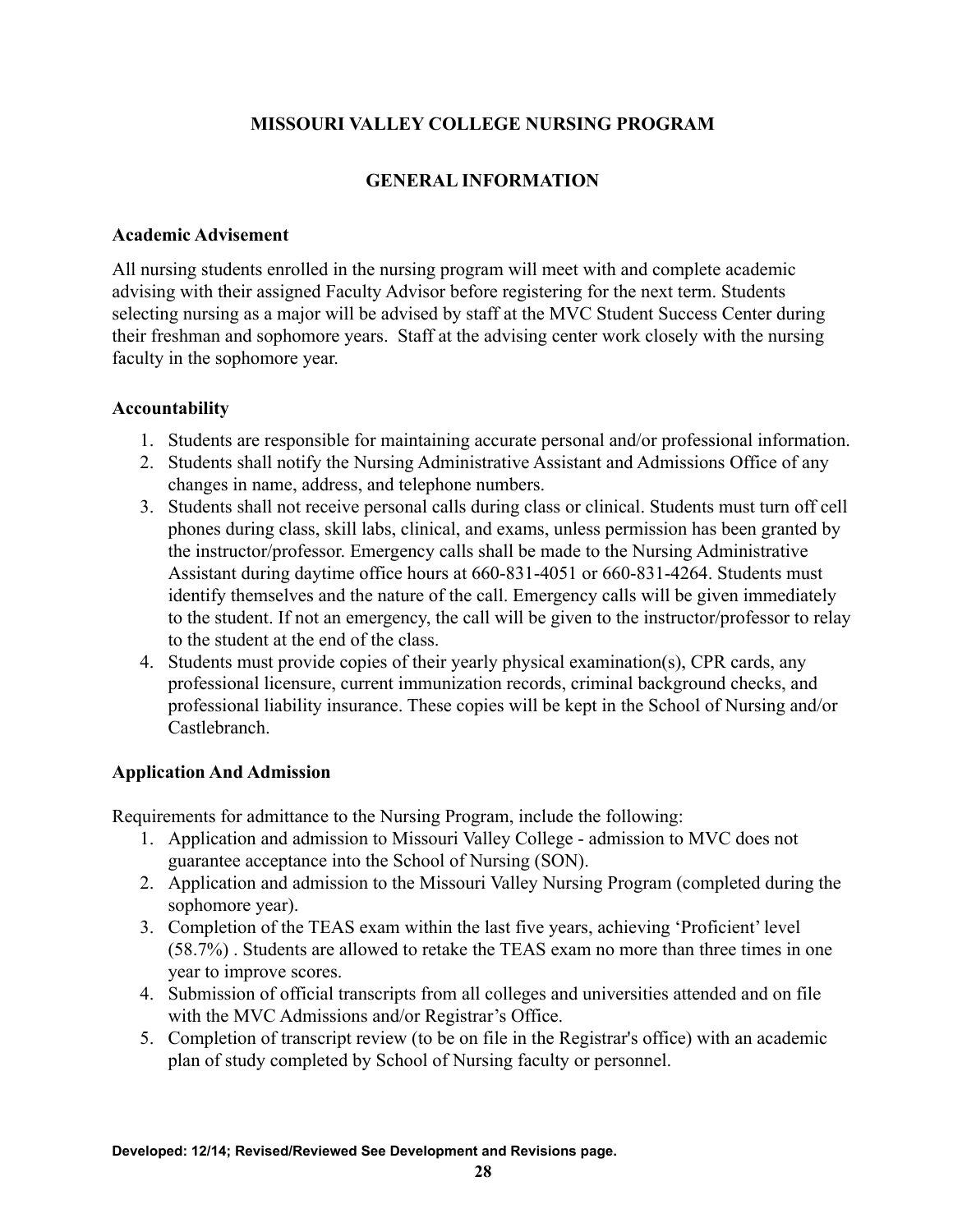- 6. Obtaining a minimum cumulative GPA in core and prerequisite nursing classes of 2.75 (on a 4.0 scale).
- 7. Obtain a B in all nursing prerequisites.
- 8. Science courses must have been completed within five years of applying to the nursing program.
- 9. Preference will be given to students who are in progress or have completed all core and prerequisite courses.
- 10.Special request forms must be completed and submitted with the application packet if there are any courses to be taken out of sequence.
- 11. Nursing faculty base the admission into the program on references, CGPA(s) of 2.75 or higher, ACT minimum 20 (waived for LPN with active unencumbered LPN license), and a TEAS score of proficient.
- 12. Students for whom English is a second language shall meet the same general admission requirements as other students.
- 13. For international students educated abroad and are non-native English speakers, evidence of English-language proficiency can be achieved by any of the following:

a. Test of English as a Foreign Language (TOEFL) www.toefl.org with a passing score of 540 on the paper examination or a passing score of 83 for the internet-based examination; or

b. Test of English for International Communication (TOEIC) www.toeic.com with a passing score of 725 in the Listening and Reading Modules; or

c. International English Language Testing System (IELTS) www.ielts.org with a passing score in the academic module of 6.5 and the Spoken Band score of 7.

[See Missouri State Board of Nursing website for further information](https://pr.mo.gov/boards/nursing/RN%20License%20by%20Examination%20-%20Foreign%20Educted%20Instruction%20Letter.pdf) date of access 7/27/2020

## <span id="page-28-0"></span>**Class Photos**

All students will be required to wear their MVC SON cap and a white professional uniform, including, white socks, and shoes.

# <span id="page-28-1"></span>**College Environment**

- 1. MVC School of Nursing is not responsible for damage, loss or theft of private property of any person on this campus.
- 2. MVC School of Nursing is a crime free and drug free environment. All nursing students accept this responsibility when admitted to the College.

## **Failure to comply with these policies will be reported to designated authorities and will be prosecuted to the fullest extent of the law.**

# **Comprehensive Testing Program(s)**

Diagnostic testing is used to help serve as predictors for student success. They can also be used in identifying specific areas of weaknesses and strengths. This allows faculty to work with students to study smarter and to improve test scores. Test scores also allow faculty to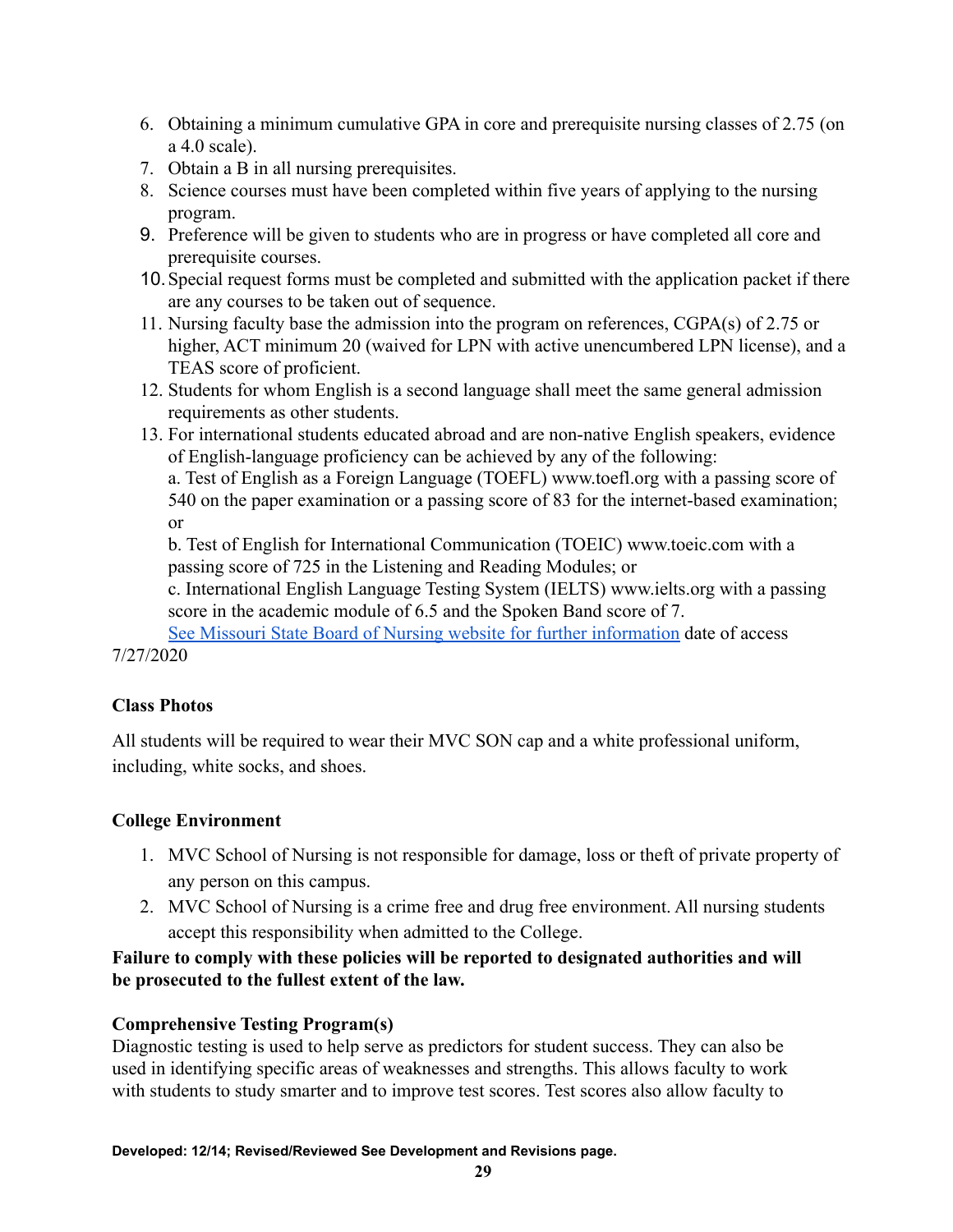use group profile data to help strengthen the nursing curricula.

All nursing students will participate in a comprehensive testing program using nationally-normed exams (ATI) throughout the program. There are fees associated with the computerized test package (paid with course lab fees) which are not refundable. Students having to repeat a course will also have to repeat the testing. The non-refundable fees are due at the time of registration. The exam(s) will be taken during assigned times.

A program comprehensive pre-test will be given in Fundamentals to assess the student's general knowledge regarding the field of nursing. The same exam will be given again at the end of the program, in the senior practicum, to evaluate the student's didactic and clinical knowledge and skills upon completion of the program. This data will be used to evaluate program effectiveness.

## <span id="page-29-0"></span>**Computer**

All nursing students are required to have a working laptop computer with Wi-Fi access. Laptops must be compatible with Google Chrome (No Netbook or Chromebook). Must have a camera and microphone.

## <span id="page-29-1"></span>**Copying Services**

Students needing material/information copied should contact the copying center in the Ferguson Building.

## <span id="page-29-2"></span>**Course Evaluation/Feedback**

The nursing faculty encourage and need feedback from students to help improve the curriculum, individual/group teaching strategies, skills lab experience, and campus concerns for future students. Evaluations may occur via online or by forms provided by nursing faculty. Take some time to reflect on the course and the instructor/professor and constructively fill out the survey(s) so that we can improve the nursing program.

## <span id="page-29-3"></span>**Course Syllabi**

Students will be provided with necessary syllabi online at the beginning of each semester. The syllabi outlines information and requirements of the course. It is the student's responsibility for reading and understanding each course syllabus. The student must also agree to abide by the policies and requirements within each syllabus. Failure to meet the requirements can/will result in a failing grade for the course.

## <span id="page-29-4"></span>**CPR**

All nursing students must be CPR certified before being assigned to a clinical facility. Preferable certification is from the American Heart Association's Basic Life Support for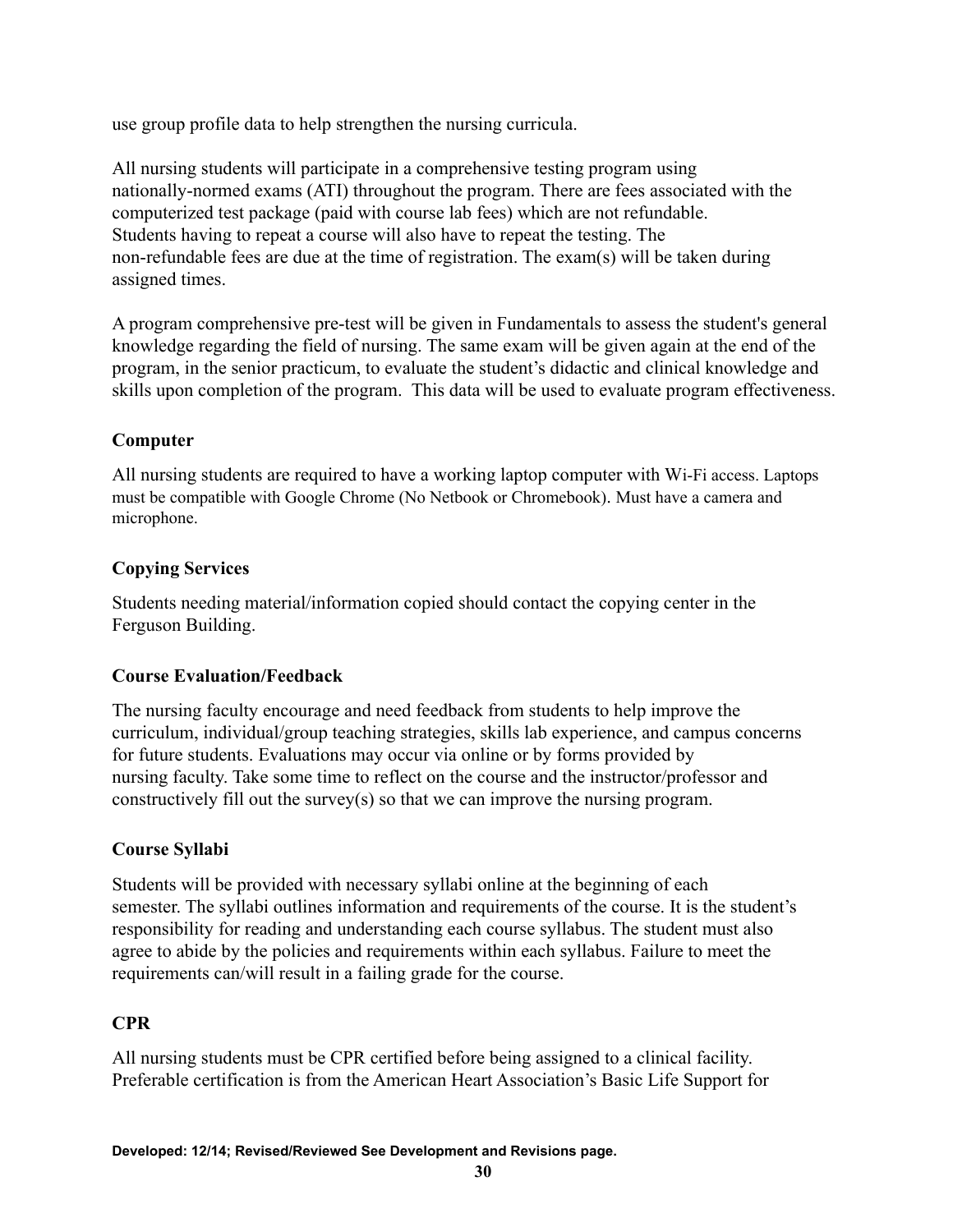Healthcare Providers. See the CPR policy.

## <span id="page-30-0"></span>**Criminal Background Checks (Initial And Readmission)**

All nursing students must submit to a criminal background check BEFORE admittance to the program and each semester thereafter. This also applies to any nursing student being readmitted to the program. The student will be responsible for the cost of this service.

## <span id="page-30-1"></span>**Discrimination**

This program follows MVC Non-Discrimination Policy found in the MVC [CATALOG &](https://www.moval.edu/academics/academic-catalog/) **[HANDBOOK](https://www.moval.edu/academics/academic-catalog/)** 

## <span id="page-30-2"></span>**Drug Screening (Initial And Readmission)**

All nursing students must submit to drug screening tests BEFORE they are allowed in the clinical facility. The student will be responsible for the cost of this test. This also applies to any nursing student being readmitted to the program. Students reapplying to the program due to dismissal from clinical or classroom settings must provide proof of completion of an approved State Board of Nursing rehabilitation program and a negative substance abuse screening. The student will be subject to a random drug screen with fees paid by the student. If the student refuses to submit to this test, the student will be dismissed from the program. ALL students must know that failure to pass this test may/will hinder their progression in the nursing program. If this occurs, the student will not have fees or monies paid to the college refunded.

## <span id="page-30-3"></span>**Health Insurance**

Students are required to carry their own health insurance. Any medical expenses incurred on campus or clinical site is the responsibility of the student.

## <span id="page-30-4"></span>**ID Cards**

All nursing students are required to have identification cards. Students will be assisted with this process by the School of Nursing staff. Students in the clinical setting must wear their Nursing ID badge.

## <span id="page-30-5"></span>**Parking**

All persons owning and/or operating a vehicle and/or bicycle on the MVC campus must observe and obey all applicable Missouri laws, city of Marshall ordinances, and the campus rules and regulations. Parking is allowed only in designated areas. Vehicles and/or bicycles in violation of campus parking rules will be ticketed or subject to towing at the owner's expense. The School of Nursing building has parking across the street from the school. If the parking lot is full, you are to park on the side of the street across from the school.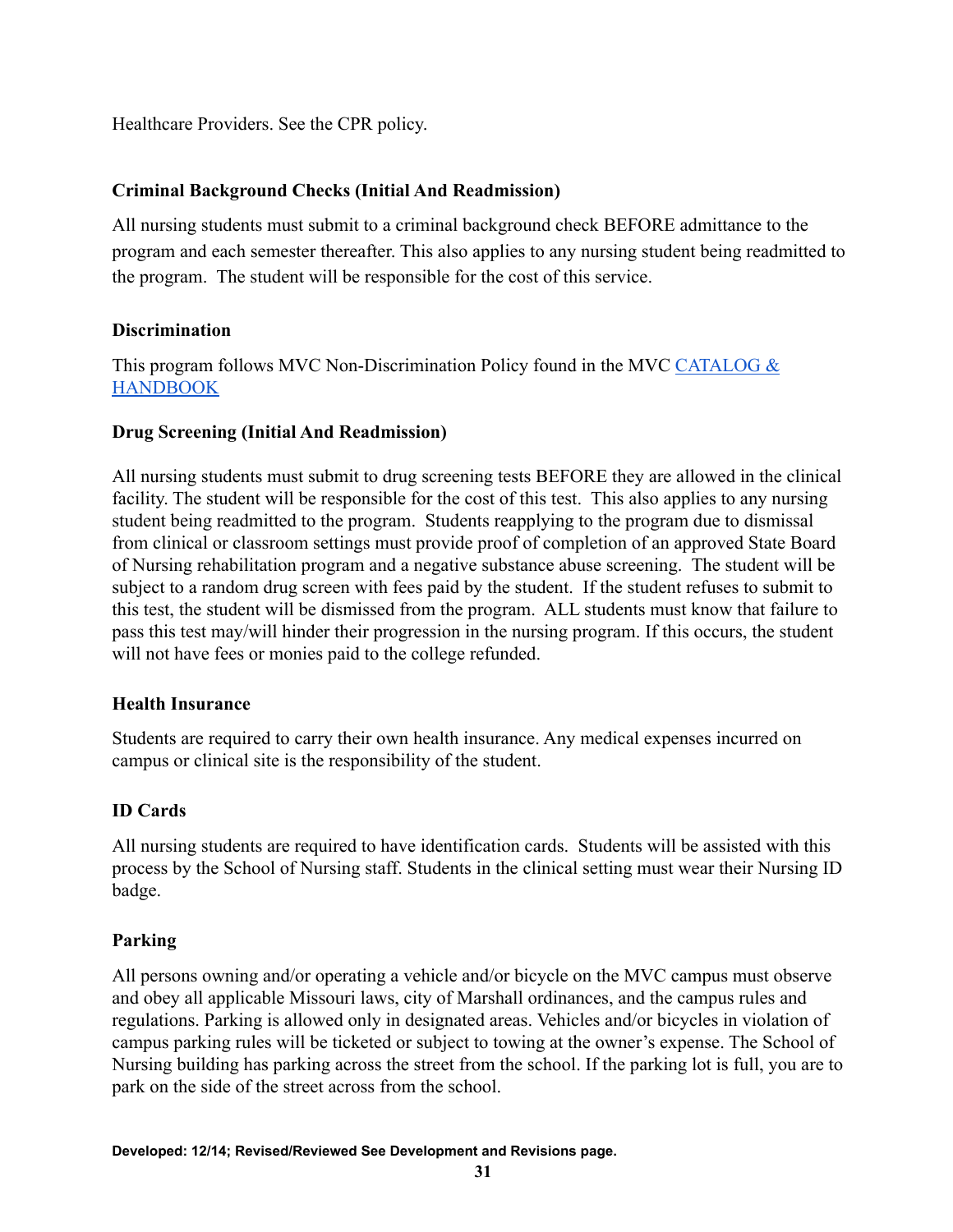### <span id="page-31-0"></span>**Smoking**

Smoking is prohibited on the MVC campus and the School of Nursing property. Normally, hospitals and other healthcare premises also have a no smoking policy.

## <span id="page-31-1"></span>**Student Fees**

All nursing students are required to pay fees for approved testing, liability insurance, drug screening, and criminal background checks, along with tuition, books, and supplies. Tuition costs can be found in the **[MVC Catalog & Handbook](https://www.moval.edu/academics/academic-catalog/)** Additional program costs breakdown can be found on the MVC School of Nursing webpage.

## <span id="page-31-2"></span>**Textbooks And Syllabi**

Syllabi for all courses are available from the class D2L - Brightspace site. The syllabus is used as the basis for evaluating achievement in the course and includes objectives/behaviors that students must achieve to be successful in the course. The faculty outline expected levels of performance in each course at the beginning of the semester. Syllabi not available online will be distributed and reviewed during the first on-campus class date.

Since nursing information and skills build over the entire curricula, it is strongly encouraged to keep all nursing text, etc to use for references when needed.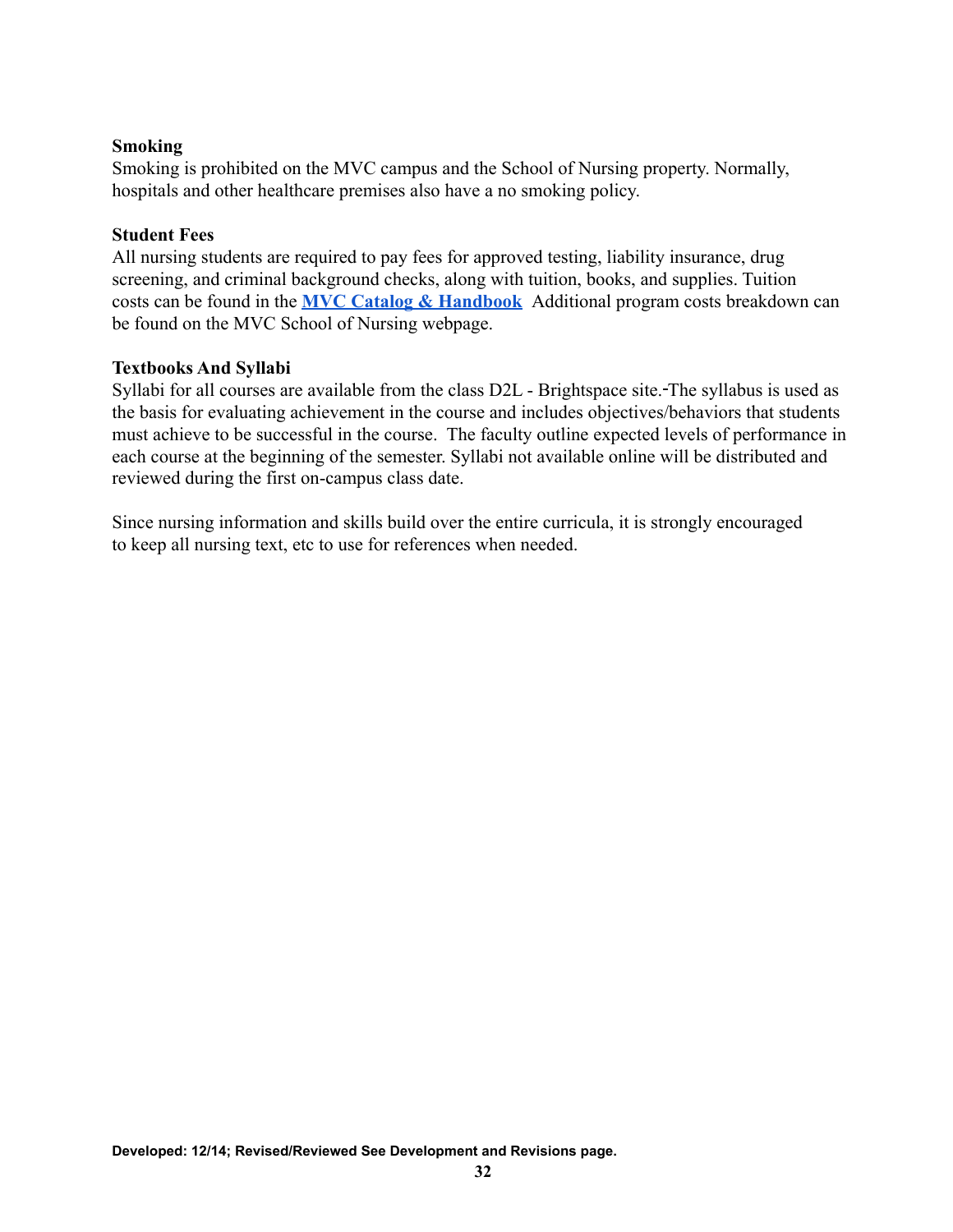## **MISSOURI VALLEY COLLEGE NURSING PROGRAM**

## **POLICIES AND PROCEDURES**

#### **Academic Support Program**

**POLICY**: The Missouri Valley College School of Nursing provides students with individualized assistance to achieve academic success through a formalized academic support program. Faculty will work in partnership with the Academic Success Nursing Tutor to identify and structure a formalized plan to meet students' needs.

**PROCEDURE:** A student can be referred to the Academic Support Program by any MVC School of Nursing faculty/administrator. The student can also self-refer.

- 1. Identified students at-risk for poor academic performance can include but not be limited to:
	- a. Quiz/exam averages less than 80%
	- b. ATI assessment performance at less than a Level 2
	- c. Homework/assignment averages less than 80%
	- d. Identified test taking anxiety
- 2. The faculty member/administrator creates the individualized remediation plan, in collaboration with the tutor. The plan should also be mutually agreed upon by the student. The individualized plan should contain:
	- a. Description of student's deficient areas
	- b. Outline of specific  $\&$  measurable goals to demonstrate success
	- c. Time frame for completion
- 3. The faculty member should complete the referral form and forward it to the academic success staff member. The importance of participation should be also emphasized to the student.
- 4. Documentation of ongoing feedback between the faculty member and the academic success staff member should be maintained, including student participation and impact on student's performance.
- 5. Formal evaluation of the academic support program and its success for students will be reported at the School of Nursing's Undergraduate Student Affairs (USA) Committee on a routine basis.
- 6. Academic Success Etiquette:
	- a. Please be respectful of the tutor's time. It is a student's professional responsibility to follow through with scheduled appointments.
	- b. Please give the tutor at minimum a 24 hour notice if there needs to be a change in a scheduled tutor session.
	- c. Acceptable reasons to change/miss a tutor session: illness or emergency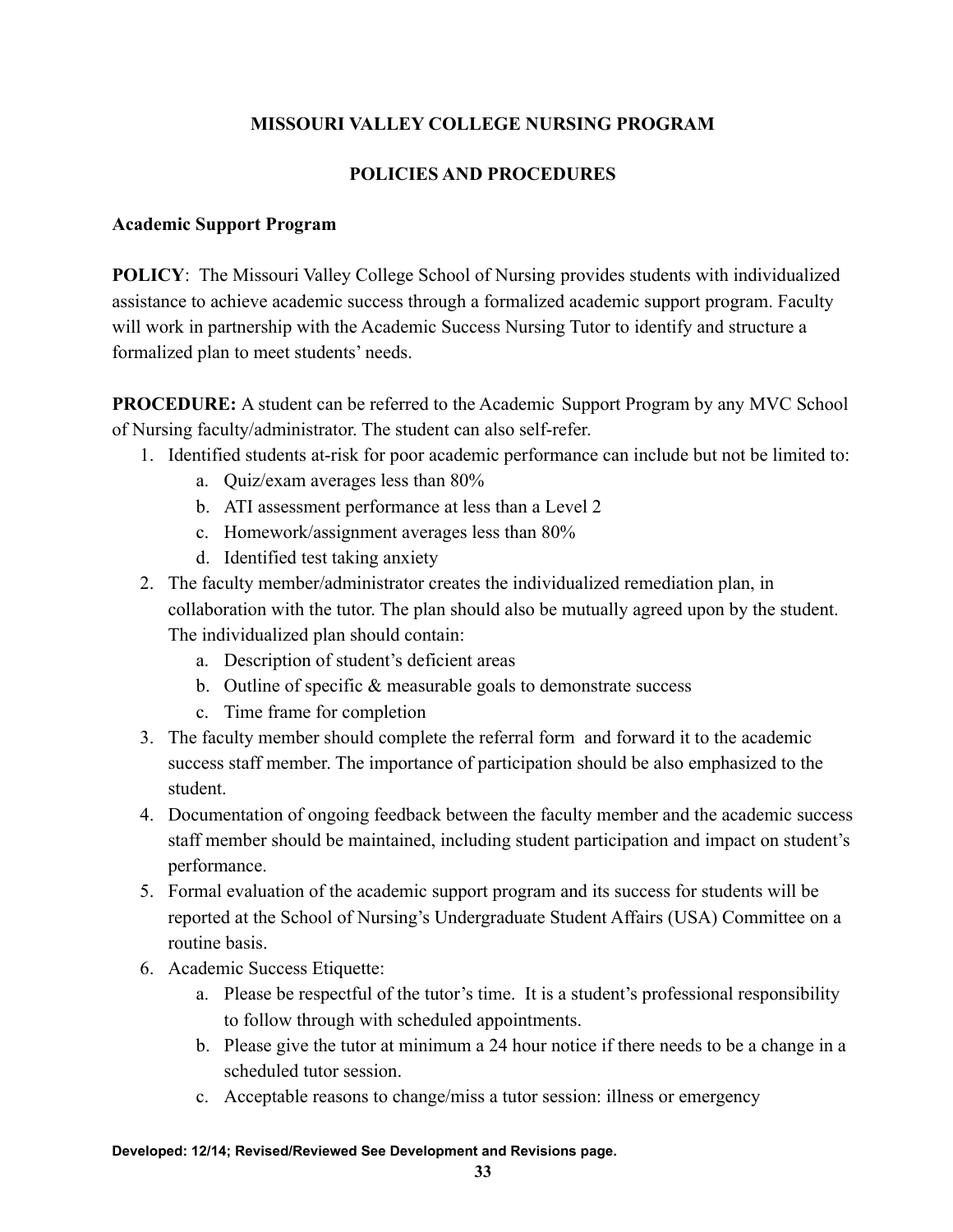d. Unacceptable reasons to change/miss a tutor session: "I forgot", "I decided to pick up a shift at work", "I have to go do this instead". When a student does not attend the session they have scheduled, they take time from another student who could benefit from it.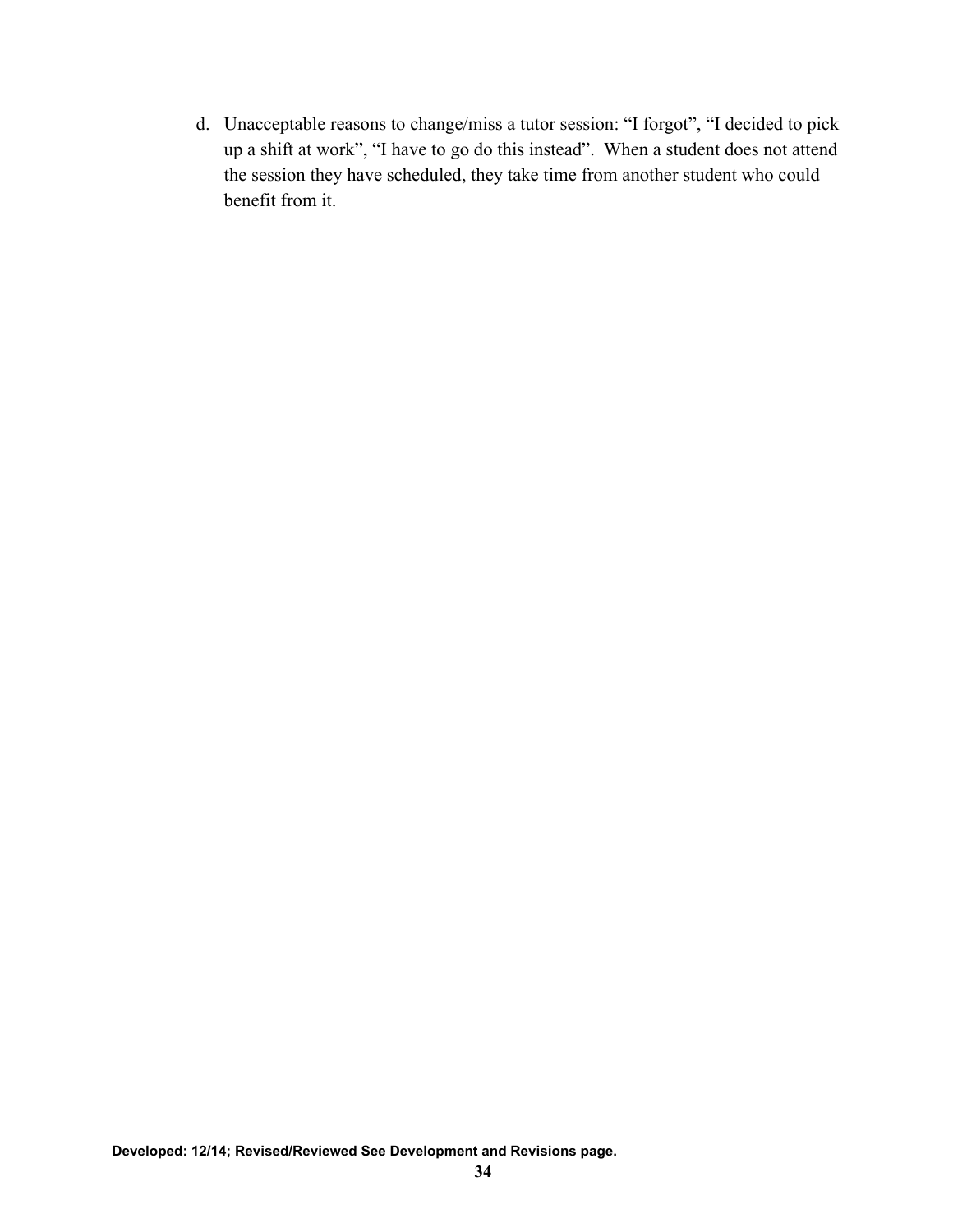## **Advisement, Registration, And Academic Fees/Payment Plans**

**POLICY:** All nursing students currently enrolled in the nursing program will be assigned a nursing faculty advisor. Nursing faculty and the Registrar staff will work collaboratively when assigning advisors. Advisors will post their office hours on the intranet, syllabus, and post on their office doors.

## **PROCEDURE:**

- 1. Consult the MVC web site for financial aid status prior to registration.
- 2. Seek input from the assigned nursing faculty advisor/registrar's office.
- 3. Students are responsible for adhering to the program of study.
- 4. Register early for courses to secure classes.
- 5. If not pre-registering/registering online, make an appointment with the College Registrar.
- 6. The use of the Registration Access Code (obtained from your advisor) is required for registration.
- 7. For late registration and petitioning to add or drop a class, refer to the MVC College Catalog.
- 8. Students are advised to pay early for registered courses. Refer to the MVC College Catalog for Academic Fees and payment plans.
- 9. Federal aid is available as is assistance from employers. Google <http://www.fafsa.ed.gov> for federal assistance.
- 10. Check MVC SON website for scholarship opportunities. [Bachelor of Science in Nursing](http://www.moval.edu/academics/academic-divisions/school-of-nursing/nursing/)
- 11. Continuation in a course is dependent on fees being paid and/or posting of financial aid. Students are not allowed to attend class if they are not on the course roster(s).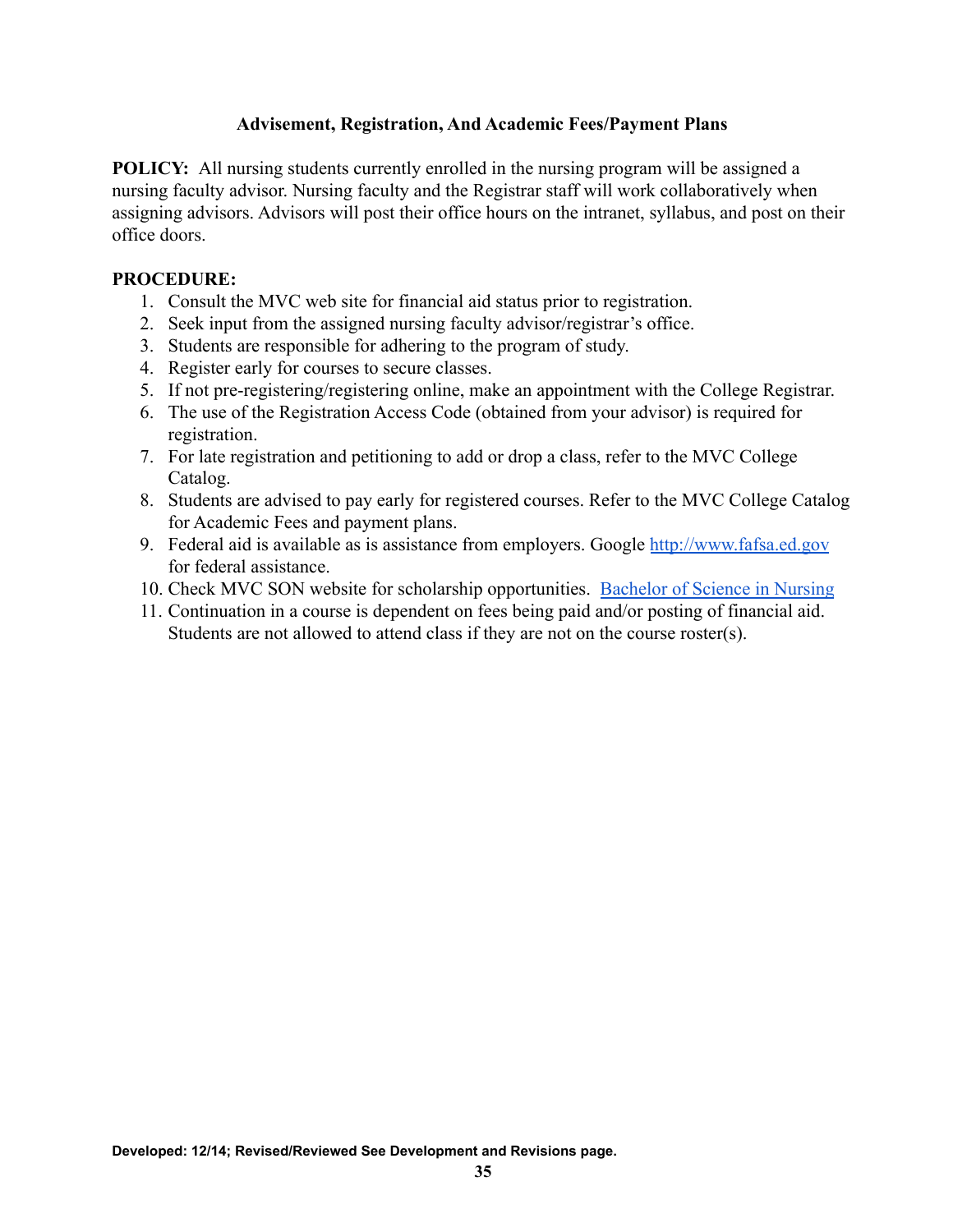## **MISSOURI VALLEY COLLEGE NURSING PROGRAM**

## <span id="page-35-0"></span>**Audio/Video Taping/Photography**

**POLICY:** All/any person(s) wishing to make audio/video tapes or use cameras in the classroom or skills lab for any purpose, must first seek written and/or verbal approval of the individual(s) being taped or photographed. The Nursing Faculty must also be made aware of the taping/photographing activity.

## **PROCEDURE:**

1. Explain to the individual(s) being taped and/or photographed the purpose of the activity. Obtain written and/or verbal approval prior to the procedure. Seek approval from the instructor/professor.

## **VIOLATION OF POLICY AND PROCEDURE:**

1. Failure to adhere to this policy and procedure will be in violation of the policy and procedure as stated above.

#### **Students in violation will:**

- 1. Submit tapes, videos, and/or photos to the School of Nursing Faculty/Staff immediately for further action.
- 2. Attend a pre-arranged meeting set by the Nursing Faculty to determine an appropriate course of action.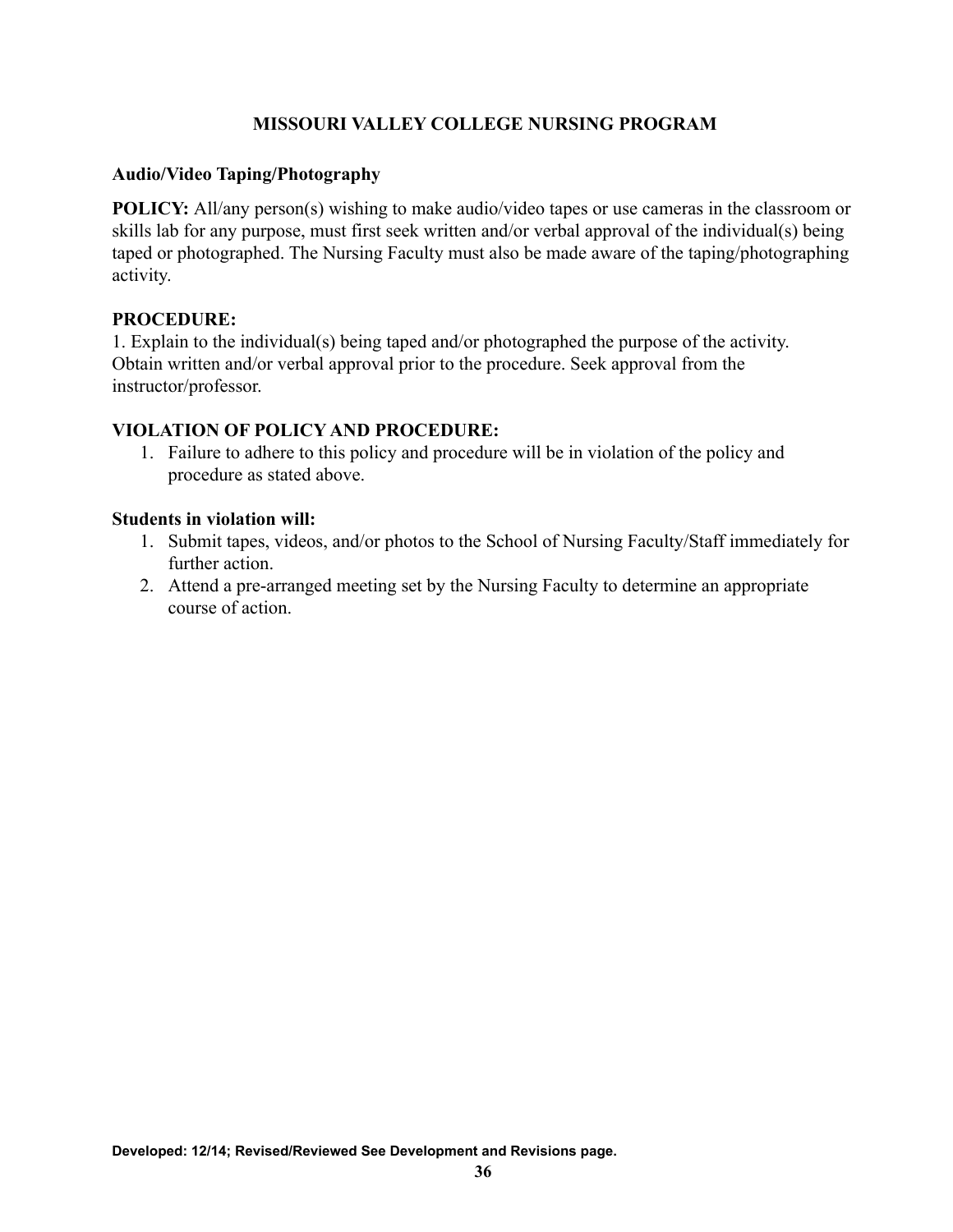### **Cardiopulmonary Resuscitation Certification (CPR)**

**POLICY:** Students enrolled in the Nursing Program must attend and pass an approved CPR certification course. The course must include Adult and Child CPR.

#### **PROCEDURE:**

- 1. Arrange and complete an approved CPR training course, including the ones listed above.
- 2. Students can contact medical facilities (usually staff development offices) or the American Heart Association for times and dates of classes.
- 3. MVC School of Nursing may provide classes if needed but must first check with a coordinator.
- 4. Present a copy of a current certification to the Administrative Assistant for the MVC School of Nursing.
- 5. The student must keep their original copy to be presented each semester.
- 6. Students planning to participate in a clinical must be certified in adult and child CPR prior to enrollment in nursing classes.
- 7. It is the student's responsibility to maintain current certification in both the adult and child CPR.
- 8. If the CPR certification expires at any time during a course or clinical, the student must present current proof of recertification. The student will be removed from the clinical setting until proof can be established.

## **VIOLATION OF POLICY AND PROCEDURE:**

Failure to submit a copy of a current and acceptable CPR certification card will necessitate the student being removed from the clinical component of the course. Clinical absences will be counted as stated in the course syllabus and may/can result in failure of the course.

#### **APPROVED PROVIDERS:**

American Heart Association (AHA) BLS for Health-Care Provider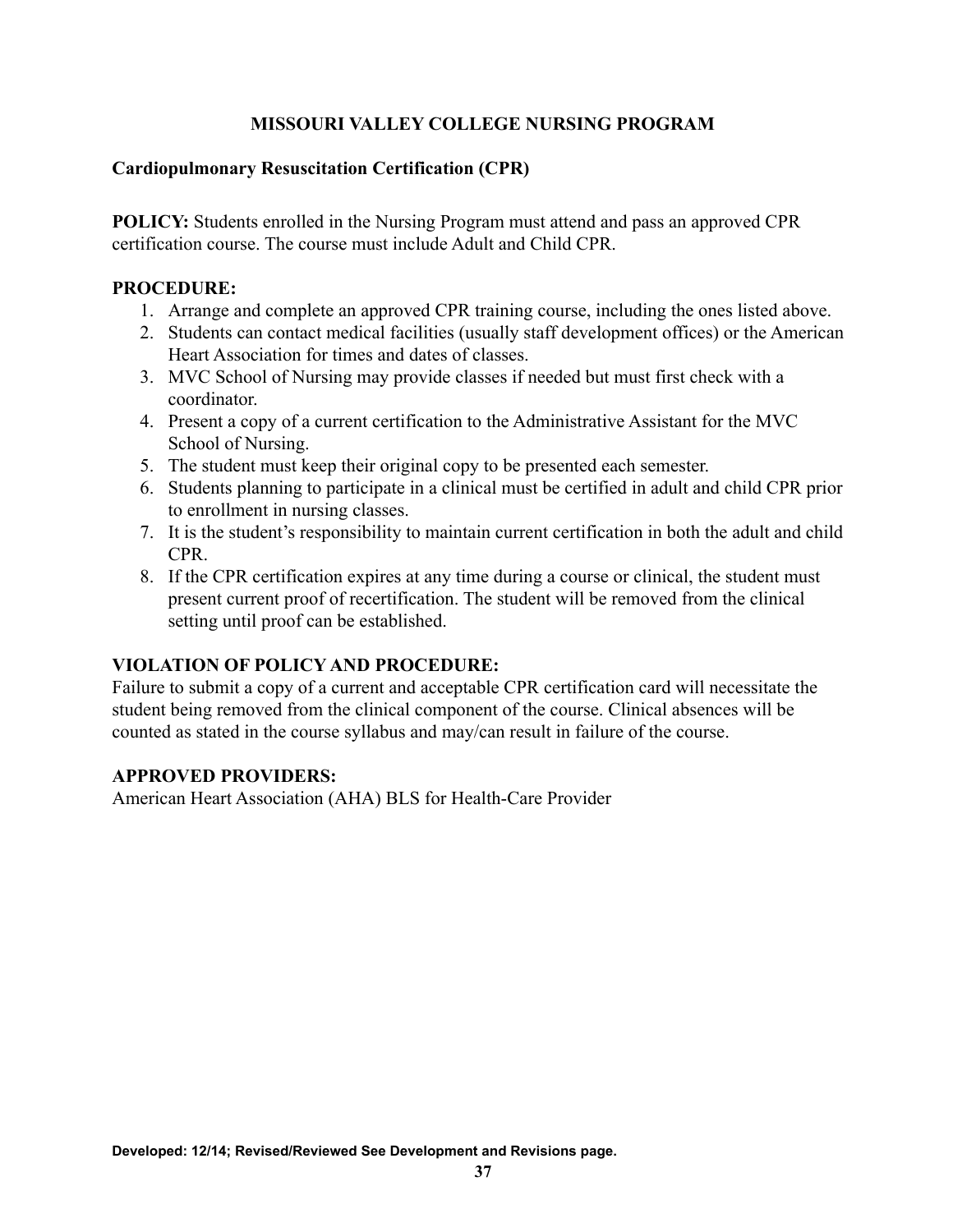### **Cell Phones, Ipods, And Other Electronic Devices**

**POLICY:** The MVC Nursing Program does not allow the use of cell phones, IPods or other unapproved electronic devices in the classroom.

#### **PROCEDURE:**

- 1. Students will need to turn off cell phones, IPods, or other unapproved electronic devices while in the classroom.
- 2. If the student needs a laptop for note taking or classroom activities, the professor/instructor will make students aware.

**VIOLATIONS OF POLICY AND PROCEDURE:** Students utilizing electronic devices in the classroom without special permission will be asked to leave the classroom.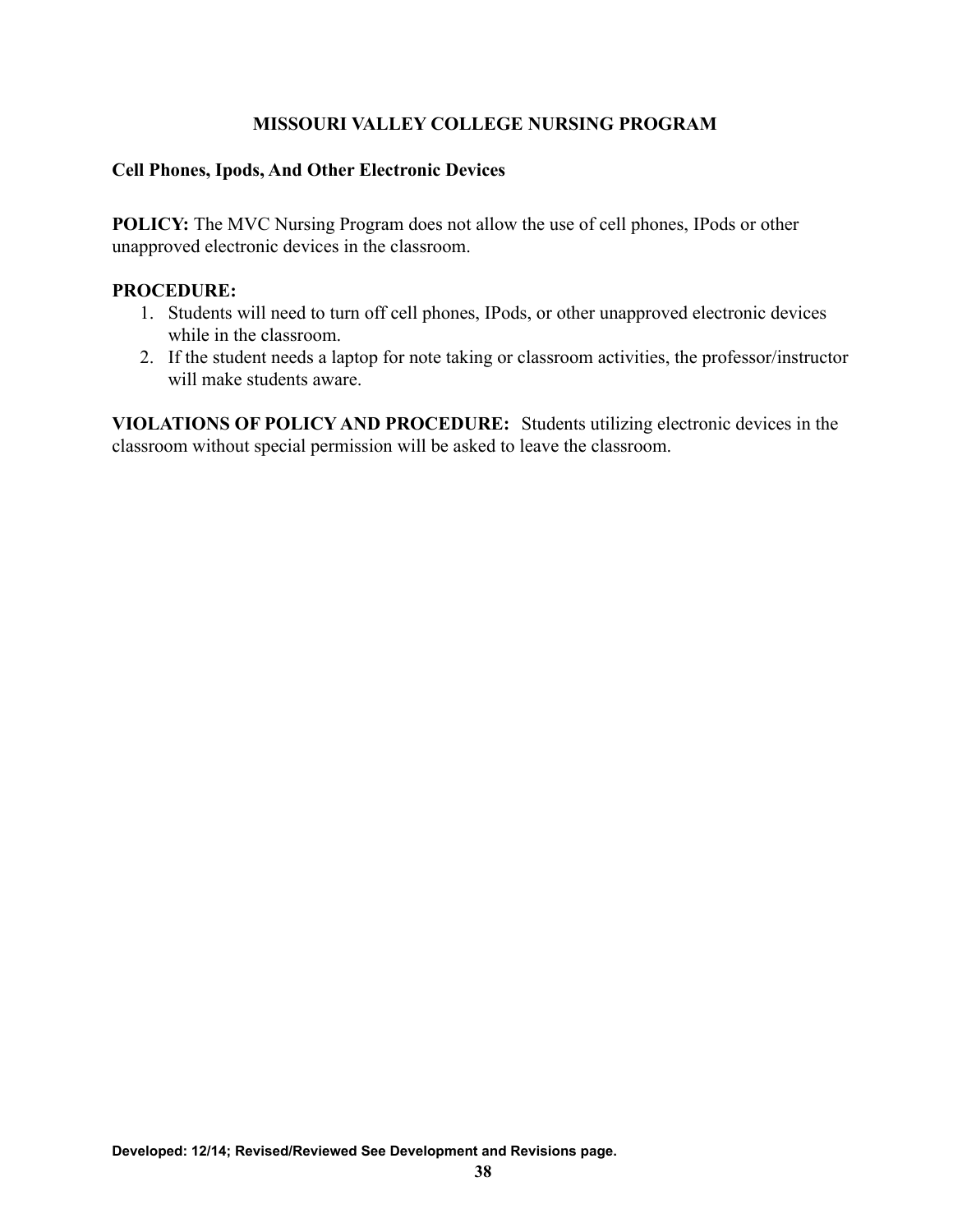#### **Clinical Course Section Changes**

**POLICY:** Students need consistency and guidance along with knowledge and skills to promote professional growth and transition into the role of a professional nurse.

#### **PROCEDURE:**

- 1. Changing clinical sections is dependent on available space and permission of the instructor.
- 2. Clinical groups are assigned when registering for the clinical components of the course.
- 3. If the section is full, the student must be willing to find a student that will switch sections with him/her. Check with the faculty/Academic Advisor to see if you will need to communicate with the Registrar's Office regarding the change.

#### **\*ALL changes must be made before the first day of course work**.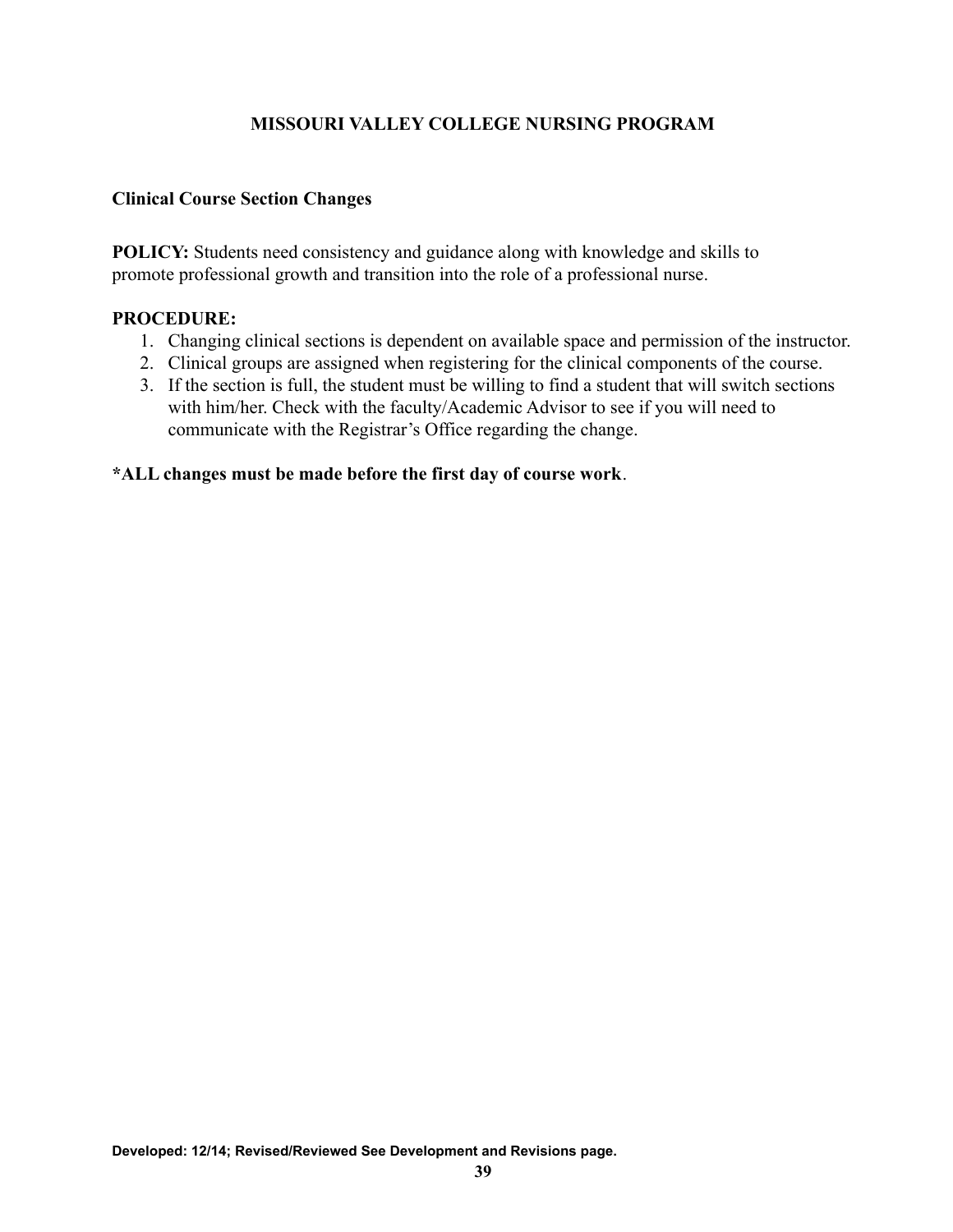## **Clinical Requirements/ Expectations For BSN Nursing Students**

**POLICY:** All students participating in clinical experiences will be required to provide proof of completion for any additional clinical site requirements (orientation documents, vetting, etc) as required by individual clinical sites. These expectations must be met before starting in the nursing program.

**PROCEDURE:** Students must comply with the following expectations:

- 1. Provide proof of two measles and one Rubella vaccination and/or positive antibody titers for those born after 1951.
- 2. Provide proof of Varicella immunization or positive antibody titer.
- 3. Provide proof of Hepatitis B vaccination or positive antibody titer. If refused, a medical waiver must be submitted to the Administrative Assistant before starting course work/clinical setting.
- 4. Provide proof of polio vaccination.
- 5. Provide proof of Diphtheria/Tetanus (DT) within the last ten years.
- 6. Provide proof of annual intradermal tuberculin (TB) skin test; if have had positive reaction, must have a negative chest x-ray. Some hospitals require the TB test to be valid until the end of a semester. If the test expires before the end of the semester, the student must obtain a new TB skin test by May 1 for the fall semester and by December 1, for the winter semester. Follow clinical site guidelines.
- 7. Immunizations and/or chest x-rays (student's expense) may be completed at the student's health care provider or the Saline County Health Office.
- 8. Provide proof of professional liability insurance with a minimum of \$1,000,000 per occurrence and \$3,000,000 aggregate.
- 9. Accept responsibility for their own meals during clinical hours.
- 10. Accept responsibility for their own transportation to and from the clinical site.
- 11. Accept responsibility for personal illness/treatment/other costs that might occur during clinical hours and traveling to and from clinical sites.
- 12. Accept responsibility and accountability for all policies/procedures/guidelines of the college and the clinical agency.
- 13. Accept responsibility for performing the essential nursing functions/safety standards.
- 14. Wear acceptable MVC SON attire (uniform/ID) during the clinical experience.
- 15. Abide by HIPAA legislation, and understand that any breach of patient confidentiality will necessitate immediate removal from the clinical site and further disciplinary action by appropriate nursing faculty/program directors.
- 16. Abide by OSHA and CDC guidelines related to Blood-Borne pathogens.
- 17. Abstain from reviewing medical records of patients they are not assigned. These records are confidential and may contain privileged information not needed by the student.
- 18. Provide proof of a negative drug screen and be willing to submit to random drug screening at their expense. This applies to readmit students and for those students being out of the program for one or more semesters.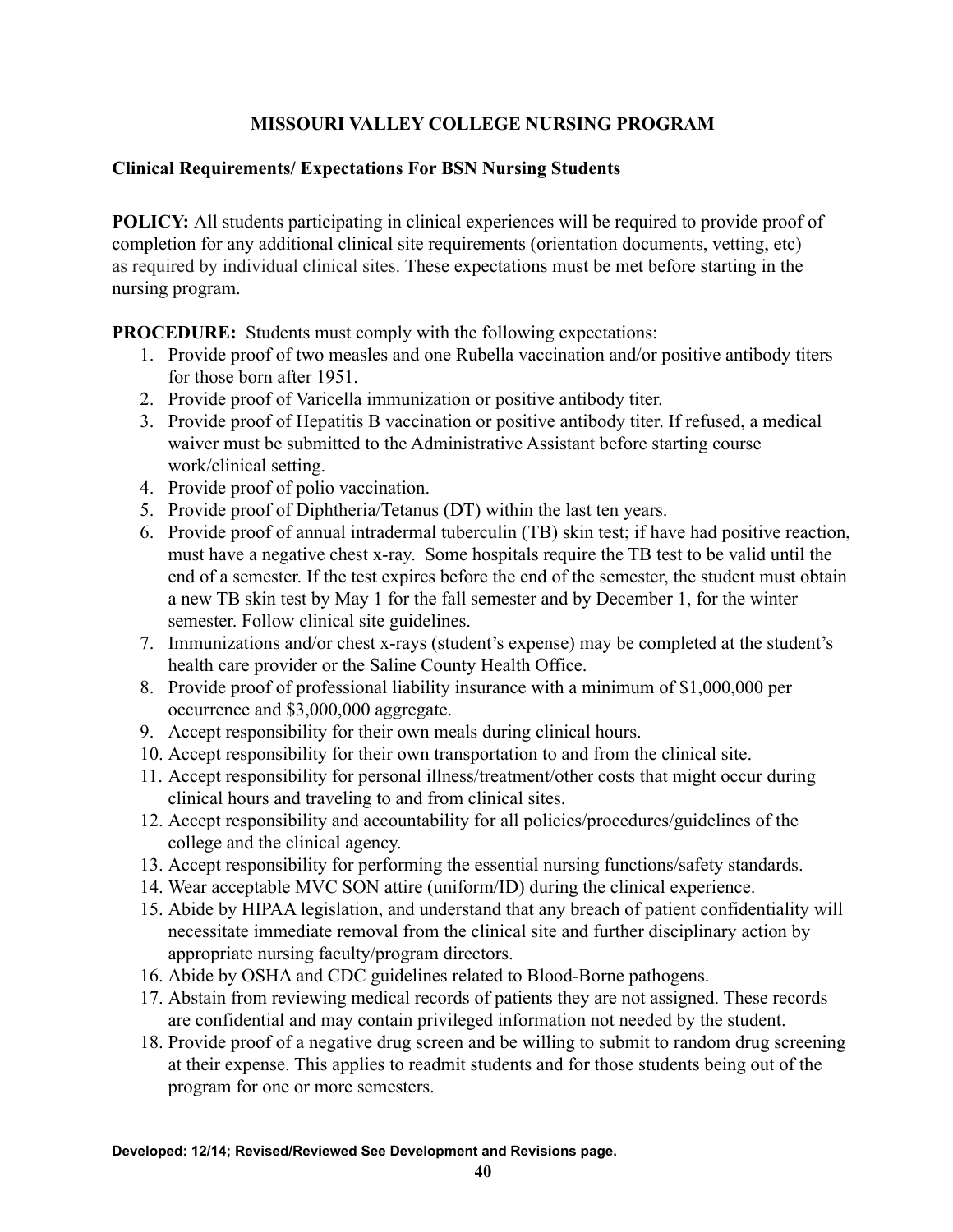- 19. Provide proof of a completed criminal background check. This applies to readmit students and for those students being out of the program for one or more semesters.
- 20. Not represent themselves as nursing students or engage in patient care as nursing students except when in the clinical setting and with an assigned patient(s). Nursing attire shall not be worn outside the clinical/classroom setting.

#### **TRAVELAND LODGING:**

Students are responsible for their own travel and lodging expenses to and from clinicals.

#### **VIOLATIONS:**

Students in violation of this policy will not be allowed to start classes or advance in the nursing program.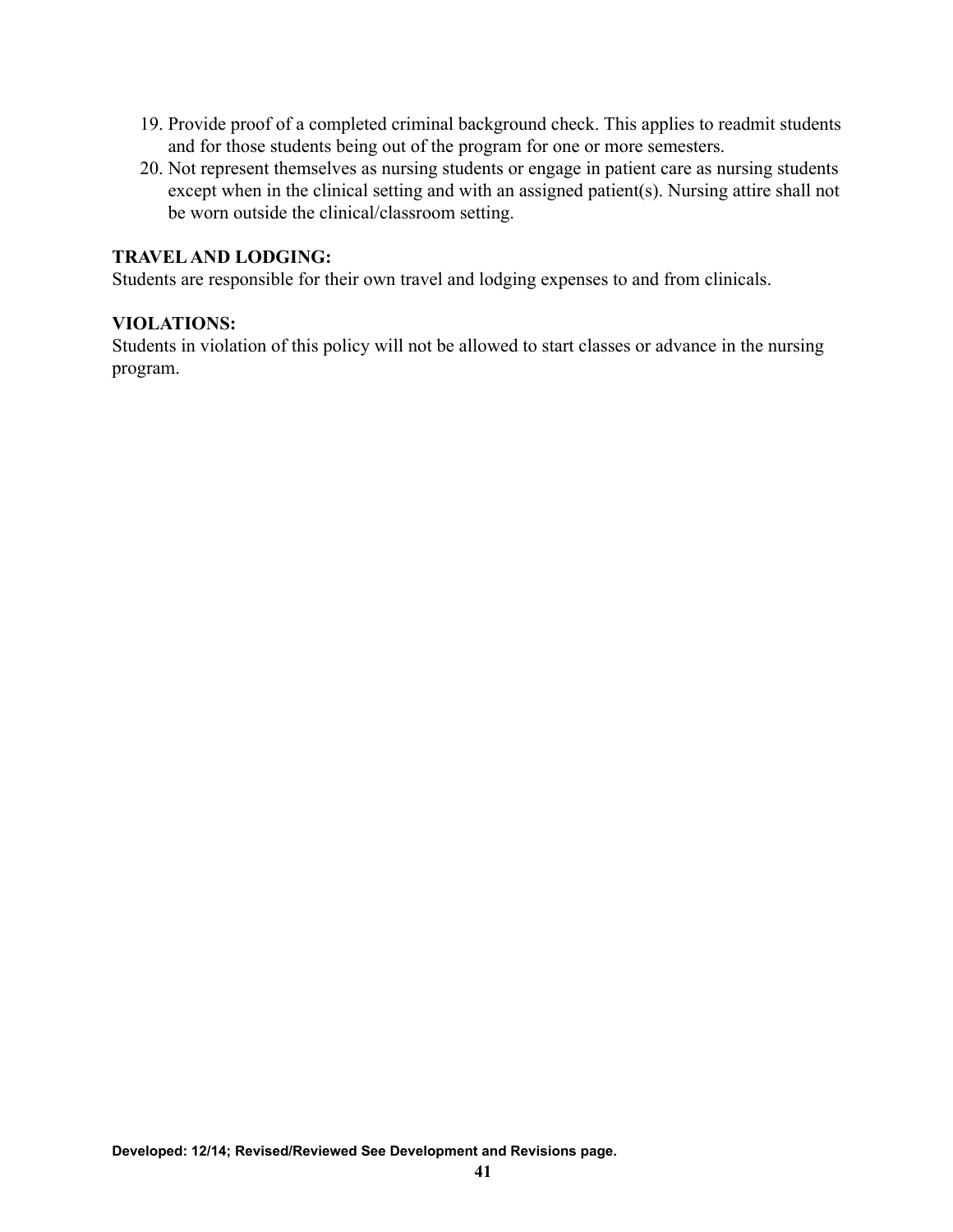#### **Communication Channels**

**POLICY:** Faculty and administration strive to have professional relationships with students while creating positive learning environments. Students enrolled in the Nursing Program shall follow the chain of command when voicing concerns, conflicts, or problems.

- 1. If it involves a course, contact the faculty member teaching the course and ask for help or voice concern.
- 2. If the issue(s) cannot be resolved between student and faculty member, make an appointment with the Program Director.
- 3. All communication/forms/documentation will be kept in the student's file.
- 4. If the issues can't be resolved using the aforementioned steps, then follow the Policy and Procedure on Appeals/Grievance found in the [MVC Catalog](https://www.moval.edu/academics/academic-catalog/) & Handbook.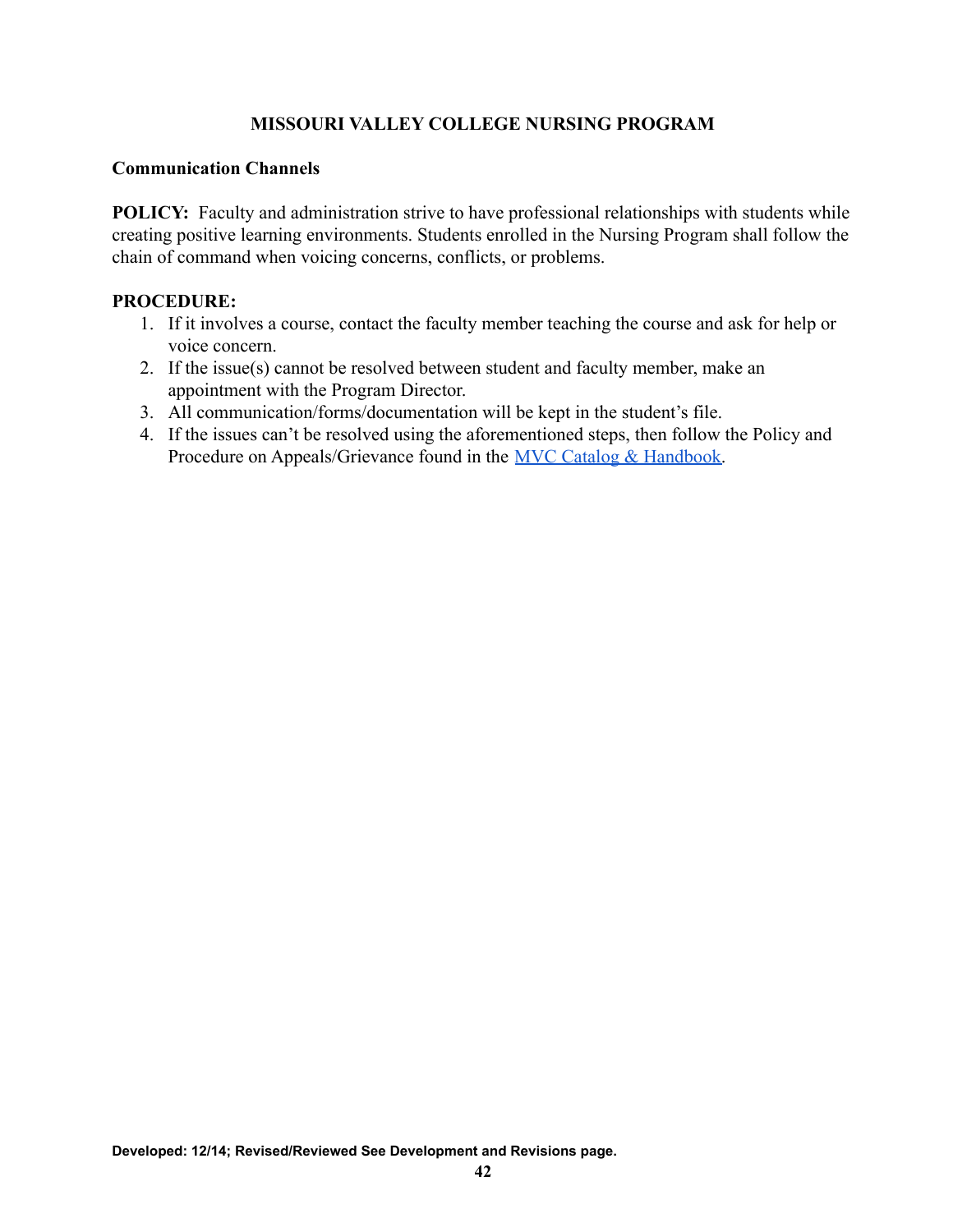### **Communication Within The MVC Nursing Program**

**POLICY:** The official method of communication in the Nursing Program is via Missouri Valley College email.

- 1. Students must check their email a minimum of twice weekly for communication from faculty/staff.
- 2. Students must also check course syllabi for faculty expectations of communication for the course.
- 3. For online courses, students are required to check email a minimum of three times weekly, or as required by instructor/professor.
- 4. Students must also check the syllabus for online learning courses (ie the online learning platform) for communication requirements.
- 5. Students are encouraged to check emails at a minimum of once weekly while on break.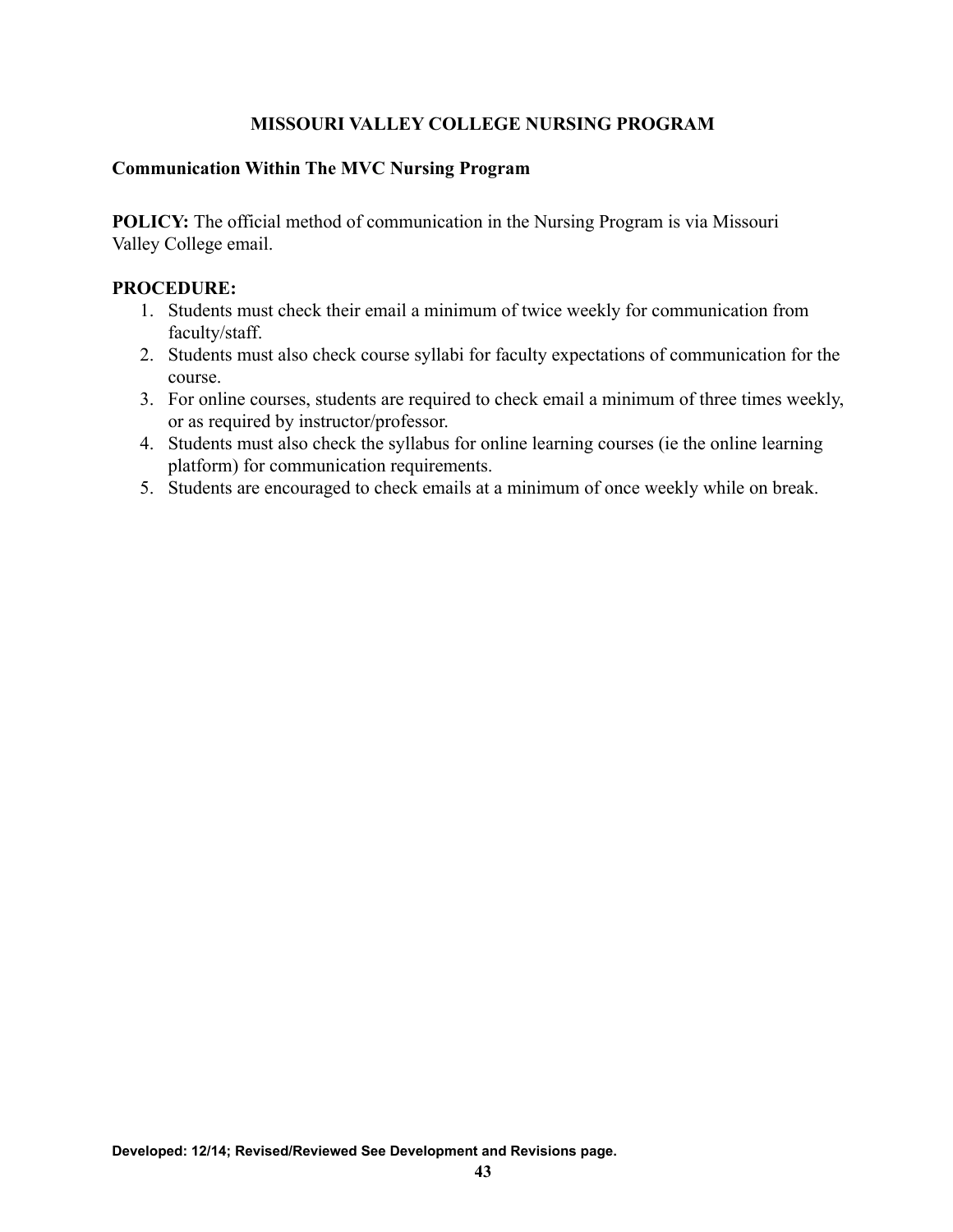#### **Comprehensive Testing of Course Content**

**POLICY:** All nursing students are required to participate in comprehensive testing (not nationally normed exams) during and at the end of the nursing program.

- 1. All students are required to take exams in the nursing program.
- 2. Content exams will be administered throughout various nursing courses. The course syllabus will provide dates, weight of exams, and desired scores for passing the exams. Students must be prepared to take exams.
- 3. Students repeating a course will be required to retake any/all comprehensive test(s).
- 4. Students must obtain an overall 80% (B) cumulative test scores in addition to the 80% (B) overall course grade.
- 5. Testing will constitute 80% of your course grade. The remaining 20% will consist of other assignments (i.e. homework).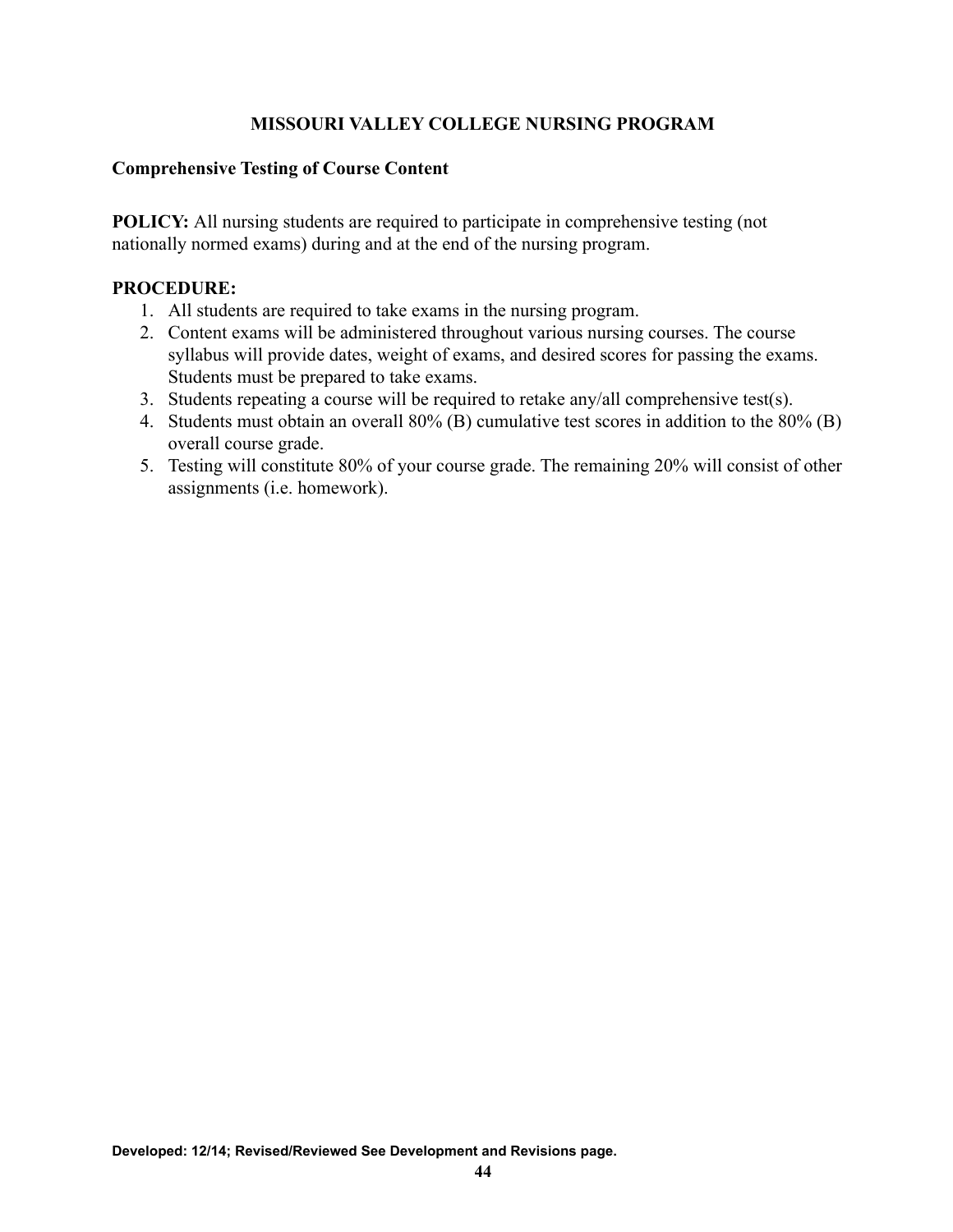## **Criminal Background Check**

**POLICY:** All students attending the Nursing Program will be required to complete a criminal background check (at the student's expense) before entering the clinical setting. This is also applicable to students who have not been in the program for one or more semesters and are readmitted to the course(s) program.

#### **PROCEDURE:**

- 1. Students are required to complete criminal background checks by registering with the Missouri Family Care Safety Registry and Castlebranch.
- 2. The criminal background checks will be conducted by a private vendor approved by the College. Failure to use approved vendors will result in background checks not being approved.
- 3. If the student has lived in multiple states, additional fees may apply.
- 4. If the criminal background check is not on file in the MVC Nursing Program, the student may not participate in the clinical setting.
- 5. The clinical agency/Nursing Program retains the right to accept or reject a student based on the background check.
- 6. The student is responsible for clearing up any reports that may be conflicting in nature.
- 7. School of Nursing staff will update the student's background checks each semester.

## **VIOLATION OF POLICY AND PROCEDURE:**

- 1. Failure to comply with the above policy and procedure will prohibit the student from attending the clinical rotation.
- 2. The student will be advised to withdraw from the course to avoid receiving a failing grade for the course.
- 3. Refusal of the clinical agency to accept the student for the clinical experience will necessitate the student withdrawing from the course.
- 4. The inability of the student to resolve denials to participate in learning experiences at the clinical agency must withdraw from the course.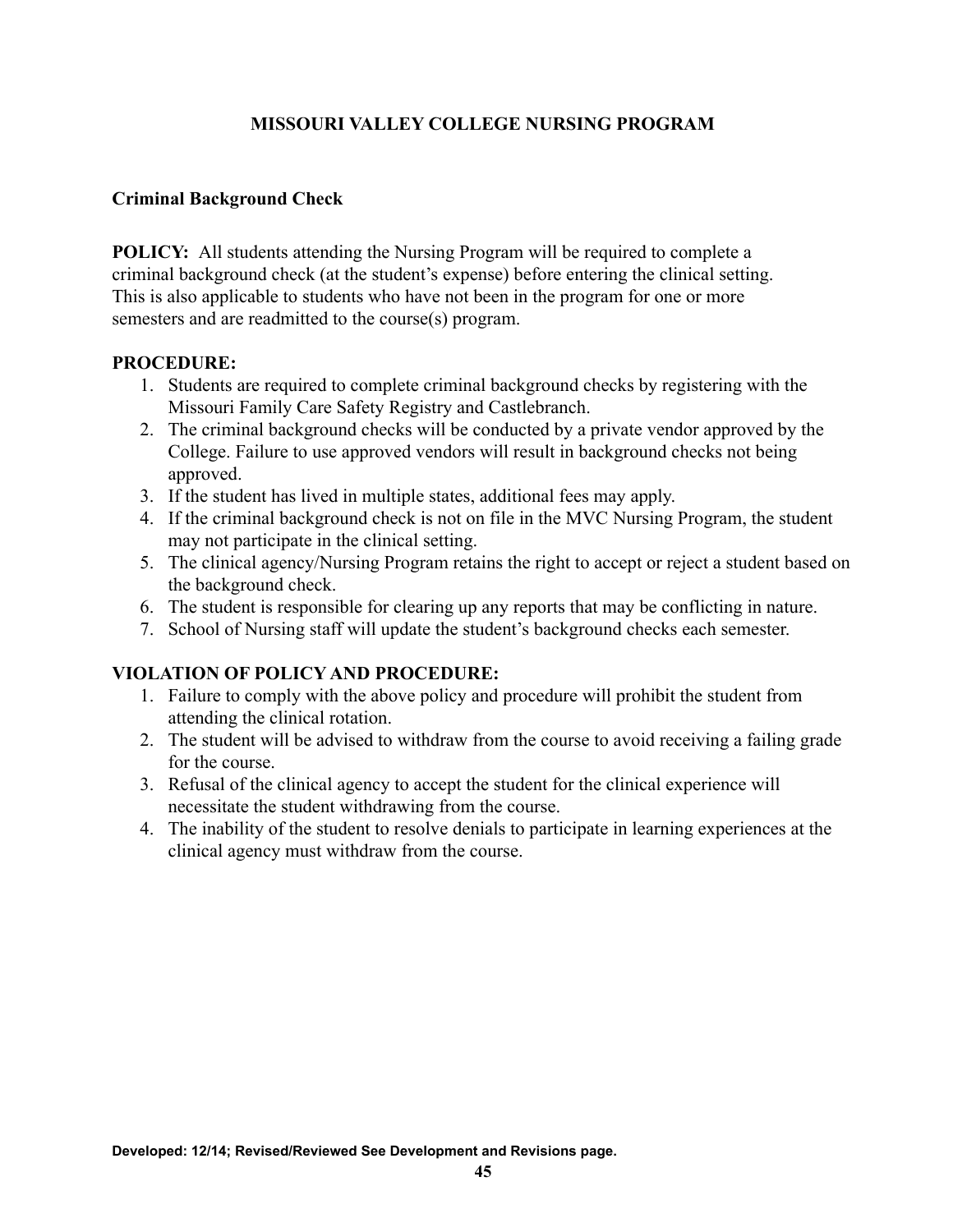#### **Dosage Calculation Proficiency**

**POLICY:** All nursing students must demonstrate proficiency in dosage calculation skills to safely administer medication(s) in the clinical setting.

#### **PROCEDURE:**

Math proficiency is a critical component in dosage calculation. To demonstrate proficiency, the nursing student will:

- 1. Maintain proficiency in medication safety by achieving 80% or higher on dosage calculation questions on exams, such as Medication Administration, Mental Health, Adult Health I and II and specific ATI Dosage Calculation assessments.
- 2. Preparation for exams include, but not limited to, text books, lecture notes, and ATI online products.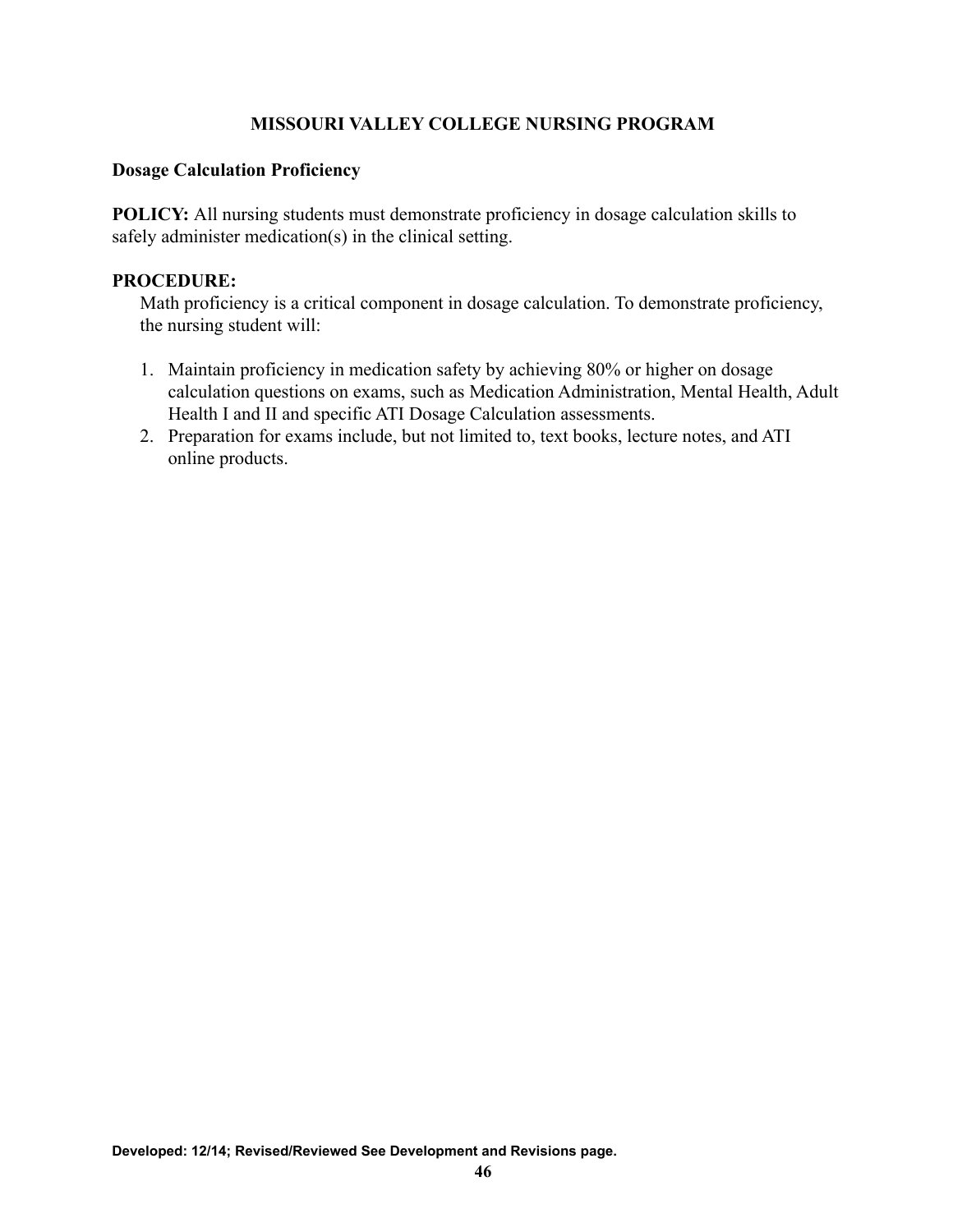### **Dress Code For Classroom Setting**

**POLICY:** Professional dress/attire is required for the campus setting at MVC. Students must be clean, well groomed, and dressed appropriately at all times.

### **VIOLATION OF POLICY/PROCEDURE**

Faculty reserve the right to privately address students in inappropriate attire.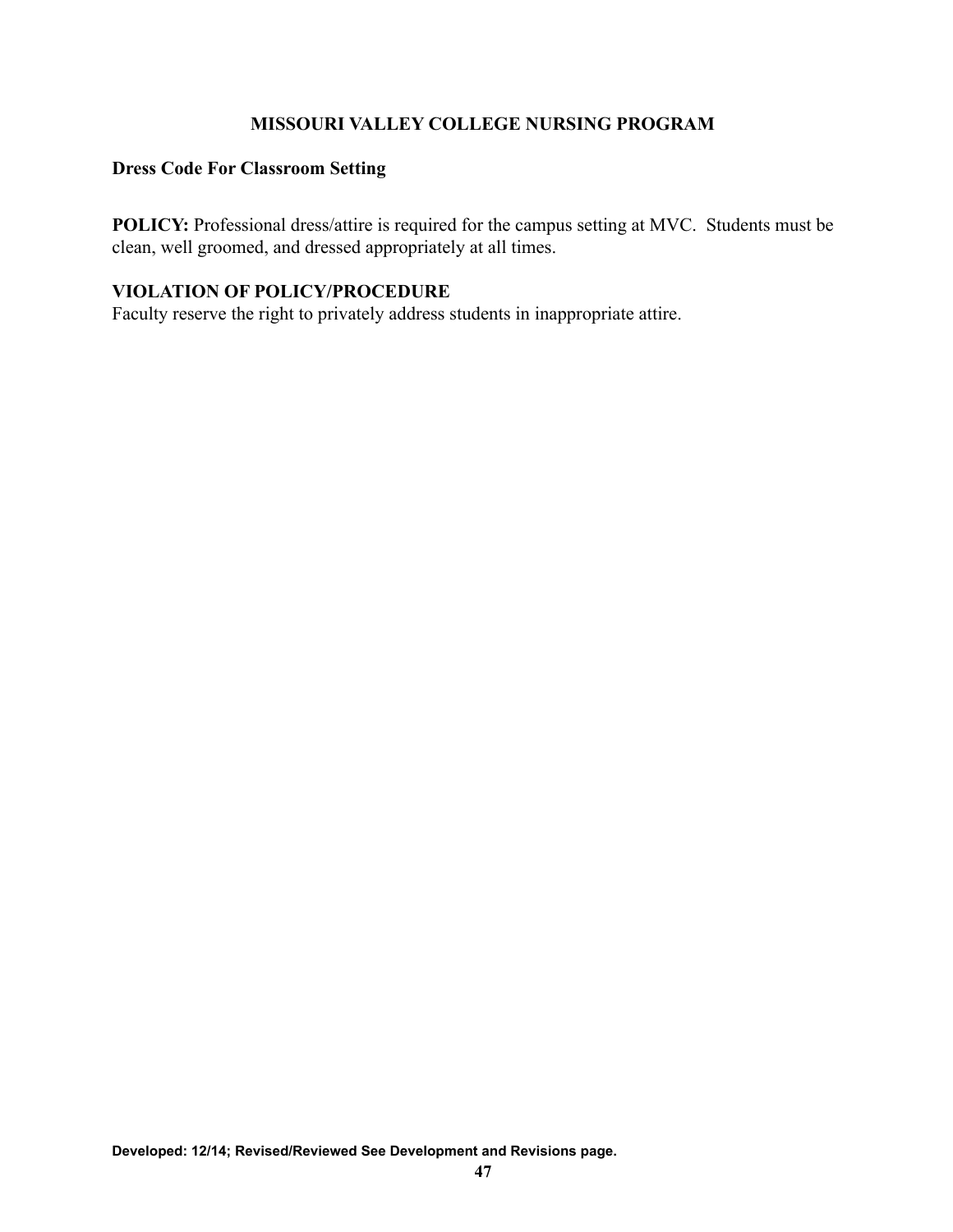# **Drug Testing**

**POLICY:** All students attending the Nursing Program will be required to complete a drug screening (at the student's expense) before entering the clinical setting. This is also applicable to students who have not been in the program for one or more semesters and are readmitted to the course(s) program.

#### **PROCEDURE:**

1. A drug screen panel that is approved by a contracted outside vendor for screening and compliance (Castle Branch).

2. All nursing students will have completed and on file in the Nursing Program the drug screening results.

3. The results must be on file prior to starting the program.

4. The results must be negative before the student enters the clinical setting.

5. The clinical agency retains the right to accept or reject a student based on the drug screening results.

6. The student is responsible for clearing up any reports that may be conflicting in nature.

7. The student is subject to a random drug screening (at the student's expense) by the nursing faculty and/or clinical agency.

## **VIOLATION OF POLICY AND PROCEDURE:**

1. Failure to comply with the above policy and procedure will prohibit the student from attending the clinical rotation.

2. The student will be advised to withdraw from the course and will receive a failing grade for the course.

3. Refusal of the clinical agency to accept the student for the clinical experience will necessitate the student withdrawing from the course.

4. The inability of the student to resolve denials to participate in learning experiences at the clinical agency must withdraw from the course.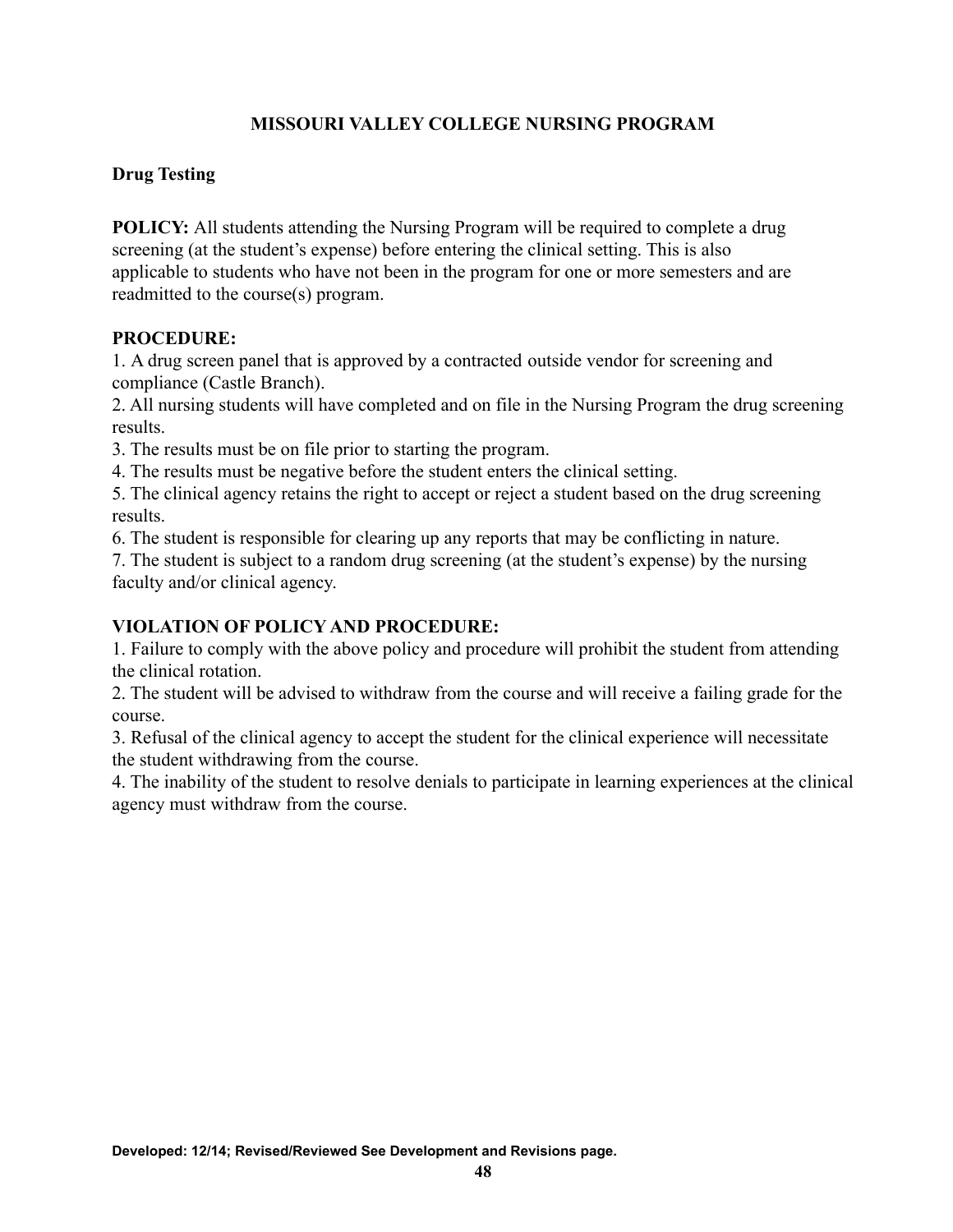#### **Examination Guidelines**

**POLICY:** All nursing students are required to maintain academic honesty and integrity during test taking.

- 1. Students who take examinations off-campus will be required to use a secure testing company and will follow the company policies.
- 2. For on campus testing, students must be seated in the classroom with computers ready to start the exam at the start of class. This requires you to update your computer prior to the day of your exams.
- 3. Seating may be arranged by the course instructor/professor.
- 4. All personal items (keys, jackets, sweatshirts, hats, IPods/mp3, phones, smart watches, books, and book bags) must be left at the front of the classroom. \*All cell phones must be silenced prior to being placed at the front of the room.
- 5. Food or drink during examination may be prohibited during testing.
- 6. Calculators are allowed at the discretion of the instructor, excluding cell phones. Paper and pencil are provided by the instructor and will be collected by the course instructor/professor before leaving the classroom.
- 7. No talking among students is allowed during test taking, or may be subject to disciplinary action.
- 8. Students will be held accountable to the MVC and the Nursing Program's Academic Dishonesty Policy.
- 9. See the MVC Catalog  $&$  Handbook for academic dishonesty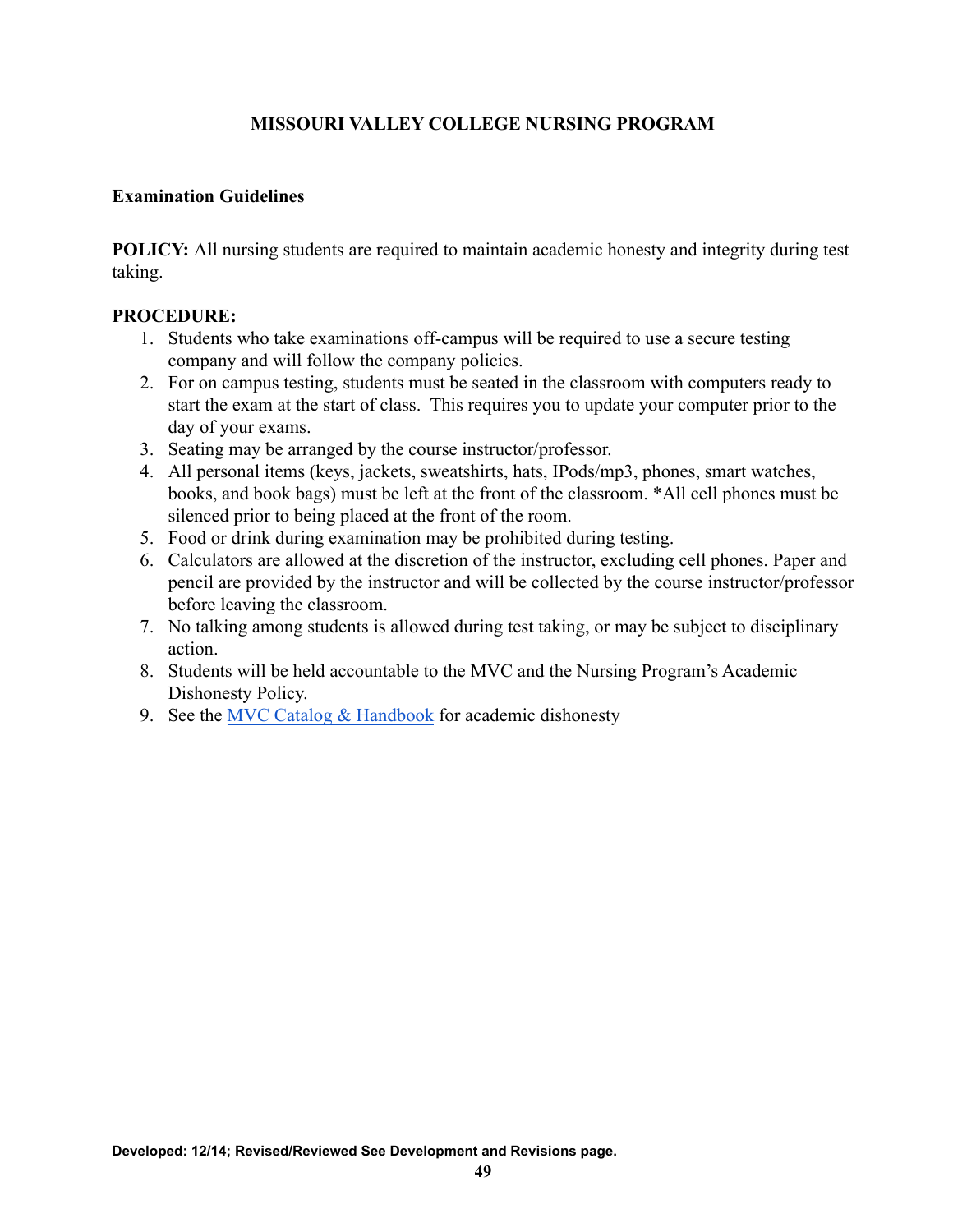## **Exposure Control And Post-exposure Follow-up.**

**POLICY:** Per CDC infection control basics, Standard Precautions and Transmission-Based Precautions, are used to prevent the transmission of infectious pathogens/agents through contact with blood or body fluids. Standard Precautions and Transmission-Based Precautions are necessary to keep individuals, patients, health care team workers, families, and the public safe from infectious agents. (Examples of body fluid include but not limited to: vaginal secretions, fluids such as semen, cerebrospinal, synovial, pleural, peritoneal, amniotic and other body fluids that is visible with blood, urine, breast milk, tears, vomitus/emesis, stool, nasal secretions, saliva, and all body fluids where it is difficult or impossible to tell the difference between body fluids and/or unfixed tissue/organ other than live skin from a human whether living or deceased.)

#### **PROCEDURE:**

- 1. Students and instructors will comply with current CDC and OSHA guidelines/regulations for all infectious diseases/agents/contaminated material.
- 2. CDC and OSHA guidelines will be used at all times in the classroom/lab/ and clinical setting to protect students/patients/instructors from Blood Borne pathogens.
- 3. Students will be instructed and have available current guidelines within the School of Nursing.
- 4. Junior students will be required to pass the Standards Precaution Examination/Blood Borne Pathogen Exam with 100% before they will be allowed to enter the clinical setting.
- 5. Junior and Senior students will receive information/instruction annually regarding OSHA & Blood Borne pathogens.

## **PROCEDURE POST-EXPOSURE MANAGEMENT:**

- 1. Students injured or exposed to an infectious agent must receive local wound care immediately. The wound will be cleaned with soap and water. Mucus membranes will be flushed with large amounts of water or saline. Other injuries will be cared for based on the type and severity of injury.
- 2. The student is responsible for immediately reporting any injury or exposure to the instructor and or appropriate agency personnel. Immediate reporting will make it possible to obtain the necessary medical care. If the incident occurs within the clinical setting, the instructor/student will notify the appropriate manager/preceptor/instructor and the student will comply with the agency protocol. If the incident occurs within the school setting or a clinical site that does not provide for student treatment, the instructor will initiate the immediate treatment, and complete the necessary paperwork for the treatment provided.
- 3. Students are responsible for follow-up treatment and the cost incurred with the treatment plan/procedures/testing, including counseling.

**VIOLATION OF THE POLICY PROCEDURE:** Will result in dismissal from the course and/or nursing program. References: CDC and OSHA Standards/Guidelines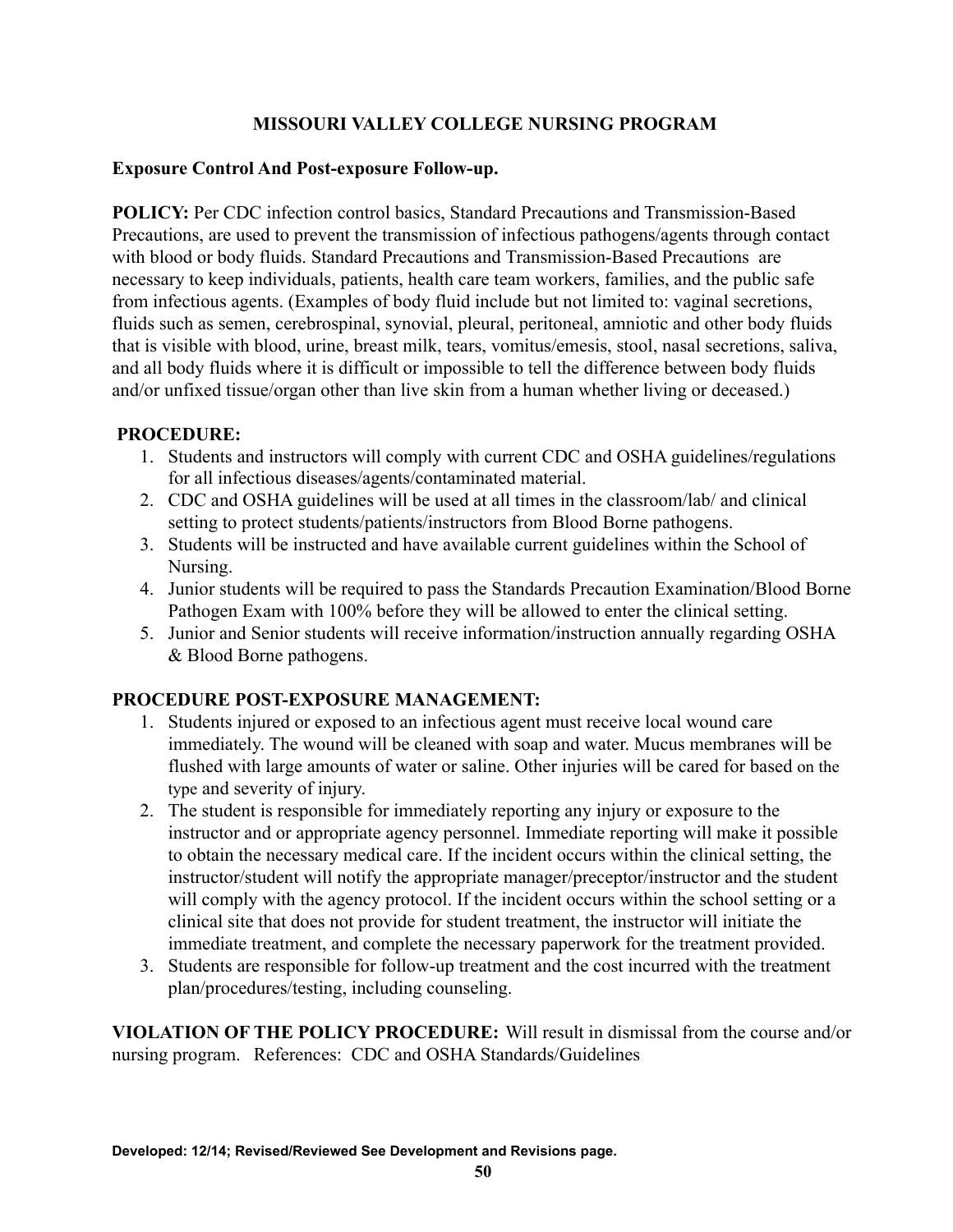#### **Financial Aid For Nursing Students**

**POLICY:** Students enrolled in the Nursing Program are candidates for scholarships, awards, and loans to help pay for tuition while advancing their education.

#### **PROCEDURE:**

- 1. Students interested in applying for federal assistance must complete a Free Application for Federal Student Assistance (FAFSA) available in the Admissions Department located in the Ferguson Building or by applying online at **FAFSA® [Application](http://www.fafsa.ed.gov)**
- 2. Students can also contact the Financial Aid Office to see if they qualify for federal loans that are granted on a need by need basis. Refer to the [MVC Catalog & Handbook](https://www.moval.edu/academics/academic-catalog/) for other opportunities available to students with financial needs/concerns.
- 3. Students can also check with employers and community organizations regarding educational assistance and scholarship opportunities.

MVC Nursing Program offers scholarship opportunities. Contact a faculty member for more information.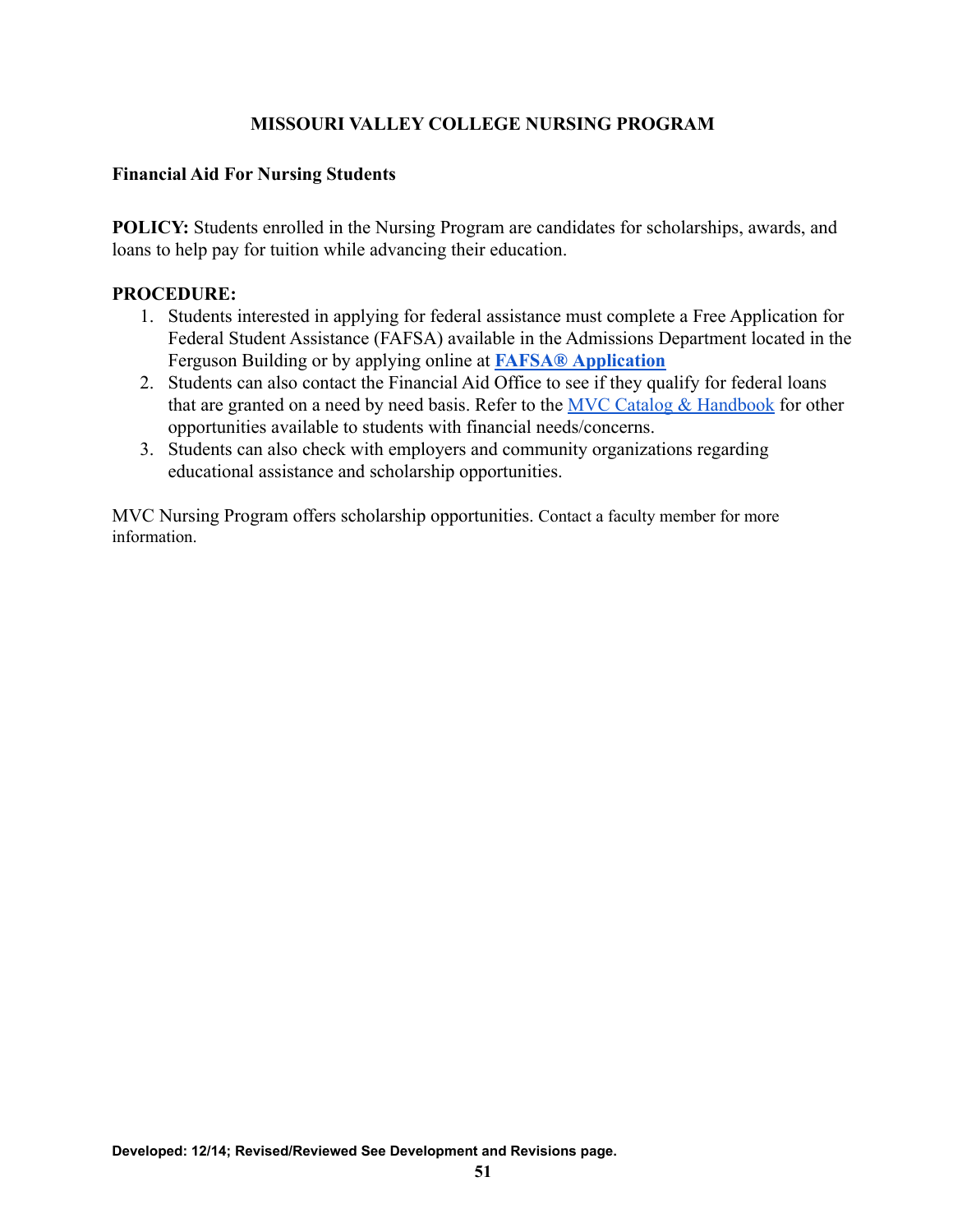# **Grade Appeal Process Specific To Nursing**

**POLICY:** Students are afforded the right to appeal a final course grade. Students should first attempt to resolve the issue with the instructor/professor of the course.

#### **PROCEDURE:**

If the student is not satisfied with any/all decisions by the Program Director, he or she may follow the appeal process found in the [MVC CATALOG & HANDBOOK](https://www.moval.edu/wp-content/uploads/2017/09/1-Catalog-and-Handbook-2019-2020-merged.pdf).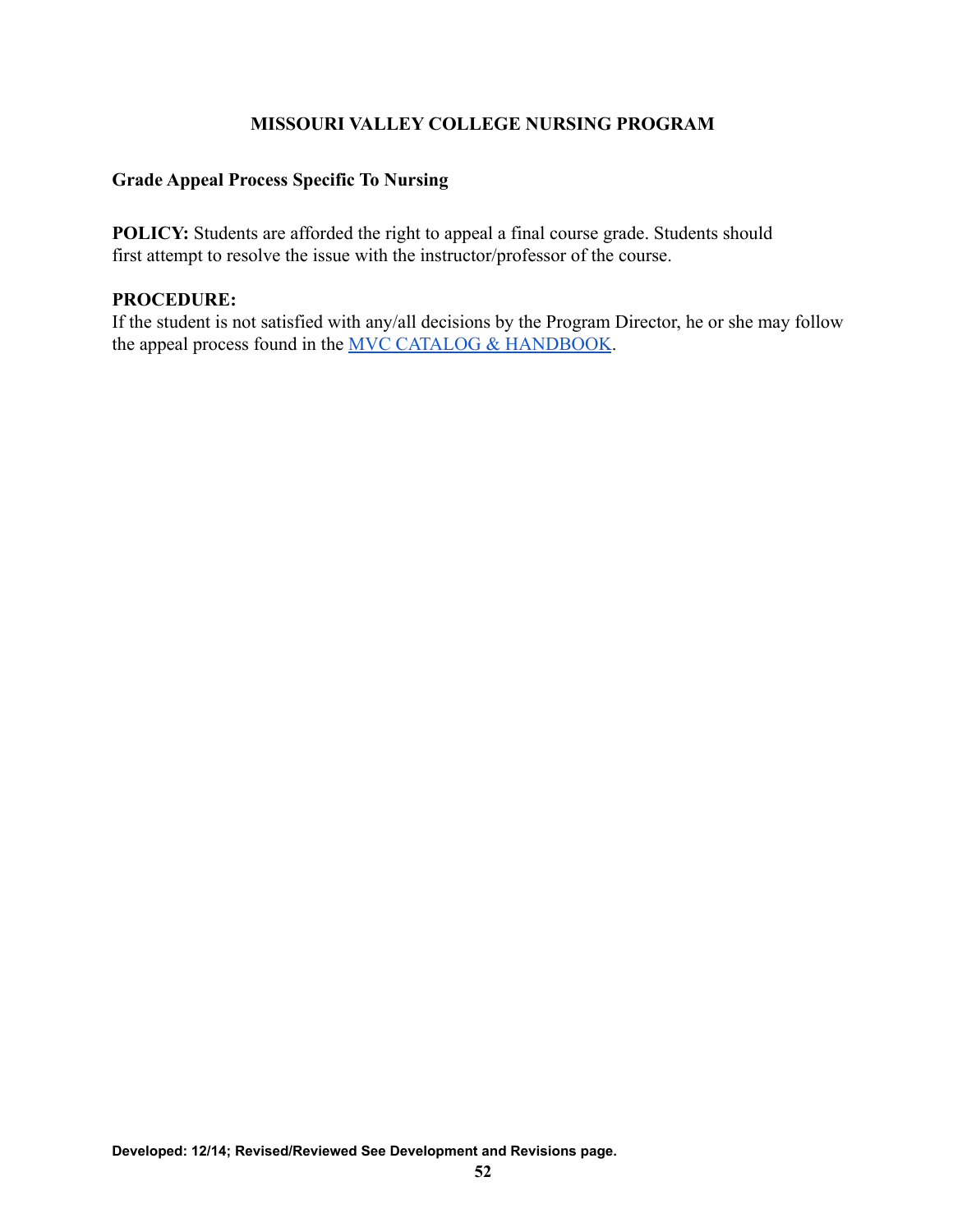### **Grading System For Nursing Courses**

**POLICY:** MVC Nursing Program uses a grading system of A, B, C, D, and F to evaluate the student's performance and achievement. Nursing courses, or an identified minor, can't be taken on a P/F basis. Refer to the MVC Catalog  $&$  Handbook for more information on P/F grading.

## **PROCEDURE:**

The nursing student must achieve the following as a minimum grade requirement in all nursing course(s) to pass the class and progress in the nursing program. Extra credit is not allowed in any courses.

Minimal overall grade of 80/B in theory/didactic.

Minimal overall grade of 80/B in the clinical setting.

**Grading Scale:** Grades are not rounded. Example: 89.9% is a B and will not be rounded to 90% which is an A.

| 90-100       | A         |
|--------------|-----------|
| 80-89        | B         |
| 79-70        | $\subset$ |
| 69-60        | D         |
| 59 and below |           |

- Instructors will complete grading of assignments, quizzes, exams and clinical paperwork within one week of submission due date.
- Grades below a B must be removed by successfully repeating the course(s) by following the policy on Progression and Readmission in Nursing.
- The grade of an "F" may be given to a student that does not meet class attendance requirements and does not follow College procedure(s) for withdrawing from course(s).
- In rare instances, the Vice President of Academic Affairs can deem extreme extenuating circumstances that prohibit a student from completing a course. Under such circumstances and only with the prior approval of the Vice President of Academic Affairs, the Division Dean and the faculty member, a student can receive an incomplete grade.

The maximum time frame for this work to be completed is by the close of the next semester (fall, spring, summer) but is to be determined by the faculty member. If the incomplete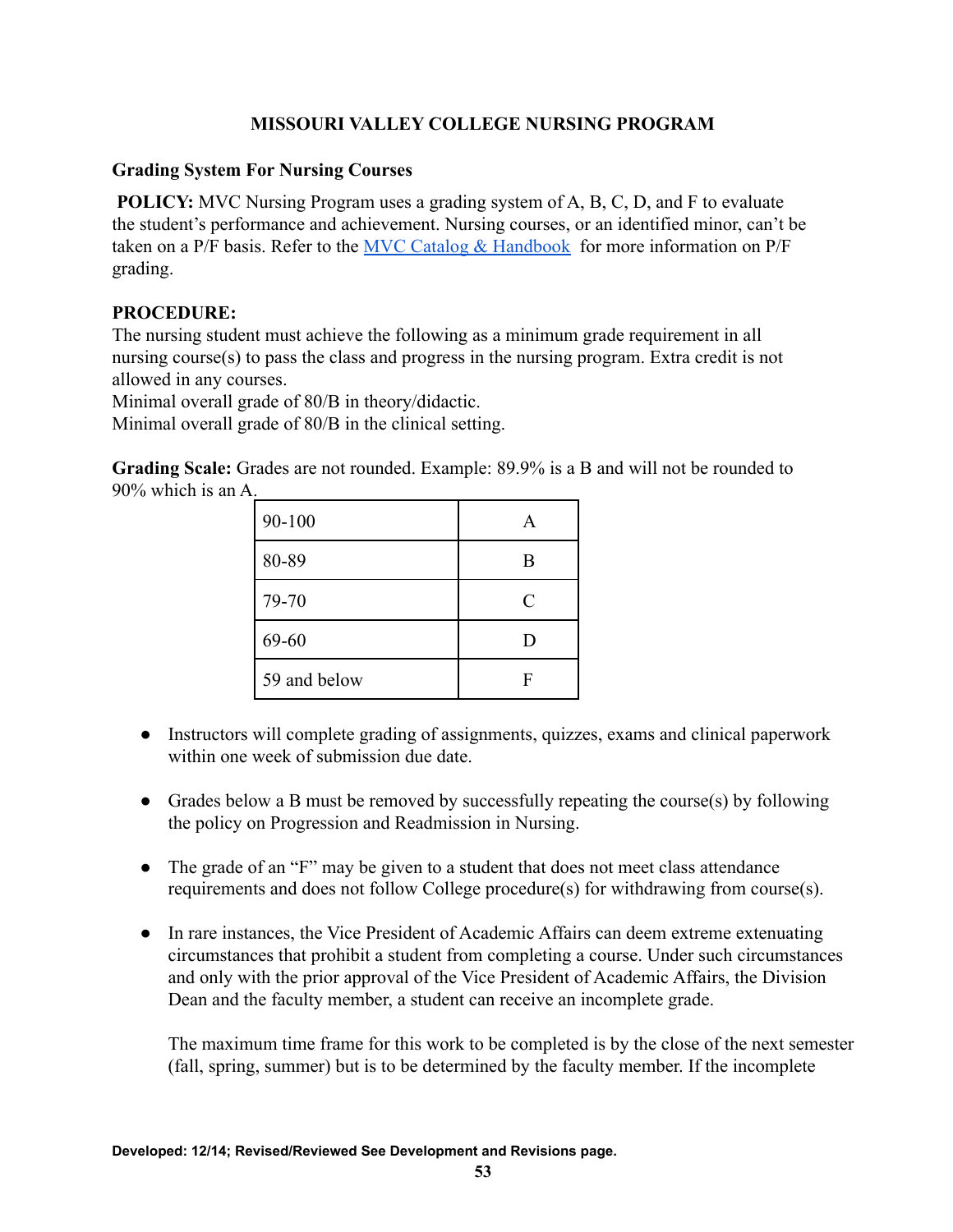work is not completed by the agreed upon time frame, an automatic F will be assigned. An incomplete does not apply to the GPA.

**Withdrawals:** The student is required to see the course faculty and academic advisor if planning to withdraw from a course. Proper procedure must be followed. Once the student withdraws from the course, he or she can't attend class/lab or clinical rotations.

**Developed: 12/14; Revised/Reviewed See Development and Revisions page.**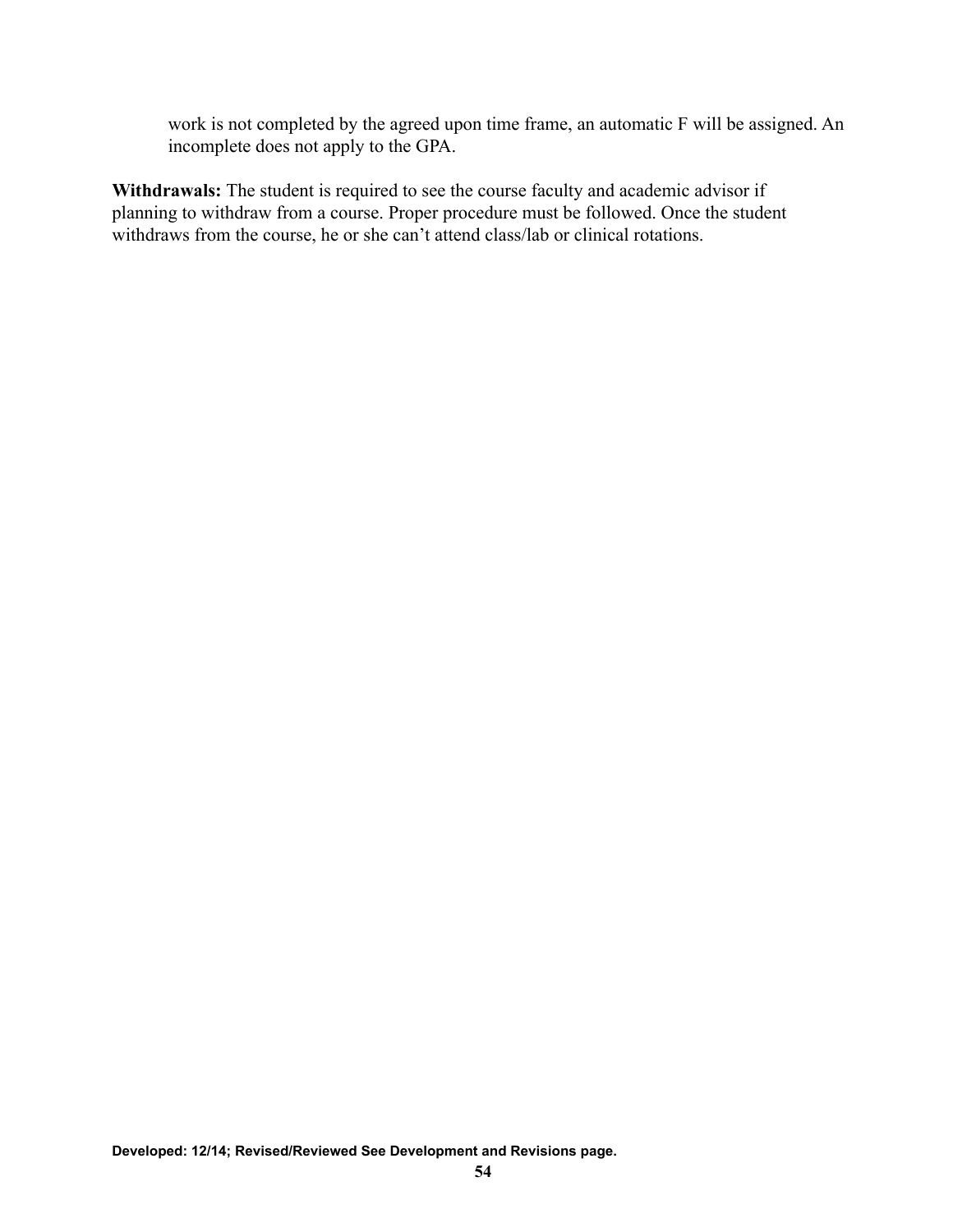### **Graduation**

**POLICY:** The completion of requirements for graduation is the responsibility of the nursing student. The student must have successfully completed the program of study and maintain the minimal grade point average (GPA). **Completion of the BSN program does not guarantee licensure or eligibility to sit for the NCLEX licensure examination. Students will need to review the regulations regarding the eligibility to sit for the examination prior to the testing date.**

- 1. The minimum course grade for nursing classes is a **"B"** with a minimum cumulative GPA of 2.75.
- 2. All credit hours required in the program of study/curriculum have been satisfactorily met.
- **3. Standardized exams are not used as the sole basis for program progression or graduation.**
- 4. All financial obligations to the college have been met, including the graduation fees.
- 5. Students must meet the college criteria for graduation.
- 6. Obtains the approval of the MVC Nursing Program Faculty Forum Committee.
- 7. Meets all approval from the Registrar's Office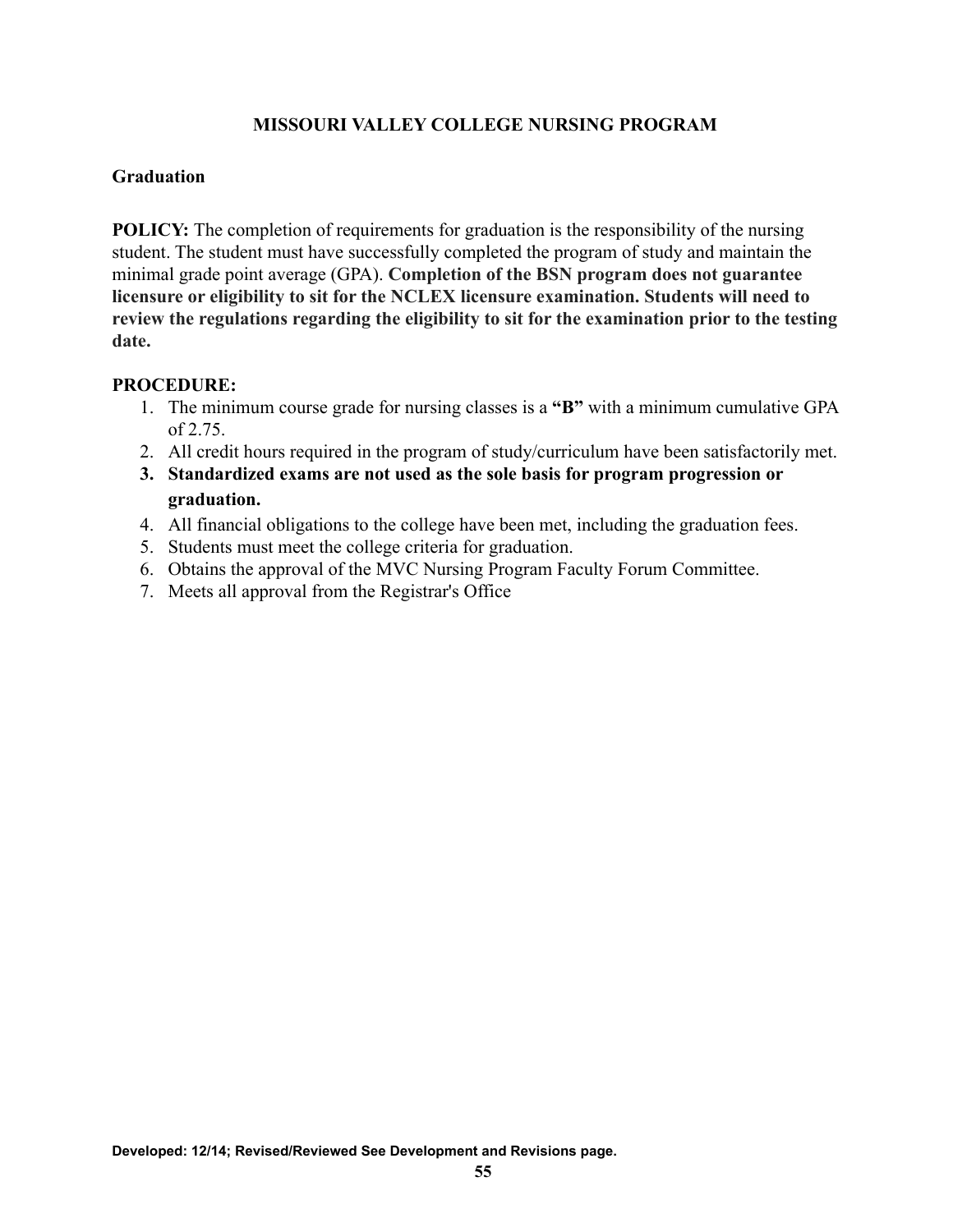#### **Graduation Activities**

#### **NURSING PROGRAM CONVOCATION/PINNING:**

The Nursing Faculty and Administration honors its graduates with a convocation/pinning ceremony at the end of the spring semester. Students will be required to wear traditional 'white' nursing attire (approved by faculty) including the program's nursing hat (provided by program) for this ceremony. Families, nursing faculty and administration, college administration, and the MVC community are invited to attend this ceremony.

#### **NURSING PINS:**

The nursing pin symbolizes successful completion of the requirements for the Bachelor of Science degree in nursing and may be worn on the nurse's uniform following graduation. Students will receive their pins during the pinning ceremony in the spring semester. Students unable to attend the ceremony may obtain their pins at any time during school hours after the pinning ceremony.

## **CLASS PICTURES/COMPOSITES:**

Potential registered nurses (RN) graduates are required to have individual pictures taken for a class composite and a photo for submission with their NCLEX licensure application if required. Students should anticipate a small sitting fee associated with the photo setting. Potential graduates are required to wear their 'whites' (with nursing hat for female students – see above 'Nursing Program Convocation') during the photo experience. One composite is prepared for all BSN students in a cohort. An enlarged composite hangs with other class composites in the School of Nursing Building. Times for the photograph settings will be announced via email in plenty of time for students to arrange

schedules to attend the affair. Students are given the opportunity to purchase both individual photos and a group photo However, students are not required to purchase any picture except the one required for the State Board of Nursing licensure application.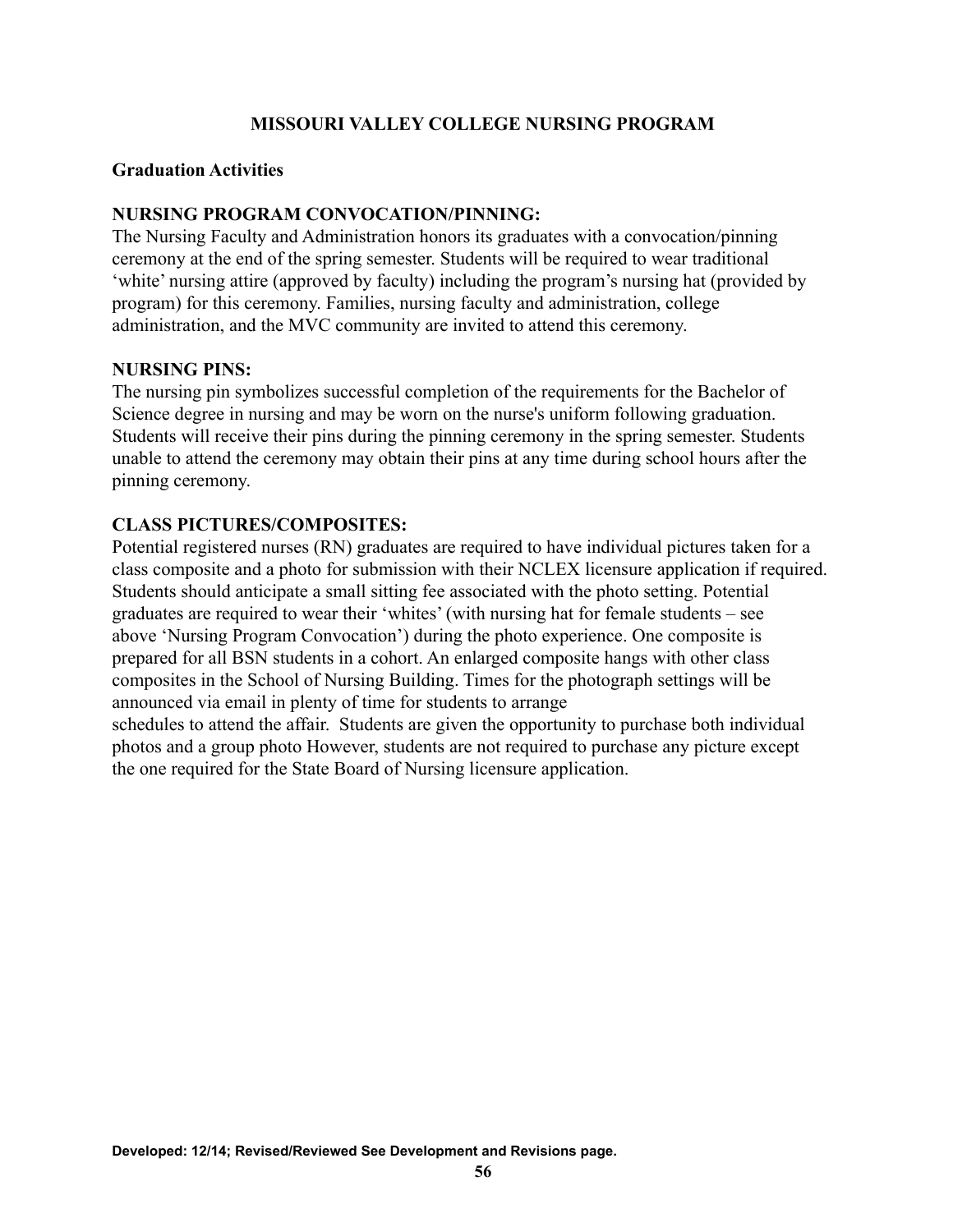### **Health And Attendance**

**POLICY:** The student is responsible and accountable for his/her health status. The student must be physically and emotionally fit to meet the demands of the nursing schedule and related activities. The student is expected to have a medical examination and be able to perform the essential functions/safety standards of a student nurse before entering the Nursing Program.

If at any time the nursing faculty determines the student is not able to provide safe patient care or meet the course/clinical objectives, the faculty member may/will remove the student from the classroom or clinical setting. Absentees are subject to the Tardiness/Absence from Classroom/Lab/Clinical Setting Policy.

- 1. The student's medical examination (student responsible for the cost) is to be given to the Administrative Assistant (AA) before the first day of nursing classes.
- 2. If removed from class/clinical/and/or the lab setting, the student must:
	- Provide a "medical release" from the health care provider (student is responsible for the cost) stating that he/she can perform the essential nursing functions/safety standards and are free from contagious disease/infections.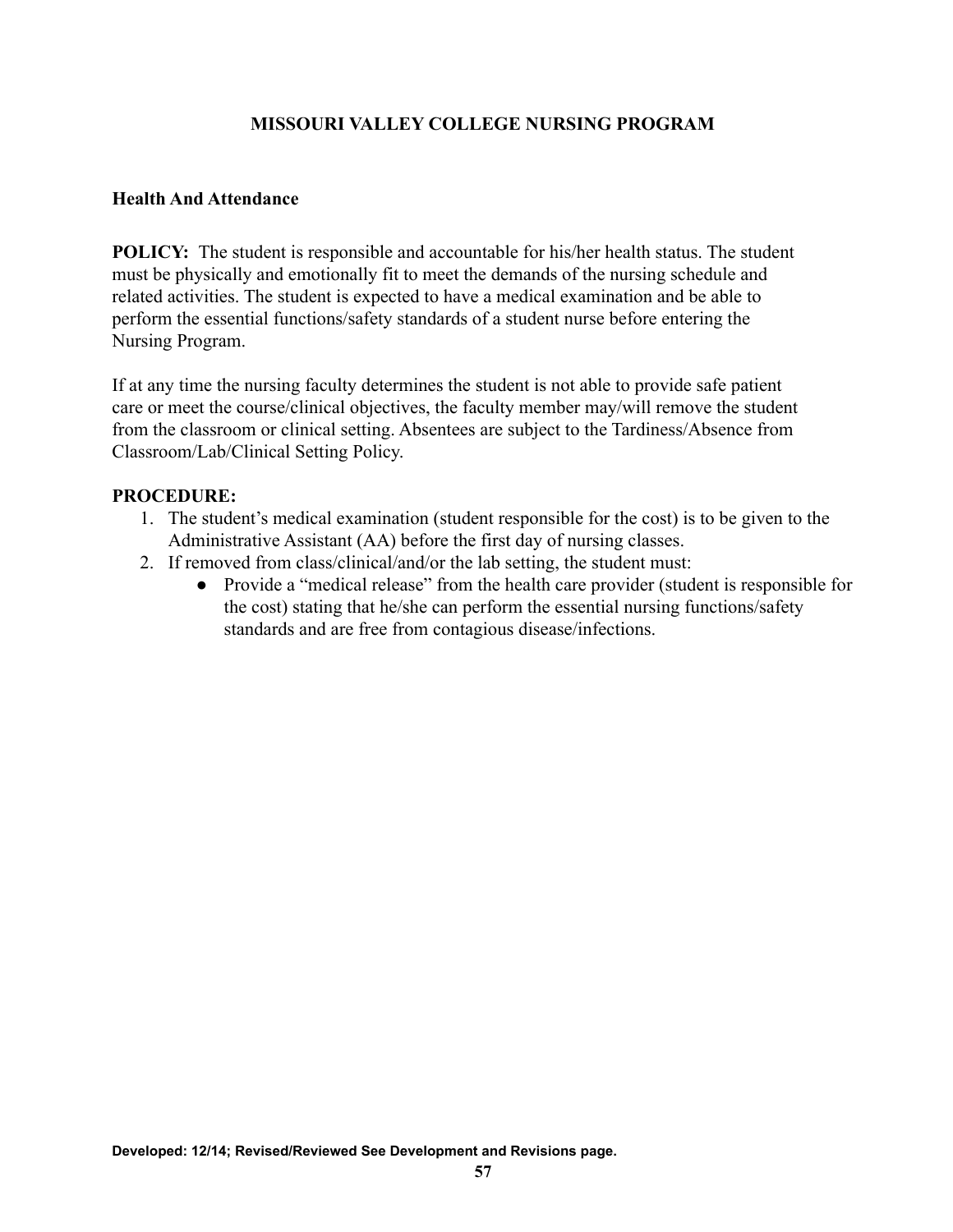#### **Health Forms-physical Examination-consent-refusal For Hepatitis B Vaccine**

**POLICY:** The student must have on file required health forms in order to be admitted into the nursing program. Forms are to be submitted to the Administrative Assistant (AA). Students can view their files, but they must be viewed in the Program Director's office under supervision. **NO** files can be removed from the premises.

#### **PROCEDURE:**

- 1. The student will receive the designated forms from the AA.
- 2. The student must maintain the original document and submit a copy to the AA.
- 3. Students who are immune or medically at risk from the Hepatitis B vaccine must present a medical waiver stating why the student is exempt from having the vaccine. The waiver/statement becomes part of the student's permanent file in the Nursing Office.
- 4. Nursing personnel will not release health/medical information to anyone nor will they provide copies of the submitted records to the student.
- 5. The student will be responsible for all costs needed to complete the forms.

## **VIOLATION OF POLICY AND PROCEDURE:**

1. Failure to submit the Health Assessment Form(s) and the consent/refusal form for Hepatitis B and/or medical waiver, will result in the student not being permitted to participate in any clinical learning experience(s) or remain in the nursing program.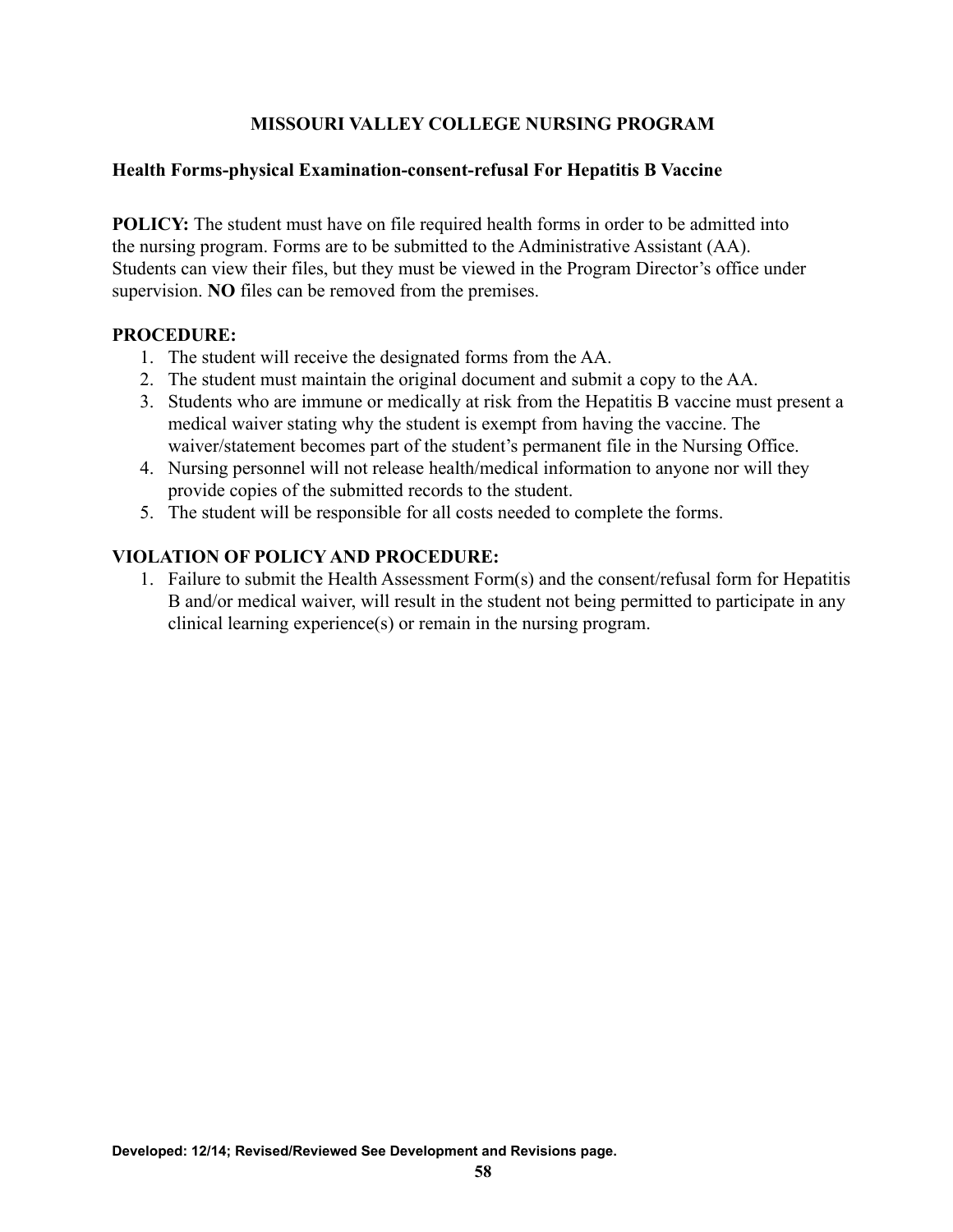## **Health Information Portability Privacy Act (HIPAA) 1996**

**POLICY:** All students will comply with the HIPAA laws/legislation in the classroom/lab/or clinical setting to protect the privacy and security of the patient's health information.

#### **PROCEDURE:**

- 1. Nursing faculty will instruct students on the HIPAA regulations to protect the privacy and security of the patient's health information in the classroom/clinical setting.
- 2. Nursing faculty will provide adequate resources and support to students to help them fulfill their responsibilities.
- 3. Nursing faculty will conduct investigations into all reported incidents.
- 4. Nursing faculty will work with the College administration to assure safety HIPAA rules and regulations are in place and working effectively.
- 5. Students must report real/potential violations of HIPAA laws to the faulty/agency representative.
- 6. Students must assume personal responsibility for their own actions with regard to HIPAA regulations.
- 7. Students must pass the HIPAA exam with 100%.
- 8. Students will not be allowed to enter the clinical setting without passing the exam.

#### **VIOLATION of POLICY:**

1. Failure to demonstrate compliance with the above policy will result in dismissal from the Nursing Course and/or the Nursing Program.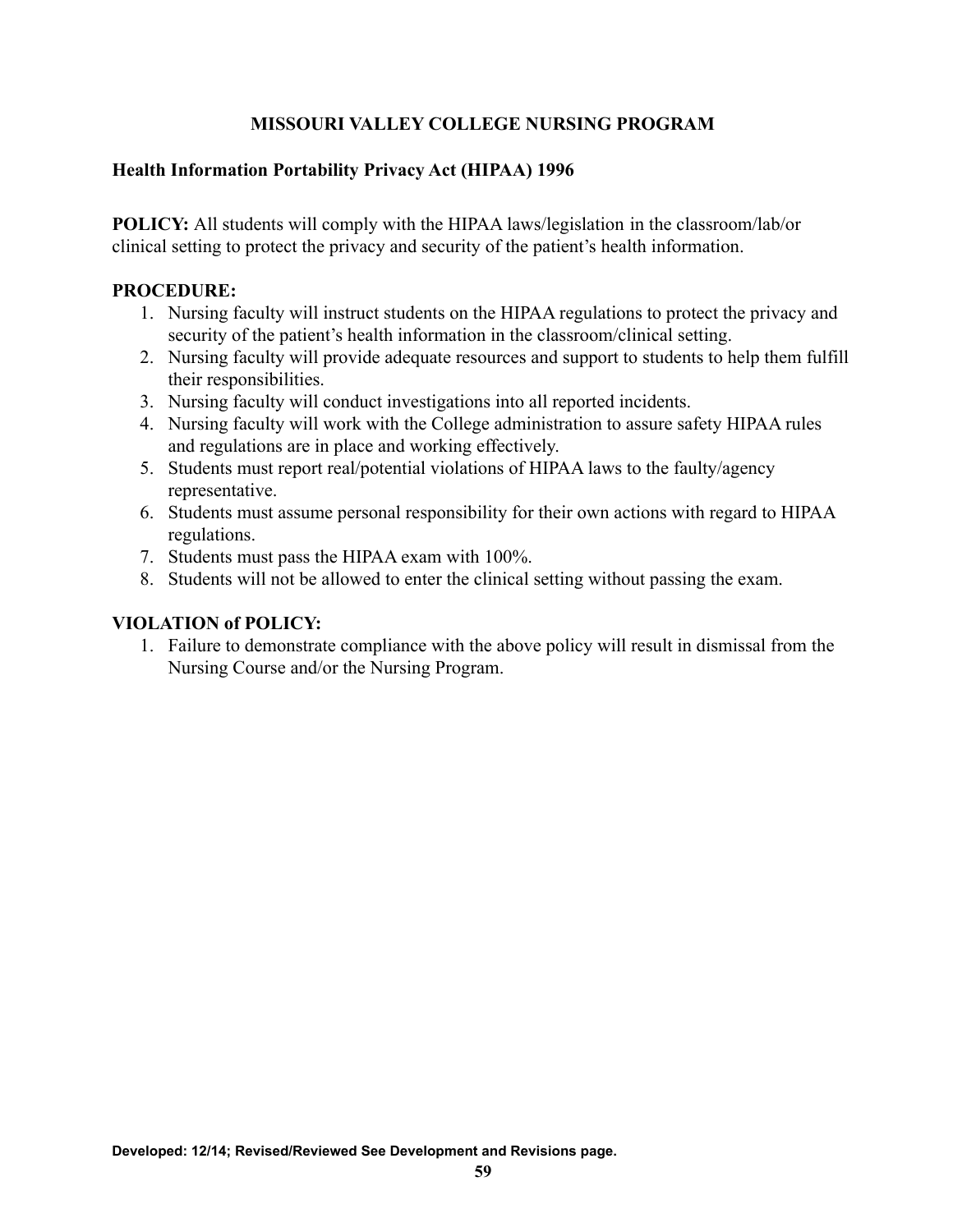# **Leave Of Absence (LOA)**

**POLICY:** Students may request a leave of absence due to unforeseen circumstances. The student requesting a leave of absence will be guided by the policies and curricular pattern in effect at the time of the student's return.

- 1. A student who wants to request a leave of absence must obtain the Special Request Form from the academic advisor's office. The student must fill out the form and include the reason for requesting a leave and the expected date of return. The Program Director will work with advisors regarding the projected date of return for the student. The student shall understand the MVC Nursing Program resources may not permit return at will, and return will only be granted on a space/faculty available basis.
- 2. The Faculty Forum will review all special requests and may grant leave of absence status under the following circumstances:
	- a. Student is in good academic standing.
	- b. Student's request is for a leave of no more than one calendar year; additional leave requires application to the Forum for an extension.
	- c. Student re-enrollment projection will not increase program enrollment over State mandated enrollment level.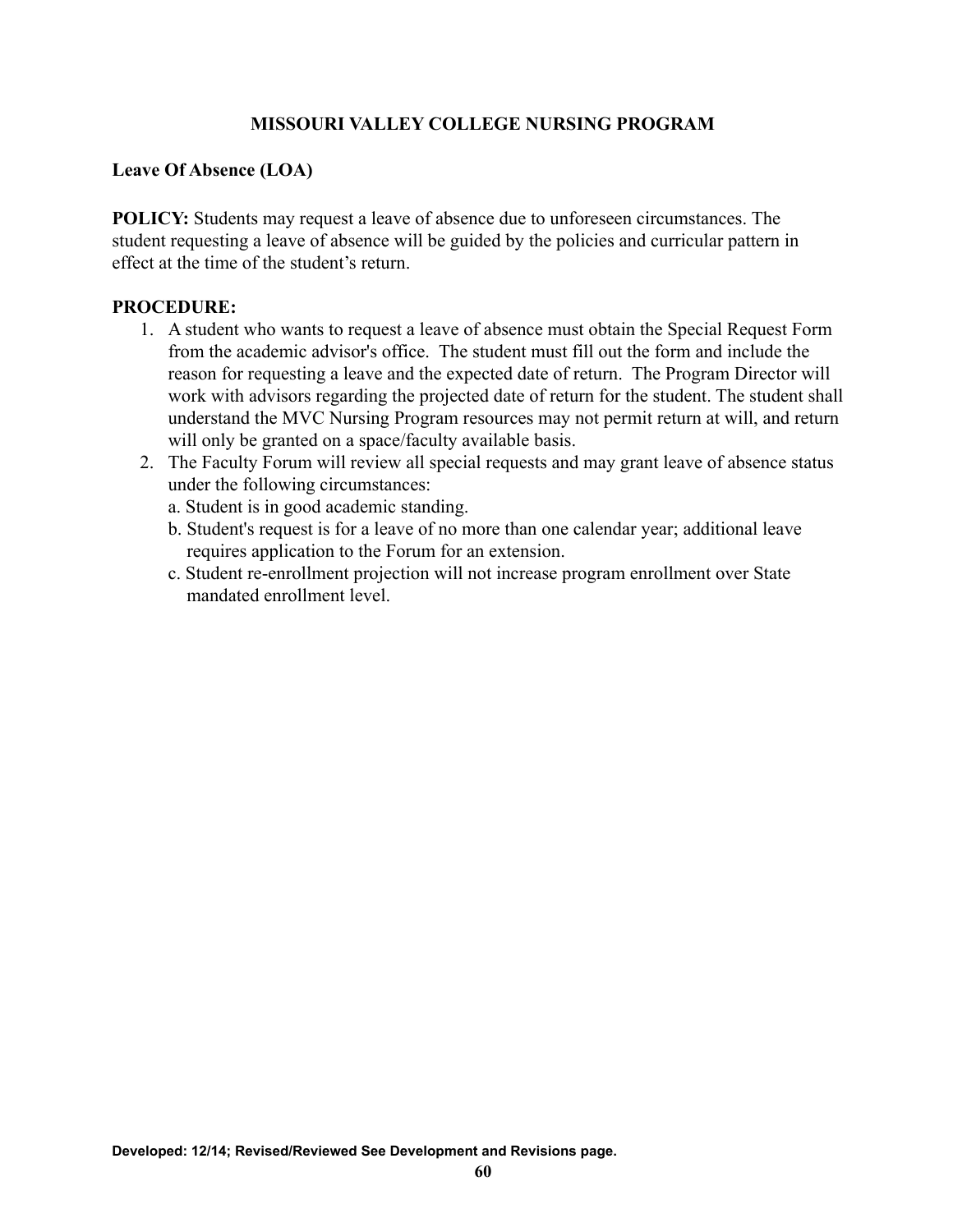## **Mobile Computer Lab**

#### **Policy**:

The MVC School of Nursing maintains a mobile computer lab for secure testing.The computers are housed in a wheeled, double-locked cart. Each student will be assigned a computer for use throughout the semester.

#### **Procedure:**

- 1. The instructors/professors should collaborate so the computers are available (sign up sheet).
- 2. The instructor/professor is responsible for making the computer lab readily available prior to the scheduled exam, as well as validating that all computers are returned and secured.
- 3. Make sure cords are not hanging from the cart or on the floor.
- 4. The instructor/professor notifies the IT department when a computer requires maintenance.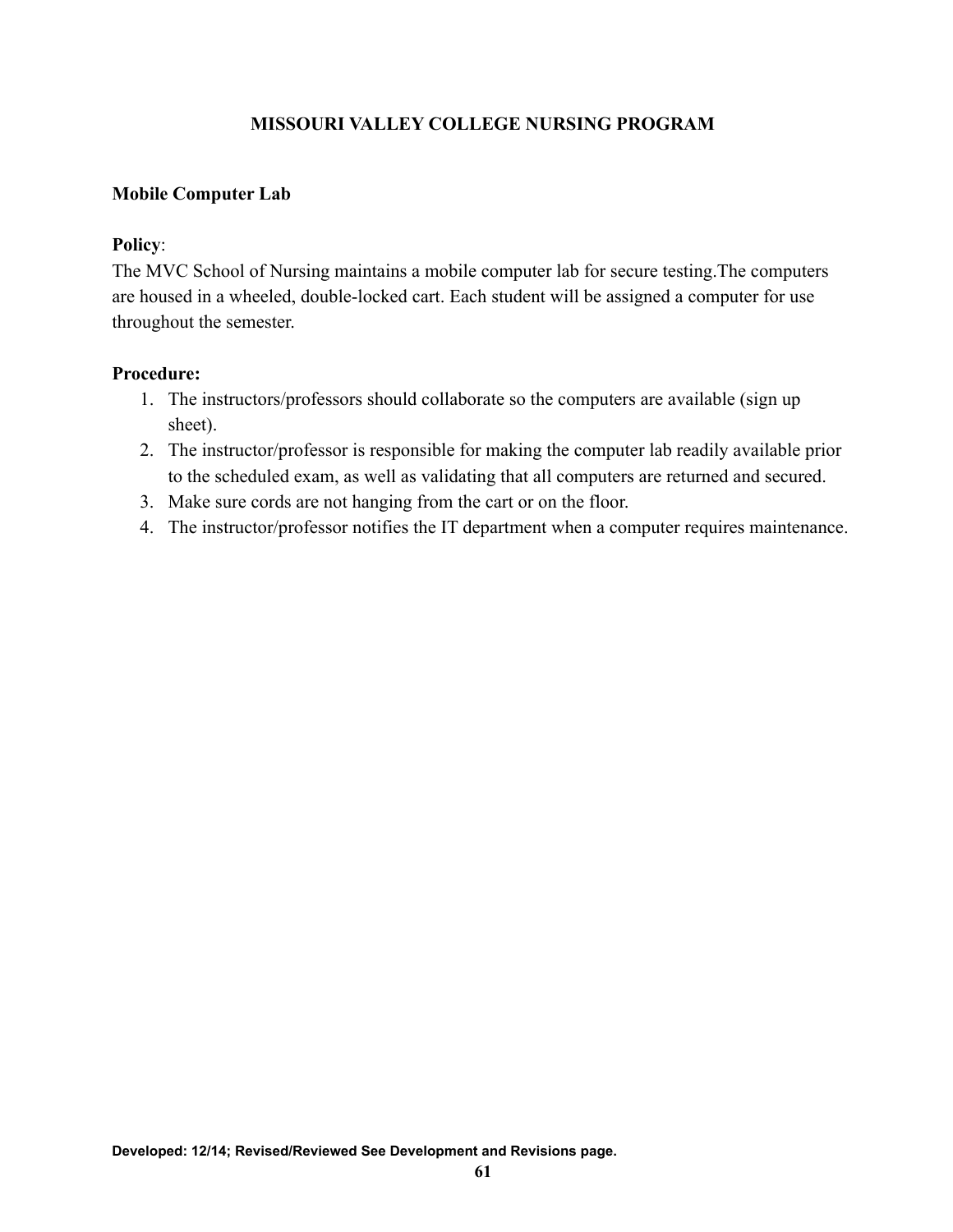#### **NCLEX Preparation**

The College/Nursing Administration and Nursing Faculty want students to be successful in passing the NCLEX examination in order to obtain licensure as a Registered Nurse (RN). To assist the nursing students with preparation for the NCLEX licensure examination, the MVC School of Nursing uses a nationally normed computerized testing exam/series. This exam package consists of course specific specialty exams, custom exams, and an exit exam. These exams are divided into concept areas and have questions much like those found on the NCLEX licensure exam. Each student will be assigned an account by the testing company. Upon completing assigned exams, the student will receive individualized focused review identifying gaps in knowledge and to help with additional studies. Students will also have access to practice questions throughout the program, exam results, and other sources to help with meeting learning outcomes post-exam. The student is encouraged to refer to the individual course Syllabus for computerized testing plans and when and how they will be used within the course(s).

#### **ATI TESTING**

The MVC Nursing Program uses the Assessment Technologies Institute (ATI), an online technology-based educational, assessment, and testing platform. Nursing faculty encourage students' fullest participation in this resource in order to be successful in the nursing program. The company recommends the level of achievement within the course/program to be at a Level 2 for students to be successful with taking the NCLEX exam. Therefore, the MVC School of Nursing benchmark score will be at the "Level 2" benchmark identified by the ATI testing company. The student can see their "level" achieved on each proctored exam taken. Faculty and faculty advisors will be monitoring these scores. Students should also monitor their scores to assure adequate and timely progression throughout the program of study.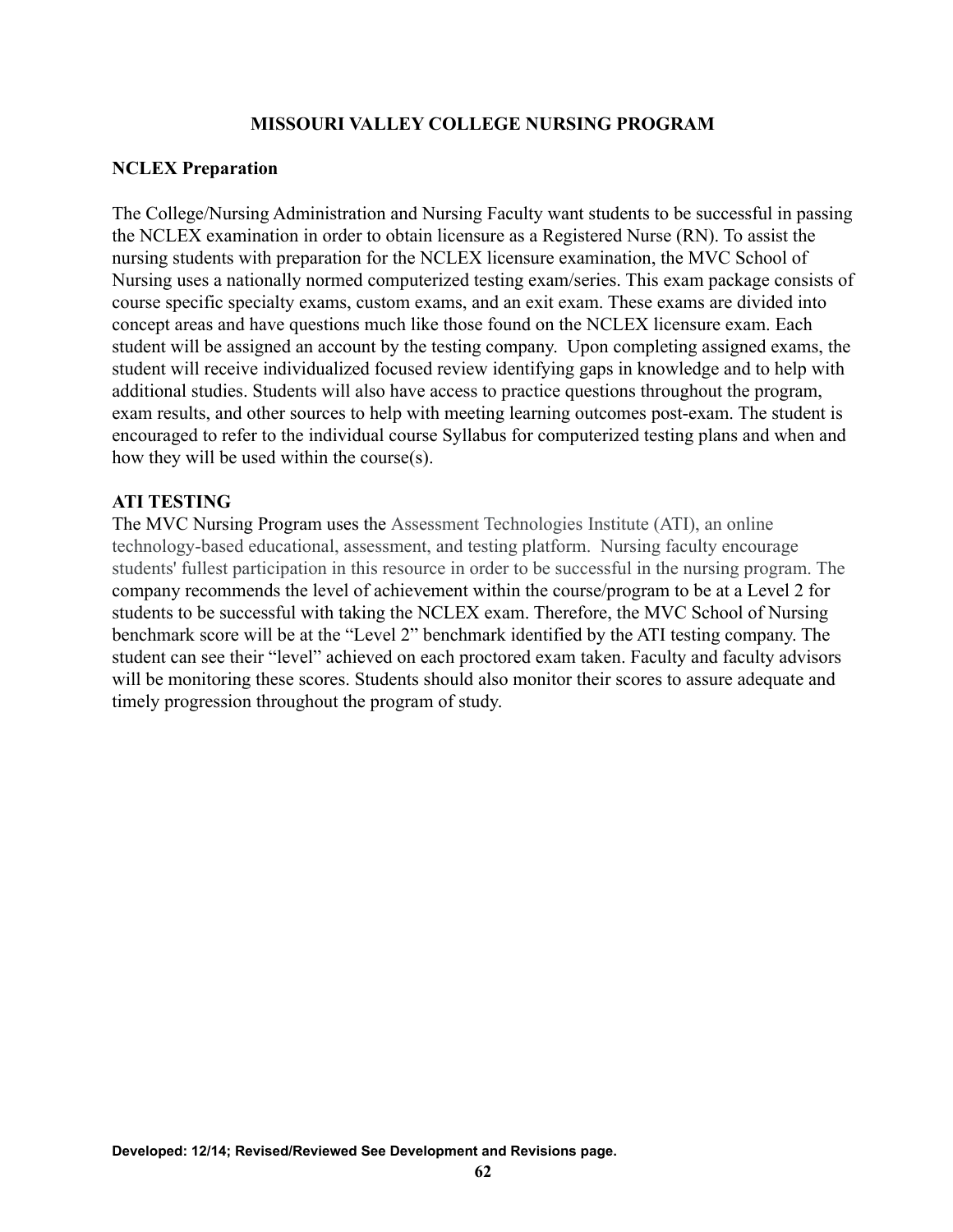## **ATI Assessment Policy**

Missouri Valley College School of Nursing has partnered w/ Assessment Technologies Institute (ATI) to aid students in their nursing studies and prepare them to take the NCLEX-RN Examination. Refer to individual course syllabi for schedule of ATI assessment dates.

- Practice Assessment  $A \& B$ : To receive points you must turn in an Individual Performance Profile (transcript) and focused review. Practice A will be done in class with rationales off, then rationales are turned on for the focused review process. Practice B can be assigned to be done outside of class.
	- 25 points (homework/assignment grade) for 1st attempt assessment with no post-remediation quiz assigned, but still need to complete and submit focused review. -OR-
	- $\circ$  25 points (homework/assignment grade) for quality focused review<sup>\*</sup> + post-remediation quiz score of 80% and above. (student may retake practice assessment to meet the score of 80% or above)
	- Student must complete focused review proficiently before progression
- Proctored exam first or second attempt.
	- Level II or III, post-focused review is recommended.
		- $\Box$  50/50 points (exam/quiz grade)
	- Level I or below
		- $\Box$  0/50 points (exam/quiz grade)
	- **Students receiving below Level II will receive an academic alert and must meet with their instructor/academic advisor to develop a plan for improvement.**
- For ATI assessment Dosage Calculations Assessments that are scored as a percentage only, there is no formal focused review.
	- $\circ$  Students must achieve 80%+ grade within two attempts, grade equals percent earned (example  $42/50 = 84\%$ )
	- Below 80% student earns zero points

| <b>ATI Assessment Policy Applies to These Assessments</b> |                                          |
|-----------------------------------------------------------|------------------------------------------|
| <b>First Semester</b>                                     | <b>Second Semester</b>                   |
| Dosage Calculation Fundamentals*: NU280                   | Mental Health: NU310                     |
|                                                           | Dosage Calculation Mental Health*: NU310 |
|                                                           | Fundamentals: NU320                      |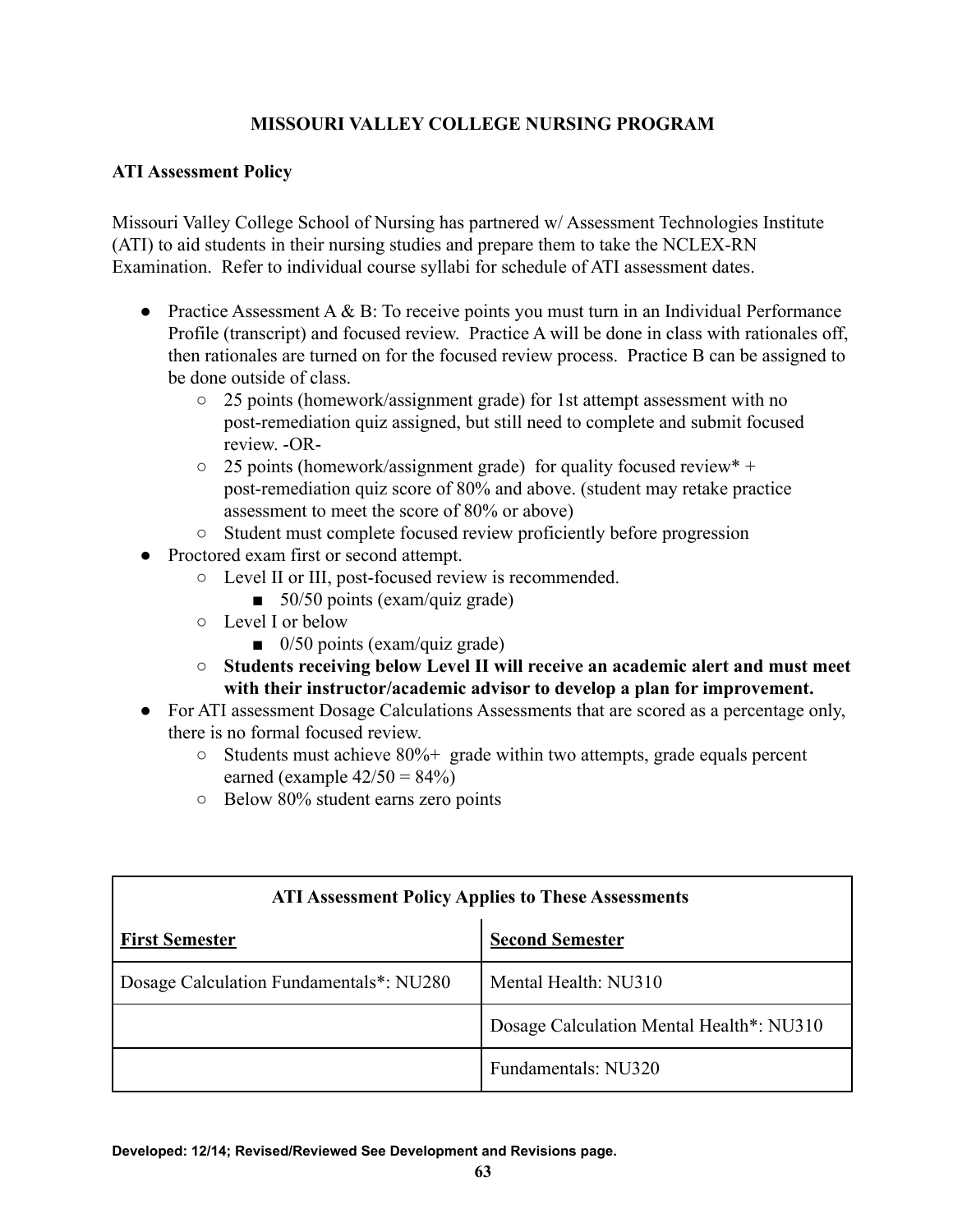| <b>Third Semester</b>                    | <b>Fourth Semester</b>           |
|------------------------------------------|----------------------------------|
| Maternal Newborn: NU340                  | Leadership: NU410                |
| Nursing Care of Children: NU340          | Comprehensive Predictor: NU460** |
| Community Health: NU350                  | Pharmacology: NU460              |
| <b>Adult Medical Surgical: NU450</b>     |                                  |
| Dosage Calculation Critical Care*: NU450 |                                  |

\*No remediation available/required for this exam

\*\*Comprehensive Predictor is given during NU460 and will have a different scoring system. See related syllabus.

| <b>ATI Policy Does not Apply to These Assessments</b>                           |                                                               |  |
|---------------------------------------------------------------------------------|---------------------------------------------------------------|--|
| <b>First Semester</b>                                                           | <b>Second Semester</b>                                        |  |
| Custom Pre-Program Assessment:<br><i>Orientation Day</i><br>(no grade assigned) | <i>Nutrition Practice A: NU320 (homework</i> )<br>grade only) |  |
| <i>Anatomy &amp; Physiology: first week NU250</i><br>(homework grade only)      |                                                               |  |
| <b>Third Semester</b>                                                           | <b>Fourth Semester</b>                                        |  |
| <b>Nutrition Practice B: NU450 (homework</b><br>grade only)                     | Custom Post-Program Assessment: NU480<br>(no grade assigned)  |  |

# ATI

Students/graduates who were unsuccessful in passing the NCLEX- RN Licensure exam can still participate in the ATI program. However, if you let your ATI account lapse you will be responsible for paying the reactivation fee. The student is also responsible for contacting the ATI representative.

*Acknowledgement page located in the appendix A.*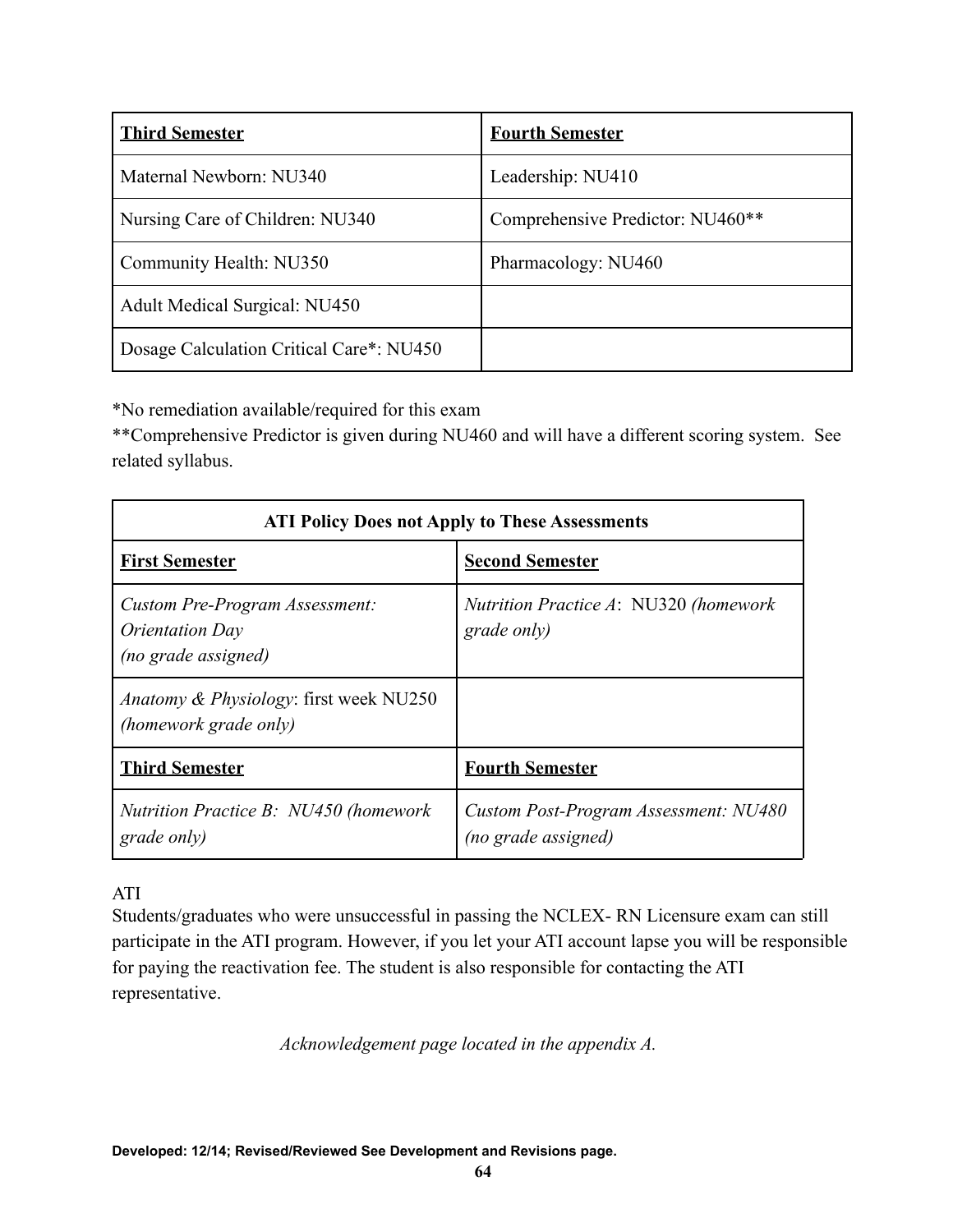#### **Nursing Organizations/Activities/Honors Program**

#### **NURSING ORGANIZATIONS:**

There are College and Nursing Department clubs and organizations for students to participate in. By participating in these programs, the student may connect with others with similar interests that will encourage peer networking. Memberships are available for students meeting the necessary qualifications. Programs can be found in the [MVC Catalog & Handbook](https://www.moval.edu/academics/academic-catalog/)

#### **STUDENT NURSES ASSOCIATION (SNA):**

All undergraduate nursing students accepted into the MVC Nursing Program are automatically members of the SNA. The MVC Student Nurses'Association is composed of elected executive officers, class representatives, and student representatives to the Nursing Faculty Forum as well as all current nursing students. SNA meetings are open to all students, and all SNA members have voting privileges. The SNA gives nursing students a voice in affairs affecting their academic and social lives; serves to enhance students' educational and social environment; improves communications among students, faculty, and administrators; assists in the development and improvement of selected nursing school policies, and coordinates the various student activities in the school.

## **SIGMA THETA TAU:**

Currently, MVC Nursing Program does not have a Chapter of Sigma Theta Tau. However, the Alpha Iota Chapter of Sigma Theta Tau (STT), the national honor society of nursing, is operational at the University of Missouri. If you are interested in joining this organization, please contact your academic advisor to see if you are an eligible candidate.

## **STUDENT REPRESENTATION ON FACULTY COMMITTEES:**

A faculty organization, the Nursing Faculty Forum, serves as the governing body of the nursing faculty in the MVC Nursing Faculty. The Forum by-laws allow for student representatives at the faculty committee meetings. The student(s) who serve on this committee are selected by the SNA and serve for a period of one year. However, at the discretion of the SNA, they may be elected to serve an additional year. The student committee member(s) have a voice and may vote in open committee sessions but will not be allowed to attend closed sessions where other departmental issues may/might be discussed.

If the student is unable to attend, he or she should ask another student to represent the student body. The student is to come prepared to present concerns/questions supported by the majority of the class and also to answer questions as well. The representative is to take notes and present the info back to the nursing group. The faculty welcomes and expects active presentation and representation of the nursing classes.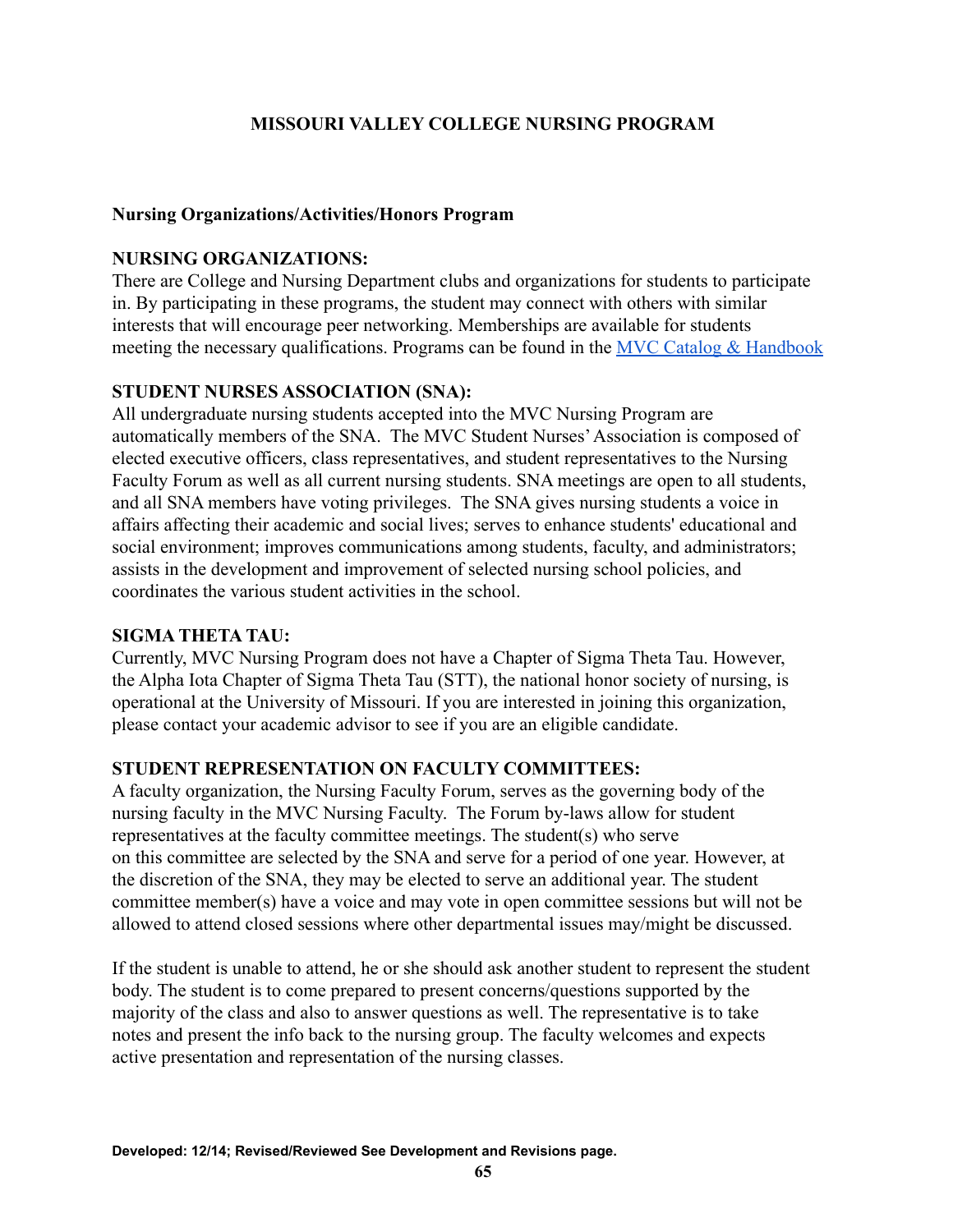#### **Occupational Safety And Health Administration (OSHA) And Bloodborne Pathogens**

**POLICY:** All students will comply with the OSHA laws/regulations in the classroom/lab/or clinical setting to promote patient and individual safety.

#### **PROCEDURE:**

1. Nursing faculty will instruct students on the OSHA regulations to ensure a safe and healthy work/clinical environment.

2. Nursing faculty will provide adequate resources and support to students to help them fulfill their responsibilities.

3. Nursing faculty will conduct investigations into all reported incidents.

4. Nursing faculty will work with College Administration to assure safety systems are in place and working effectively.

5. Students must report unsafe working conditions and accidents to the faulty/agency representative.

6. Students must assume personal responsibility for their own safety and those they care for or work with.

7. Students must pass the Blood Borne Pathogen and OSHA exams with 100%.

8. Students will not be allowed to enter the clinical setting without passing the exam.

## **VIOLATION of POLICY:**

Failure to demonstrate compliance with the above policy will result in dismissal from the Nursing Course and/or the Nursing Program.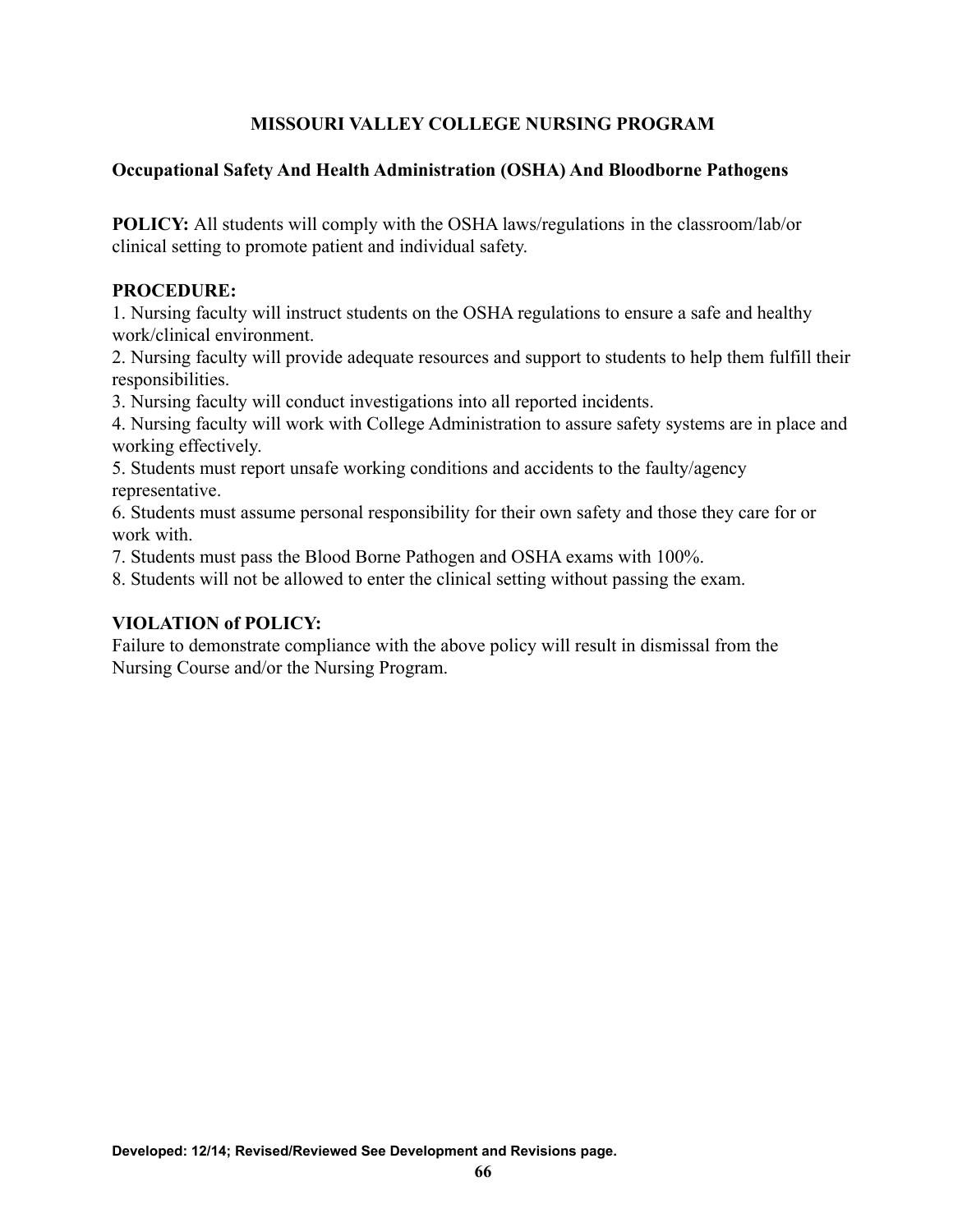#### **Plagiarism In Coursework**

**POLICY:** Student's work is to be their own. Students are not to use the thoughts, words, or ideas of others without giving the author's credit for their work by the use of proper citations.

### **PROCEDURE:**

- 1. Students are required to complete a plagiarism tutorial on the D2L Brightspace website.
- 2. Students are responsible for knowing what constitutes plagiarism. If they have questions, they are to ask the clinical instructor.
- 3. Student's papers are subject to *Turn-It-In* by the course instructor.
- 4. Students can help prevent plagiarism by using the APA 7th edition manual required by the faculty and Nursing Program.
- 5. Faculty recommend using the following websites for helping with course work:

<http://www.apastyle.org/> <http://owl.english.purdue.edu/owl/resource/560/01>

# **VIOLATION OF POLICY AND PROCEDURE:**

Refer to [MVC Catalog & Handbook.](https://www.moval.edu/wp-content/uploads/2017/09/Catalog-and-Handbook-2020-2021-v3.pdf)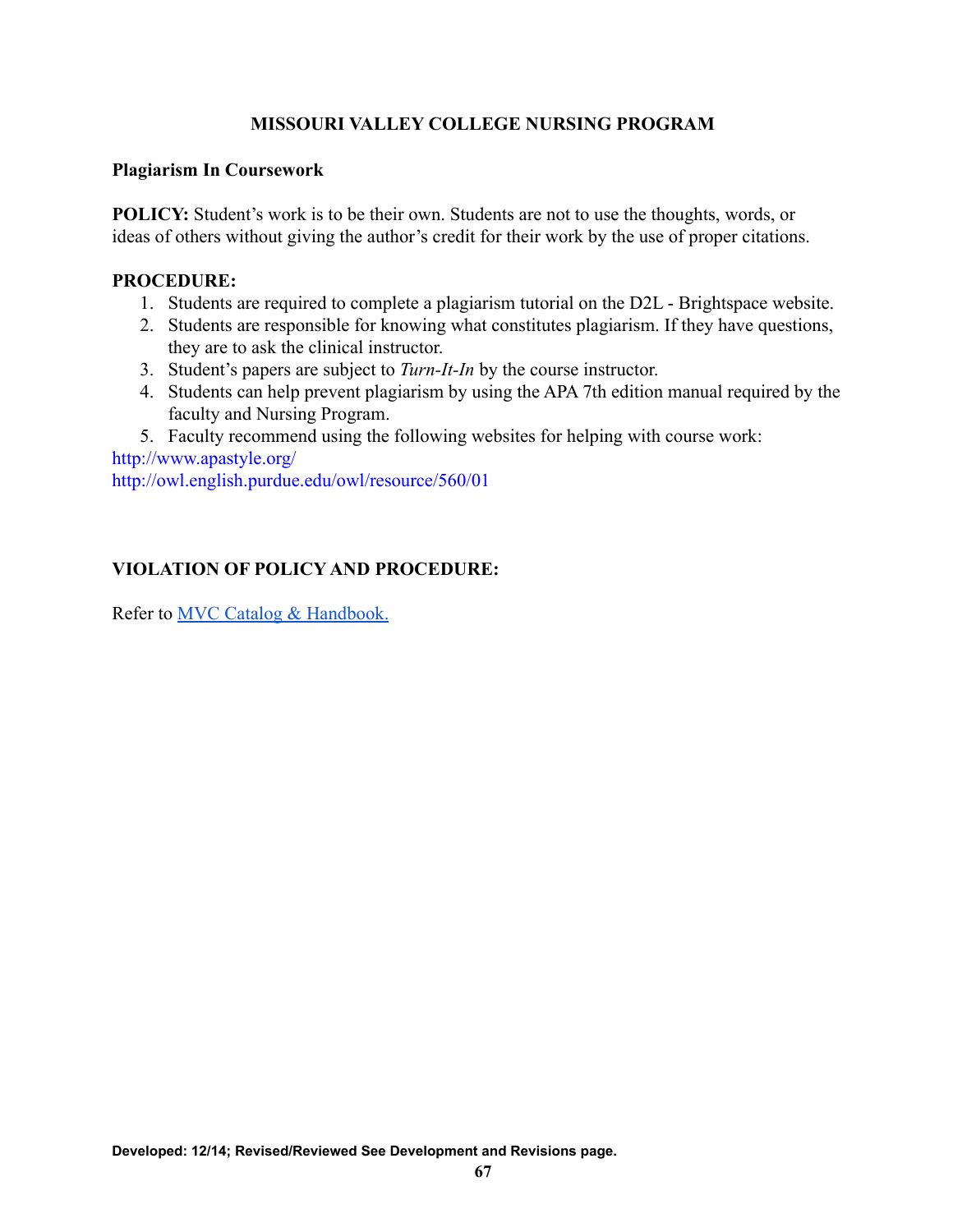### **Professional Conduct Clinical Setting**

**POLICY:** The student's conduct in the clinical setting shall promote professionalism. The students will represent the College and the Nursing Program in a positive manner at all times.

**PROCEDURE:** Nursing students will display professional behavior at all times in the academic and clinical setting.

The student is expected to:

- 1. Adhere to all policies of the clinical agency, including drug screening and criminal background checks
- 2. Adhere to HIPAA guidelines including electronic, written or verbal communication
- 3. Adhere to OSHA and Universal Precautions/Transmission-Based Precautions/Blood Borne Pathogen guidelines at all times
- 4. Comply with regulations/policies of the agency, including parking/nursing procedures
- 5. Arrive to the unit on time
- 6. Keep instructor/professor notified of patient's status at all times, especially if it changes
- 7. Provide a patient status report before leaving the assigned unit
- 8. Use your appropriate name and title while in the clinical facility
- 9. Adhere to the MVC Nursing Program policy on uniform/attire guidelines
- 10. Turn off cell phones/pagers during clinical rotation
- 11. Stay on the assigned unit unless granted permission to leave by the instructor/professor
- 12. Socialize only at lunch/break time and only in designated areas
- 13. Avoid physical contact with a peer
- 14. Address all patients, staff, and peers using appropriate name and title
- 15. Be free of alcohol and drugs
- 16. Avoid using offensive language, conduct, and expressions at any time in the clinical setting
- 17. Leave the clinical unit after the rotation has ended
- 18.Destroy all written material before leaving unit, unless it is needed for assignments, if so only use the patient's initials and let the instructor know you have this material
- 19. Demonstrate patient advocacy at all times
- 20. Seek guidance and use feedback to promote professional/personal growth
- 21. Attend and participate in all clinical practice debriefings unless excused by the instructor

# **VIOLATION OF POLICY AND PROCEDURE:**

Violation of this policy/procedure may/will result in disciplinary action(s) including but not limited to a verbal warning, written warning, reporting to the Compliance Officer, being sent home and/or failure for the day. Clinical make-up day/assignments will be required. See Policy on Tardiness/Absences. Also review student's right to Grievance and Due Process.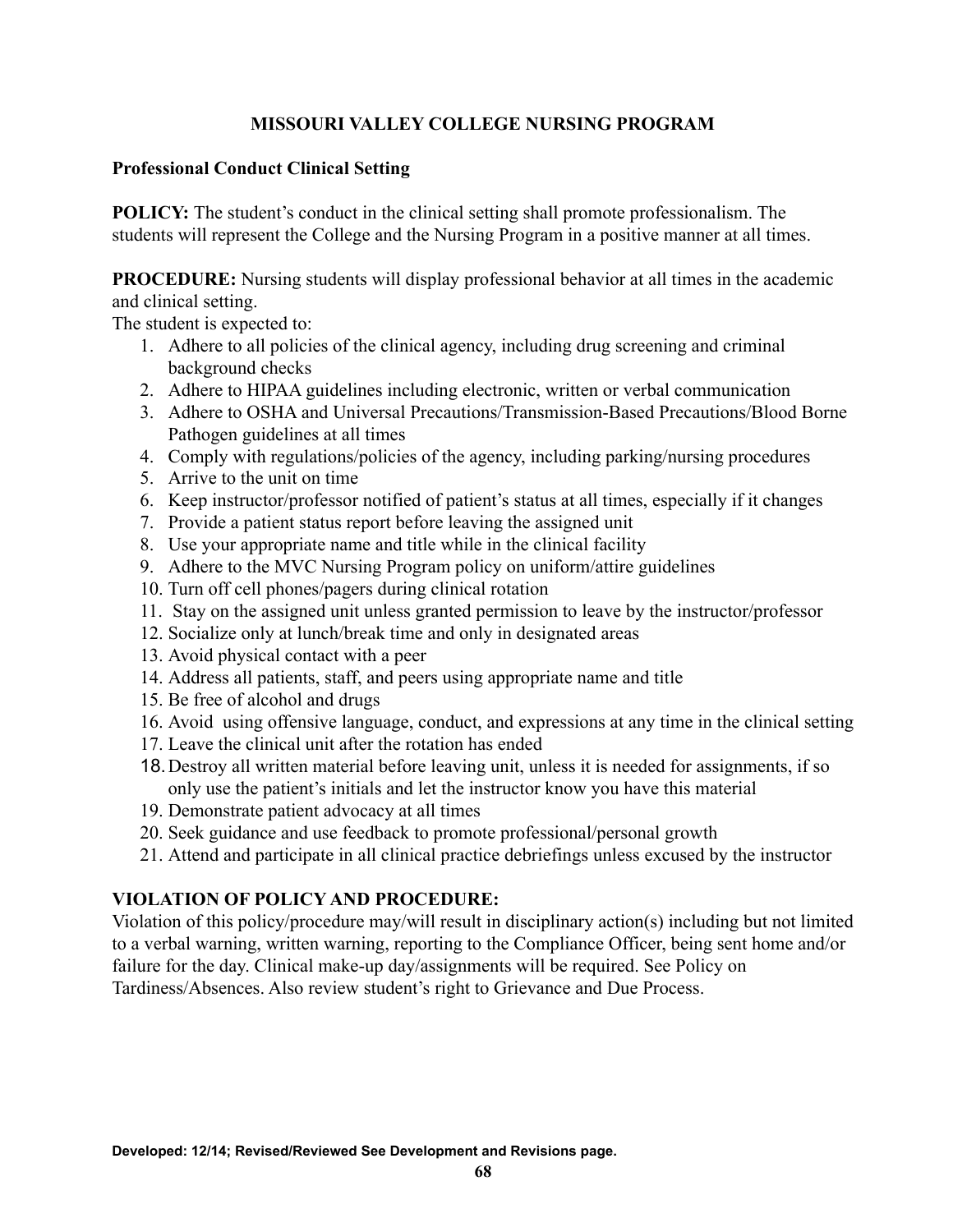#### **Professional Dress/Attire for Clinical Settings**

**POLICY:** Students must meet standards of professional dress/attire while representing MVC Nursing Program in participating/attending clinical experiences.

### **PROCEDURE: (Failure to comply with the policy will result in the student being sent home)**

- 1. **Uniforms:** Uniforms/scrubs must be clean, ironed. The pants length must not touch the floor or ground. The top must cover the student's hips. Neutral or white undergarments are to be worn under uniform scrubs. Colors and designs are not to show through uniform scrubs. Solid white or black knit tops can be worn under the uniform.
- 2. **Identification:** MVC nursing students must include the school photo ID badge and/or badges from other agencies on the school uniform.
- 3. **Shoes/Hosiery:** White socks may be worn with the uniform/scrubs. Shoes must be enclosed at both the heel and the toe. Students may select either nursing or athletic leather shoes in a neutral color. Shoelaces must be clean, tied and the same color as the shoes.
- 4. **Lab Jackets/Coats:** When indicated, an approved lab jacket (purple) may be worn. No other type of sweater or jacket is permitted over the uniform.
- 5. **Nails:** Nails must be clean and trimmed to a length no longer than the tip of your finger. Clear nail polish may be acceptable in certain areas, please check on hospital policy first. No acrylic/artificial nails are to be worn in the hospital setting as they can harbor germs that can cause infections and place patients at risk.
- 6. **Hair:** Hair is to be off the shoulders, clean, and styled for the work setting. Mustaches, sideburns, and/or beards must be neatly trimmed and clean.
- 7. **Jewelry:** No hoop-or dangling earrings are allowed. One small stud or post earring per ear is allowed. No visible body piercing, including tongue rings are allowed. Necklaces, bracelets, pendants, or large watches are not allowed. Med alert bracelets are allowed.
- 8. **Body Art:** Body art or tattoos must be covered by professional clothing. A professional white T-Shirt may be worn to cover tattoos extending down the arms/or to the wrists.
- 9. **Make-Up/Perfume:** Makeup must be professional and kept to a minimum. No perfume, cologne, or aftershave is to be worn in the patient care areas and worn in moderation in non‑patient care areas.
- 10. **Miscellaneous:** Students are to be bathed and without odor, including tobacco smoke. Fragrance-free deodorant is to be worn at all times unless a note from the provider that the student is unable to do so due to health reasons. Teeth are to be clean and breath free from odor including tobacco products. Contact lenses should be a natural eye color.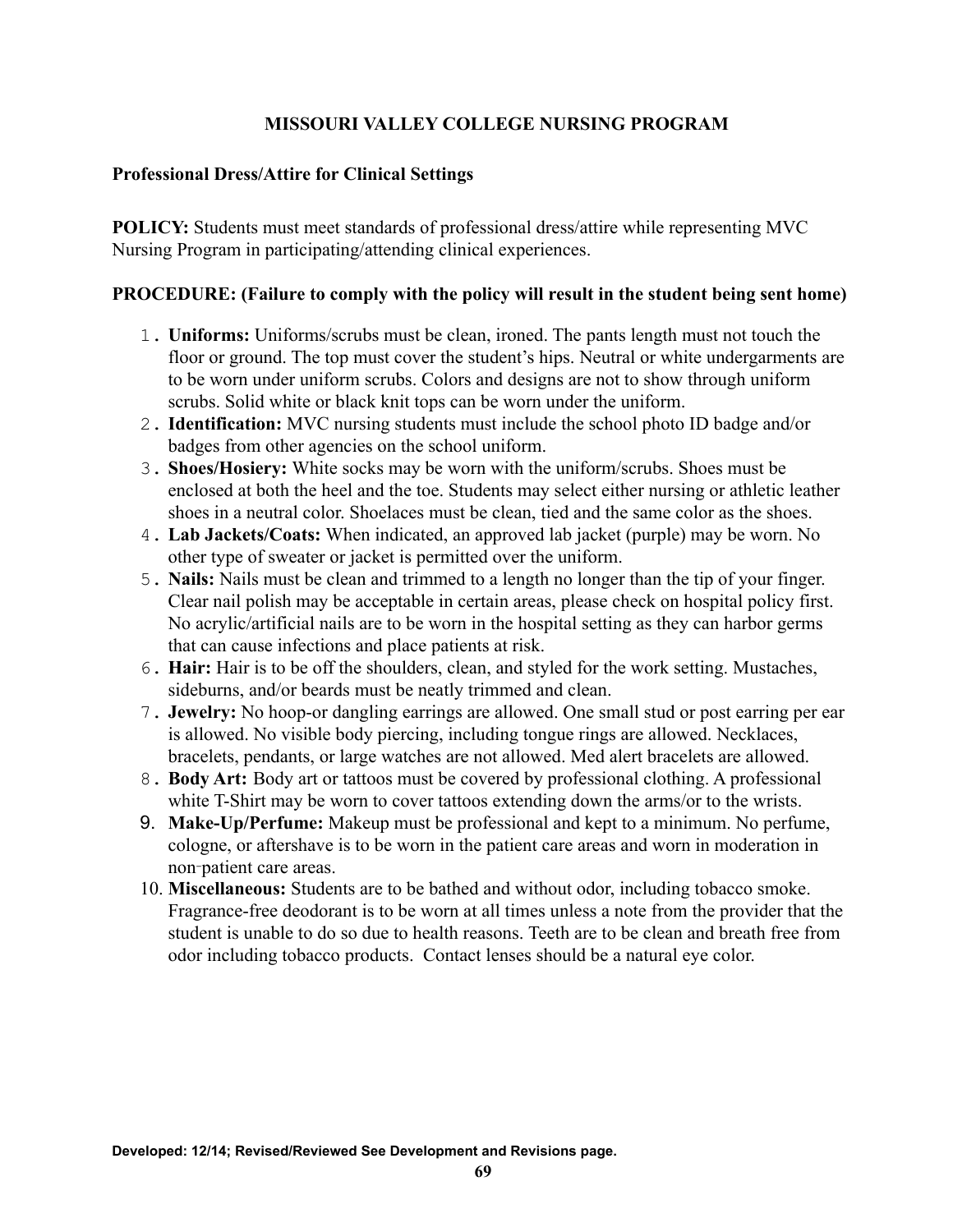### **Professional Liability Coverage**

**POLICY:** All students are required to have liability insurance  $(\$1,000,000$  each claim-and \$3,000,000 aggregate) when participating in academic or clinical learning experiences/opportunities. Students are not covered before or after any school related activity/requirement. Students will not be allowed in the clinical setting without proof of insurance. If the clinical agency requires more, the student will be responsible for increasing the policy limits at his/her expense.

## **PROCEDURE:**

Students enrolled in any Nursing Courses/Clinical must have proof of liability insurance submitted to the Administrative Assistant (AA) before the first day of class.

## **VIOLATION OF POLICY AND PROCEDURE:**

- 1. Failure to present proof of liability insurance will/may result in the student being dismissed from the course and/or nursing program until proof is submitted.
- 2. Make-up work/assignments for classroom/skills lab/clinical setting will be completed as stated in the course syllabus.
- 3. If you are an LPN student you will need to have your LPN professional liability and coverage for an RN student.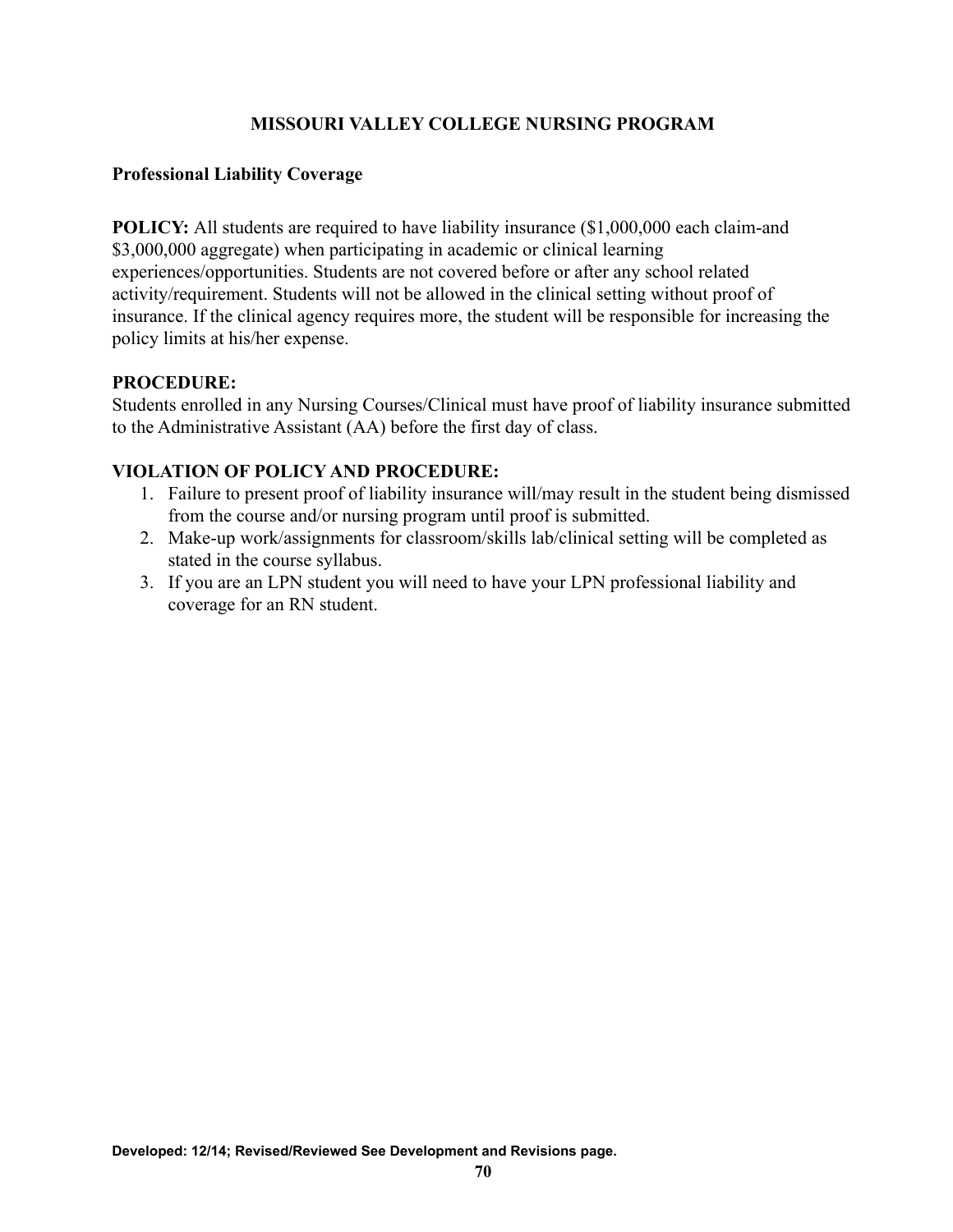### **Program Of Study Changes**

**POLICY:** Program planning is essential to ensure a timely transition of the student through the nursing program

#### **PROCEDURE:**

1. Academic advisors help students plan coursework based on prerequisite and corequisite courses. The student and/or faculty can request a meeting at any time.

2. Student's program of study is located in the student's file located in the Nursing School.

3. Students have access to the Traditional Program and LPN to BSN online track programs of study, and it is their responsibility to bring this to all scheduled meetings.

4. Changes to the program of study require approval of the Faculty Forum Committee, the undergraduate academic advisor, and the program director/dean.

5. Changes in the program of study can/may delay progression.

6. Changes in the non-nursing course work must have permission of the student's academic advisor and the program director/dean.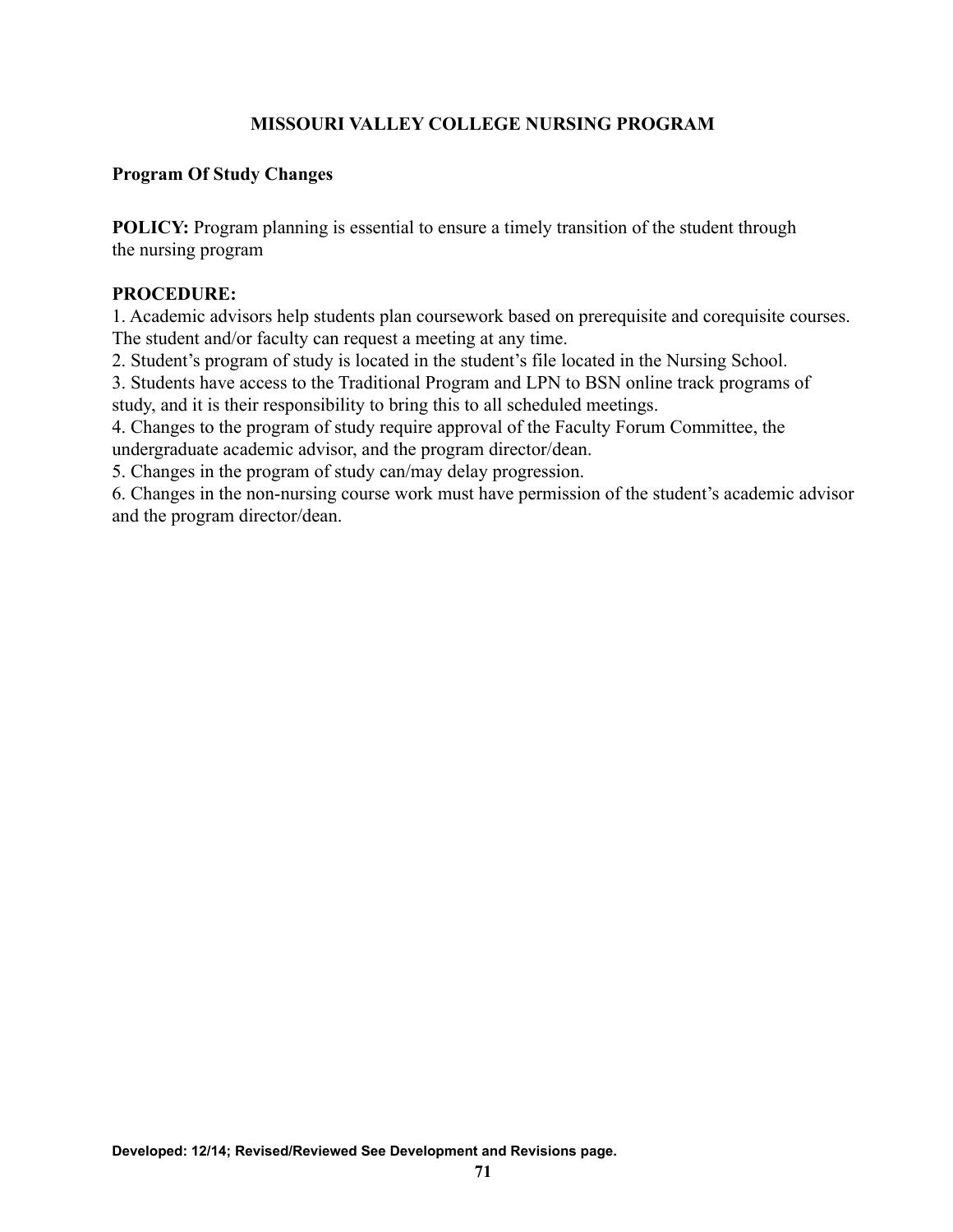### **Progression And Readmission In The Nursing Program**

**PROGRESSION POLICY:** Students in the nursing program meet with faculty on a monthly basis during their junior and senior years to assure a timely progression to graduation. An action plan will be implemented for students with identified concerns.

#### **Progression requirements include the following:**

- 1. Completion of a criminal background check and drug testing for students who have been out of the program for one or more semesters.
- 2. Random drug screens and background checks can/will be done at the discretion of the nursing faculty.
- 3. Achieving a grade of a "B" or better in all nursing courses. Any grade lower than a "B" is considered a course failure for purposes of the Progression Policy.
- 4. If a student does not meet the requirement for obtaining a "B" or better in all nursing courses, the student will not be allowed to continue in the course of study.
- 5. Some nursing courses have both a didactic and clinical section. A student must achieve a "B" or higher in both sections to be successful in the course.
- 6. One nursing course failure is allowed but the course must be repeated at the MVC School of Nursing at the next available opening in the track that the student was admitted\*.(\*See exception in item 8 below.) A Special Request Form must be completed prior to retaking the course. A course failure has the potential to delay the graduation date, because some courses are prerequisites for others and not every course is offered every semester.
	- a. A total of two failed course attempts in the nursing program will result in the student being dismissed from the program without a chance for readmission at any point in the future.
	- b. Readmission students may be required to audit certain classes, including completing all related coursework.
- 7. Course incompletes will not be given if a student does not pass the course, unless it is for a medical/personal emergency, and approved by the Faculty Forum Committee, the Program Director/Dean, and the VPAA.
- 8. Students admitted to either the traditional program or the LPN-BSN online track will not be allowed to switch tracks. However, an exception will be made for those that fail NU 460 NCLEX Success. These students may take the next available course either online or face-to-face.
- 9. If a student receives an academic alert for a grade below a B on an exam and/or an overall class average of less than a B, he or she must contact their advisor to set up an individualized action plan. Students will be required to attend sessions with the student success/tutor with an action plan generated by the professor. The individualized action plan will be required until the grade received is a B or higher.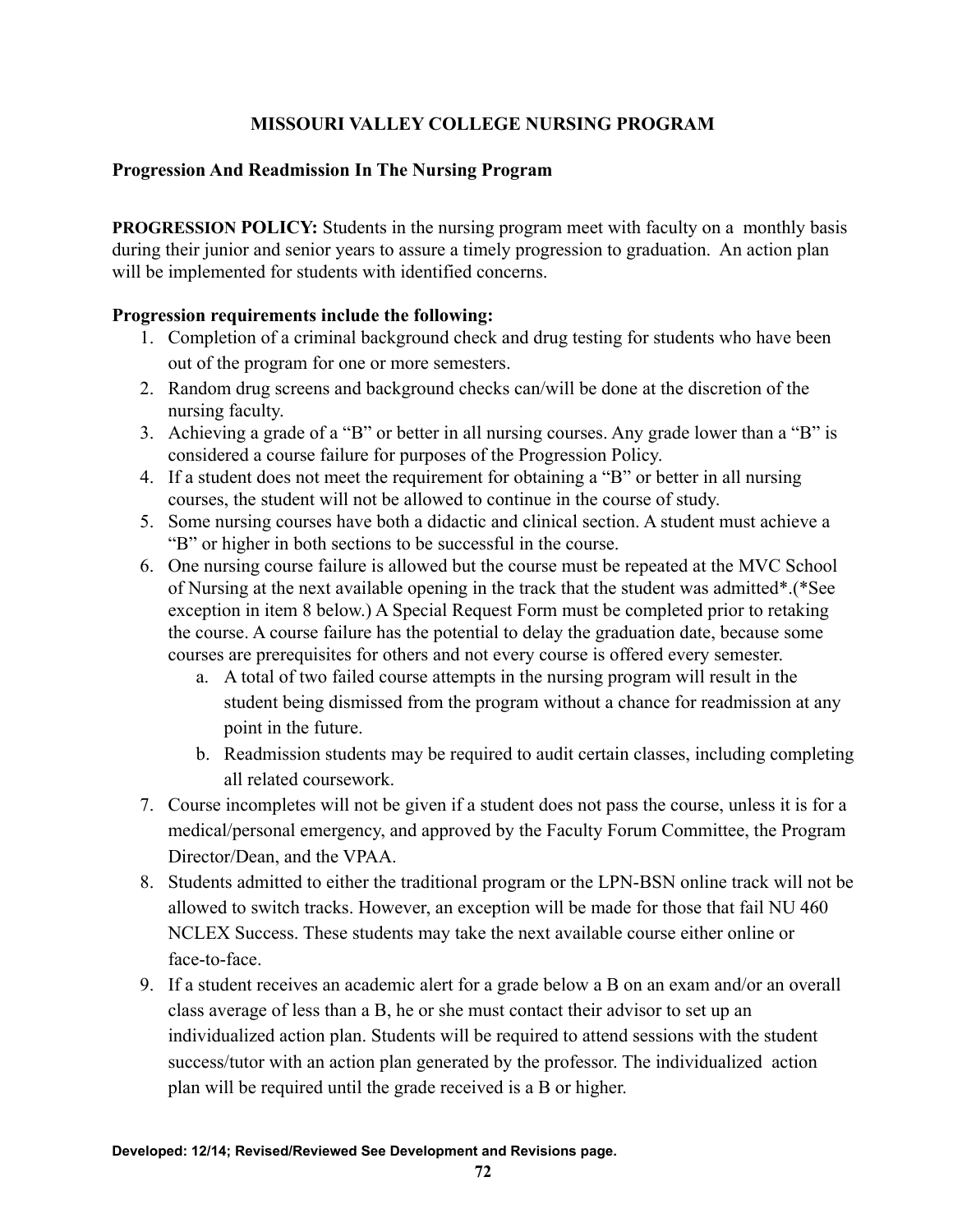- 10. Every student must complete the clinical section of the courses. While the College will work with the student and clinical agencies to ensure placement, clinical agencies have the ultimate authority whether to accept a student.
- 11. Students are responsible for completing ALL coursework satisfactorily in order to meet all course outcomes and progress to the next semester.
- 12. Maintaining continual ability to meet the essential functions/safety standards for nurses with or without reasonable accommodations.
	- a. A student with a disability who believes he/she may need an accommodation while in the nursing program should contact Debbie Coleman 660-831-4170. The College will engage in an interactive process with the student to determine what reasonable accommodations are available, if any.
- 13. Maintain current certification in Basic Life Support/CPR provided by the American Heart Association's at the health care provider level. The health care provider level is required by hospitals and other clinical agencies.
- 14. Maintaining professional liability insurance throughout the duration of the program and providing proof of such insurance.
- 15. Standardized exams are not the sole basis for program progression or graduation.
- 16. Achieving a 92% chance of passing or above on the comprehensive predictor exam for ATI in NU460. This must be accomplished on the first or second attempt. Ninety-two percent chance of passing equals an individual score of 72%.
- 17. Achieving a score of 80% or above on the comprehensive course final exam in NU460. This must be accomplished on the first or second attempt.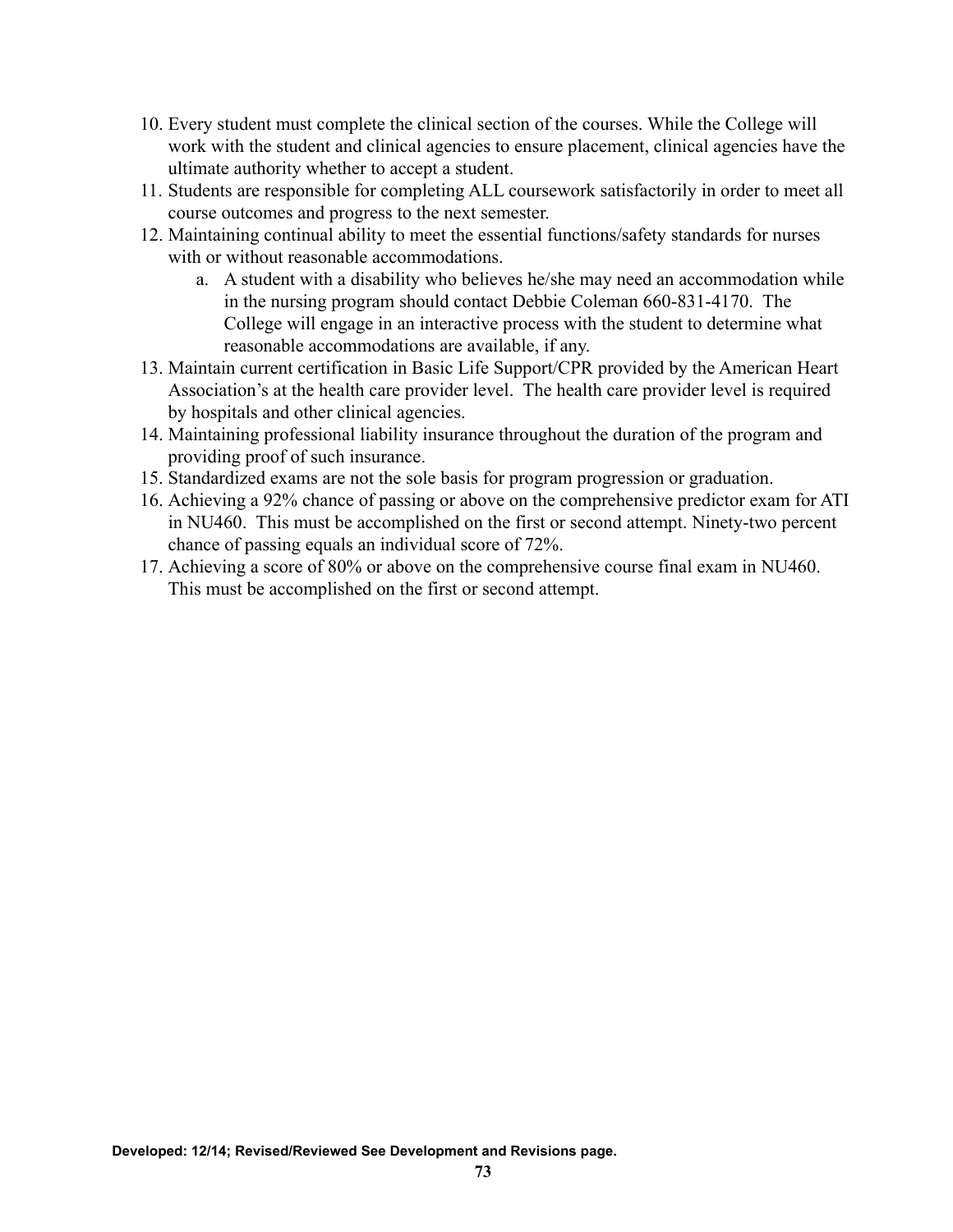## **Readmission Policy Following Medical LOA Or Withdrawal For Personal Reasons**

Below is the process and guidelines that govern the potential readmission of a student to the nursing program following a medical leave of absence or withdrawal for personal reasons when the student has not been in attendance at the College for greater than one year but not more than three years.

Due to the College's yearly cohort system, certain classes are only offered on a yearly basis. Accordingly, students who take a medical leave of absence or a personal leave of absence for less than one year will be considered for readmission as if they had been absent for more than one year. Upon readmission, such students will be considered part of the following year's cohort.

#### **PROCESS**

- 1. Students requesting readmission for a fall term must make the request by April 1st of the academic year.
- 2. A student requesting to be readmitted to the nursing program after an absence of not more than three years must submit the following information to the Dean of Nursing/Program Director
	- a. Complete application/registration process, found on the School of Nursing website at Moval.edu.
	- b. The student, if on medical leave of absence, must provide a signed letter of medical clearance.
	- c. Two letters of support for readmission from program faculty members for students withdrawing in their junior or senior year.
	- d. If the student has been absent from the program for more than one year a letter of support from a current or recent employer may substitute for one faculty member's letter of support.
	- e. If a Special Request Form is required it must be submitted at the time of leave and/or application. Examples for special requests include, take class out of order, retake class, take a leave of absence (including medical or personal) and other circumstances.
- 3. Students applying for readmission after an absence of three or more years will be required to apply through the College's regular admissions process and must meet the general admission requirements determined by the Registrar's Office.
- 4. The nursing faculty reviews the submitted materials and makes the final decision based on the student's potential for success in the nursing profession/program, in light of the guidelines listed below. The nursing faculty selects the most qualified applicants for the available positions in the nursing program.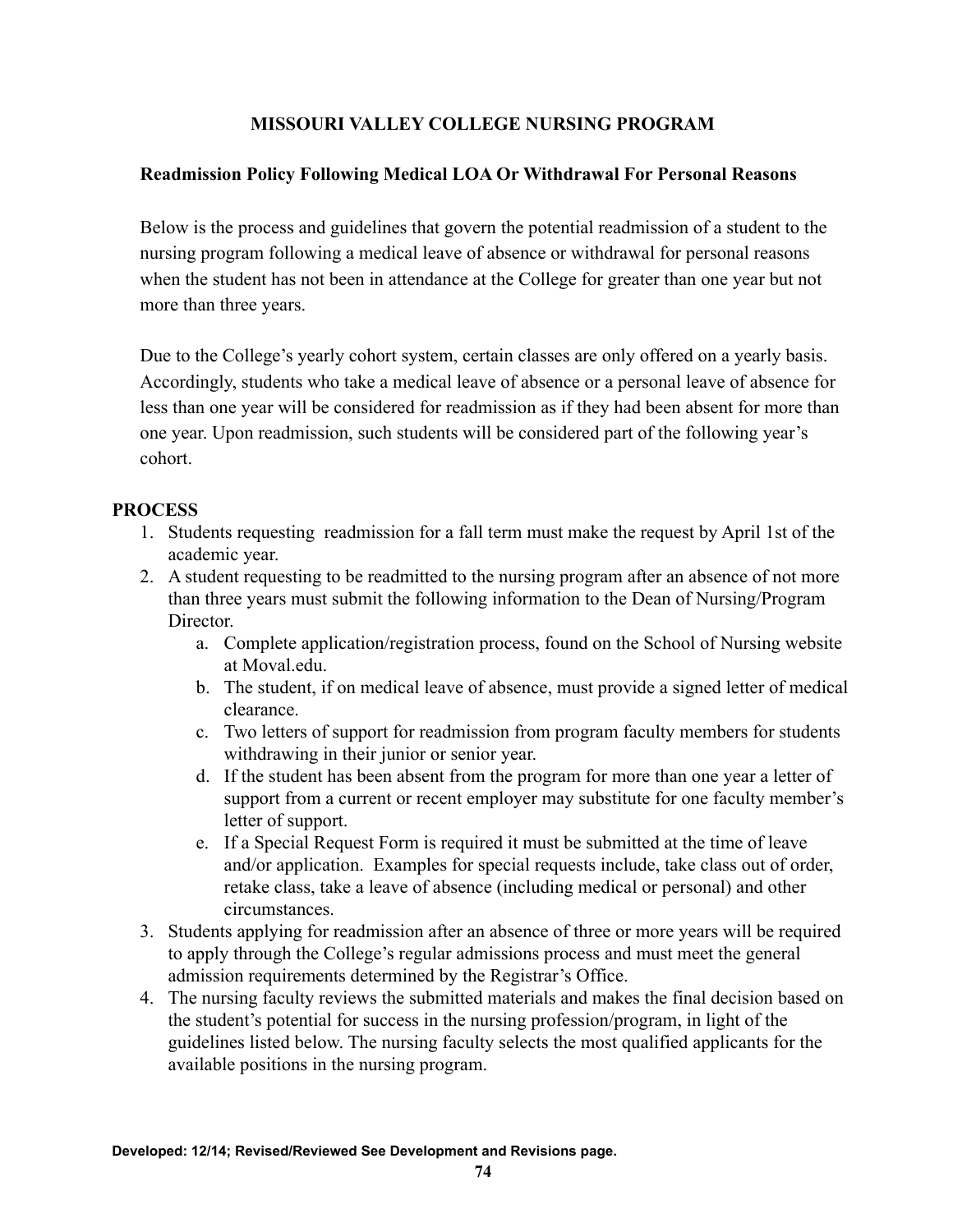## **GUIDELINES**

- 1. A student must have a 2.75 cumulative GPA at the time of readmission.
- 2. The student's prior performance in clinicals, classroom, and required nursing prerequisite/core classes are considered during the readmission analysis.
- 3. The College does not guarantee readmission into the nursing program. All readmission applications are done on a case by case basis.
- 4. A student requesting readmission must comply with drug and background screening according to nursing program policy.
- 5. All nursing program admission standards must be met prior to readmission.
- 6. A student may only be readmitted one time to the nursing program. Readmission is contingent on available space and instructors.
- 7. If a student has extenuating circumstances that contributed to medical leave or withdrawal, he or she may request a special hearing before the Nursing Faculty Forum prior to a readmission decision being made.
- 8. Students withdrawing due to medical necessity must be able to demonstrate that they continually meet, with or without accommodations, the Essential Functions/Safety Standards For Students In The Clinical Setting/Nursing Program prior to readmission into the nursing program.
- 9. The College maintains the right to request an independent evaluation of the student prior to a student's return to the nursing program. The evaluation will be done on a case by case basis, and the cost of the evaluation will be borne by the institution.
- 10. Students who are readmitted are required to complete the same requirements for graduation as other students of the cohort for which they are admitted.
- 11. Students applying for readmission into the nursing program must have taken their nursing prerequisite courses within the last five years. Students may be required to provide proper documentation as part of the re-application process.
- 12. Nursing courses will be evaluated on a case by case basis.
- 13. Students granted readmission privileges may be placed on probation at the discretion of the full nursing faculty. In cases where probation is required, probation will last no longer than one semester.
- 14. Readmission to the nursing program is voted on by the Nursing Faculty Forum Committee. (Policy revised with recommendations from MVC legal consultants)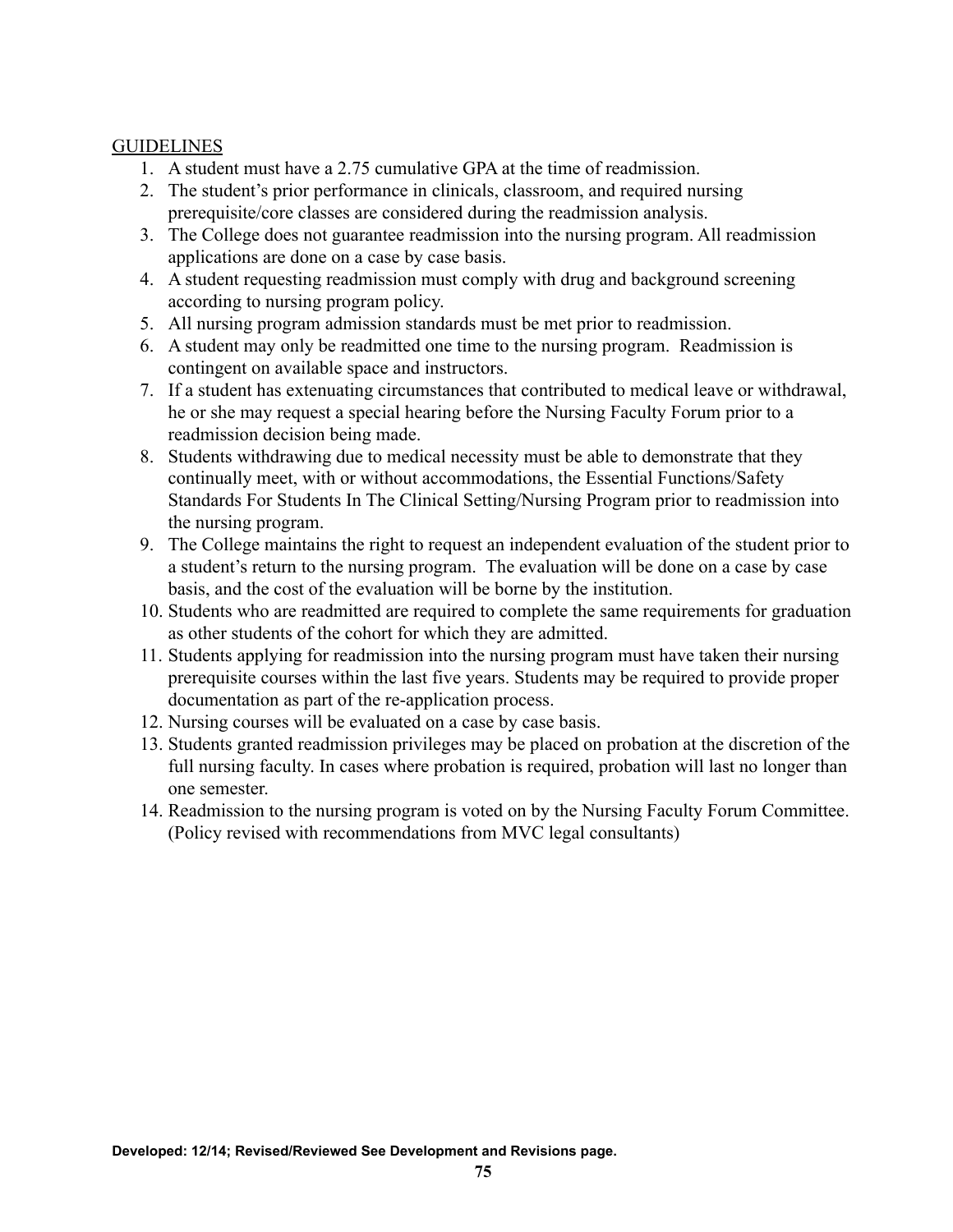#### **Safety**

**POLICY:** Nursing students are to comply with the Standards of Conduct outlined in the Missouri Board of Nursing Administrative Code/American Nurses Association Provision Three, Code of Ethics for Nursing. An action/inaction on the student's part that places the patient at physical/emotional harm is a violation of that patient's safety and well-being and will result in the student being removed from the setting. (Examples include, but not limited to, preceptor/or agency refusal to work with student, instructor intervening to prevent injury, under the influence of drugs and/or alcohol, refusal of drug screening, threat to patient or others, unsafe practice skills, violation of HIPAA/OSHA regulations/standards).

- 1. With any actions/inactions/errors/near misses a critical behaviors form will be completed by the clinical instructor/professor and discussed with the student within 24-48 business hours. The student will be required to sign the form. The student has a right to respond on the form. The report will be placed in the student's file at the MVC SON.
- 2. The course coordinator and the Program Director will be notified as soon as possible.
- 3. If required, an incident report will be filled out for the clinical agency.
- 4. Following the first incident, the nursing instructor/others if indicated will conference with the student regarding the incident (see above). Disciplinary action will be based in accordance with the offense.
- 5. The student will be required to remediate any related concepts/ procedure or skill involved in the error/near miss. The student will be responsible for demonstrating competency by way of a skills checkoff in the simulation skills lab prior to returning to the clinical.
- 6. If a student makes two errors, the student will be required to meet with the clinical instructor/faculty member/ and the Program Director. Disciplinary action will be based in accordance with the offense.
- 7. A potential or real life threatening error may/will result in dismissal from the Nursing Program.
- 8. A student wishing to appeal any disciplinary action taken by a nursing faculty/Program Director may file an appeal using the procedure outlined in the [MVC Catalog & Handbook](https://www.moval.edu/wp-content/uploads/2017/09/Catalog-and-Handbook-2020-2021-v3.pdf).
- 9. The clinical coordinator will be responsible for keeping track of errors and near misses in student clinical experiences and taking action to make system/educational improvements.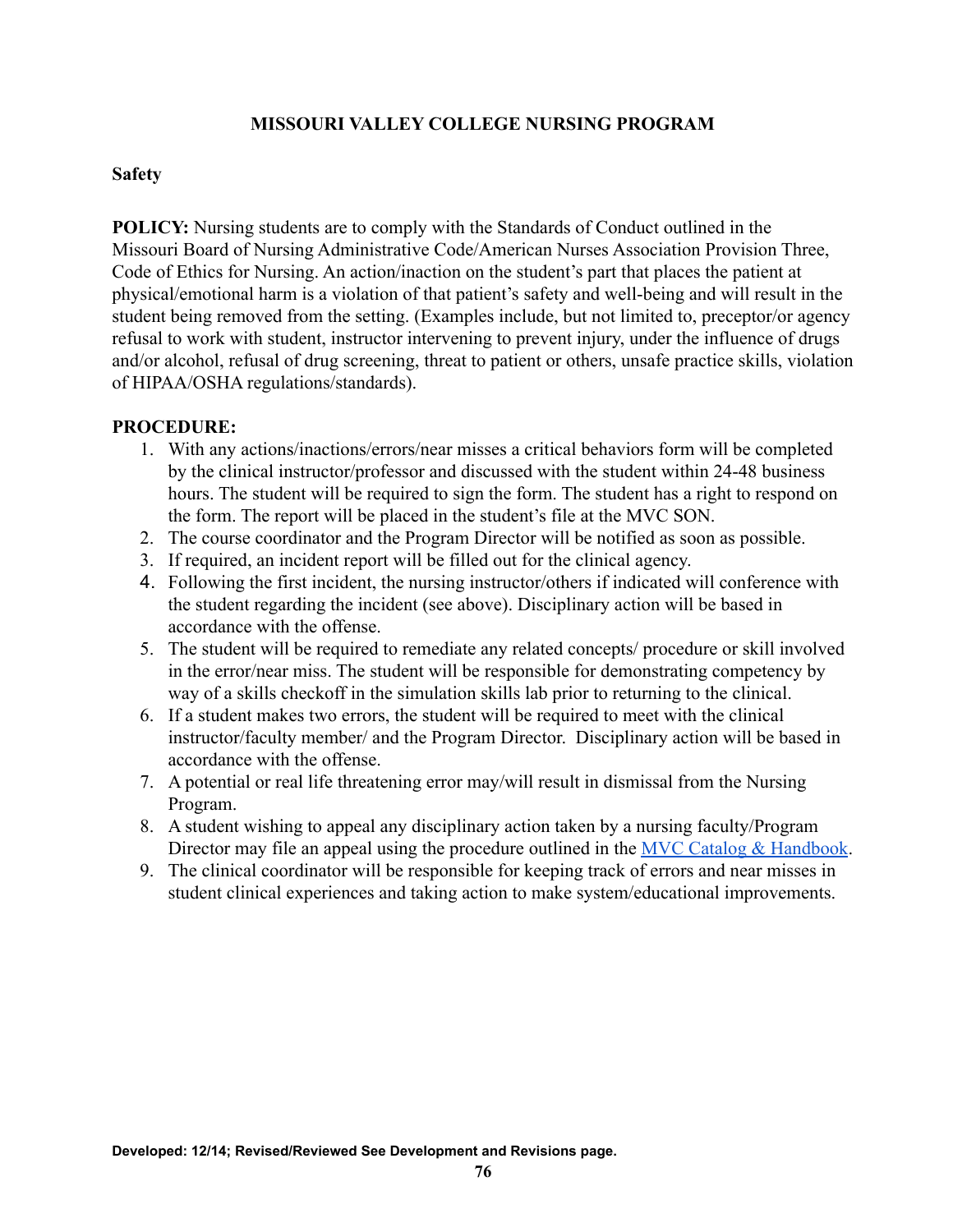## **Senior Practicum Placement Policy**

**POLICY:**.To facilitate the transition from student to practicing nurse, students complete a 200 hour practicum experience with an approved RN preceptor. This policy describes the process used to determine practicum placement.

- 1. Students complete a 200 hour experience in their NU482 course.
- 2. Students are allowed to provide information for clinical location and specialty area preferences, but the final decision for placement is the responsibility of the Clinical Coordinator with input from other faculty.
- 3. Students may be eligible to complete up to half of their hours in one additional area designated as 'specialty' if they have demonstrated an understanding of generalist nurse concepts.
- 4. Eligibility to divide clinical hours is based on the overall risk category achieved on their ATI testing platform, a measure of overall achievement on all proctored assessments completed throughout the program. A student must achieve at or above an 90% on their 'Probability of Passing NCLEX' (PoP%) by the end of their first semester, senior year.
- 5. Students not achieving 90% or higher on their PoP% are not considered "on track" and will not be eligible to split hours, and will complete all hours in a general unit. See below Table 1 for 'general' and 'specialty' designations.
- 6. Clinical Preceptor placements are also completed collaboratively with the clinical facilities. Many facilities have student requirements in addition to those of the MVC School of Nursing. Students are responsible for completing any additional training required by their practicum site.
- 7. Site orientations may also vary from site to site. Orientation hours will not count toward the 200 hour requirement of the practicum, as the intent of the experience is to improve leadership, delegation, and organizational skills necessary to provide safe care to multiple clients.
- 8. Clinical placements are final. There will be no preceptor changes unless due to extreme circumstances or facility/preceptor request.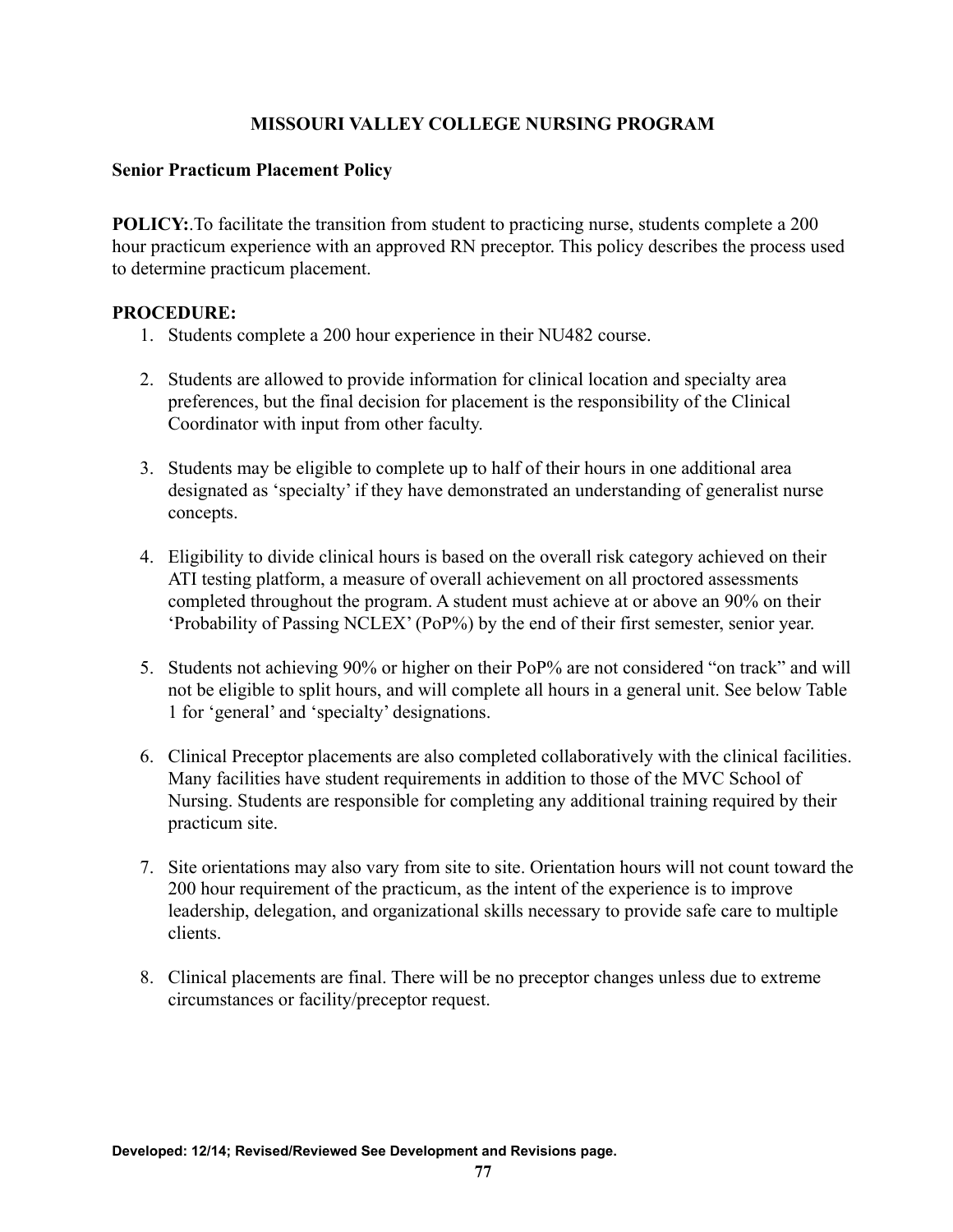Table 1: General & Specialty designations

| General                                                            | Specialty                                 |
|--------------------------------------------------------------------|-------------------------------------------|
| Any Medical/Surgical unit                                          | Any ICU unit considered level 3 or higher |
| Any Progressive Care Unit (PCU)                                    | Any community-based facility              |
| Intensive Care Units at facilities considered<br>level 2 or lower. | Obstetrics, Emergency, Pediatrics, etc.   |
|                                                                    | Any other site not previously listed      |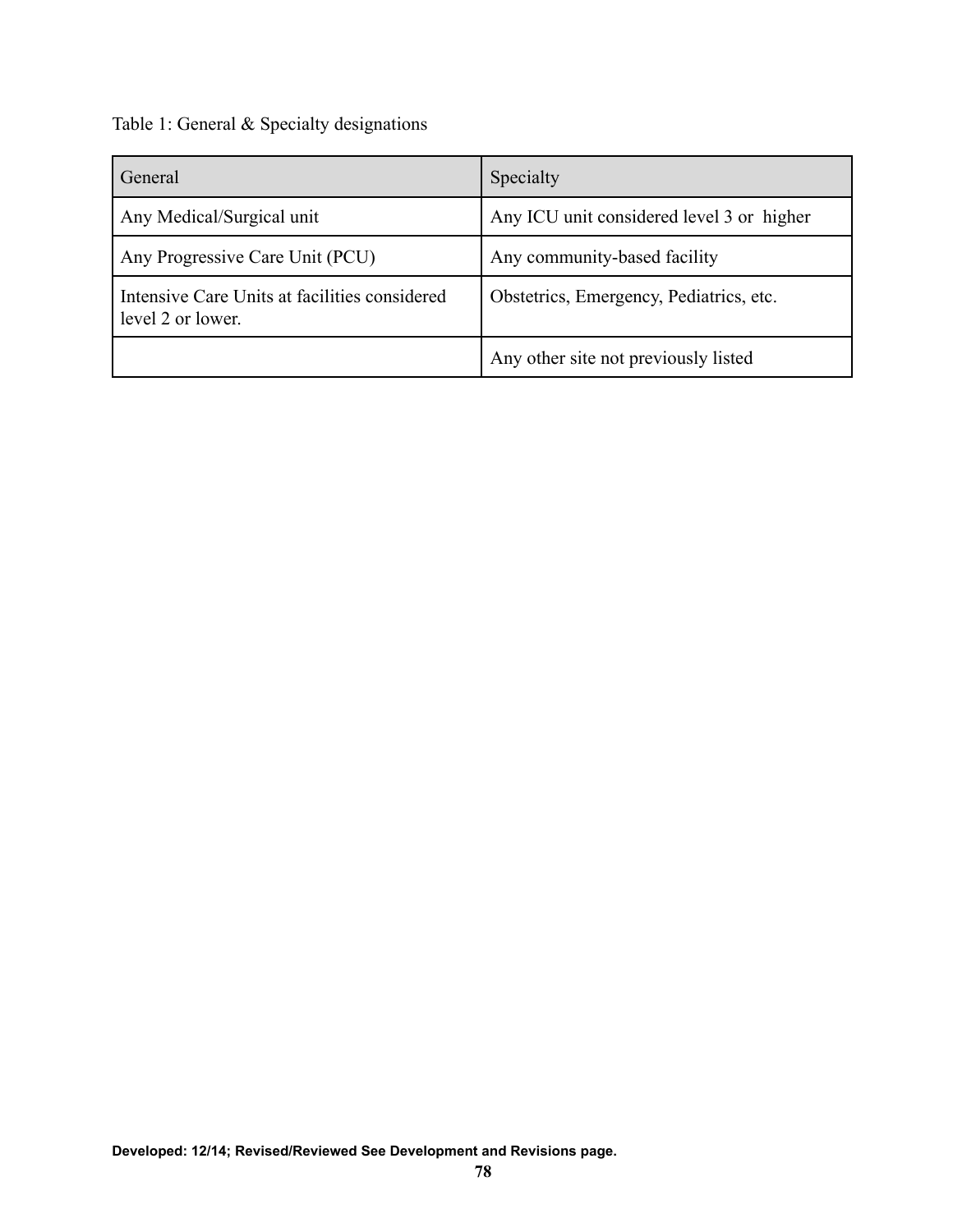#### **Simulation Skills Lab**

**POLICY:** Simulation equipment is necessary to promote student learning and acquisition of nursing technical skills necessary to become a safe professional/practitioner. Standard precautions to protect simulation equipment is expected of all nursing students

#### **PROCEDURE:**

#### **Simulation Skills Lab:**

- 1. The lab is for currently enrolled students.
- 2. The lab coordinator will schedule planned use of the lab and equipment.
- 3. The lab hours are posted outside the door each semester.
- 4. When the lab is not being used for coursework/assignments, students may practice assigned skills with permission of the skills lab coordinator.
- 5. If the student needs additional assistance, please contact the skills lab coordinator.
- 6. At no time are students allowed to practice invasive procedures on each other even if one gives permission.
- 7. Students are responsible to let skills lab coordinator know when supplies are low or if they used the last item.
- 8. Students are responsible for letting the skills lab coordinator know if there is damaged equipment or if the equipment is not working.
- 9. Students and faculty are responsible for restocking items and leaving the workplace clean and tidy.
- 10. No smoking, eating, drinking, playing allowed in the lab.
- 11. Students must adhere to all rules posted in the lab.
- 12. Refer to Simulation and Skills Lab Policy/Procedure Manual for further details.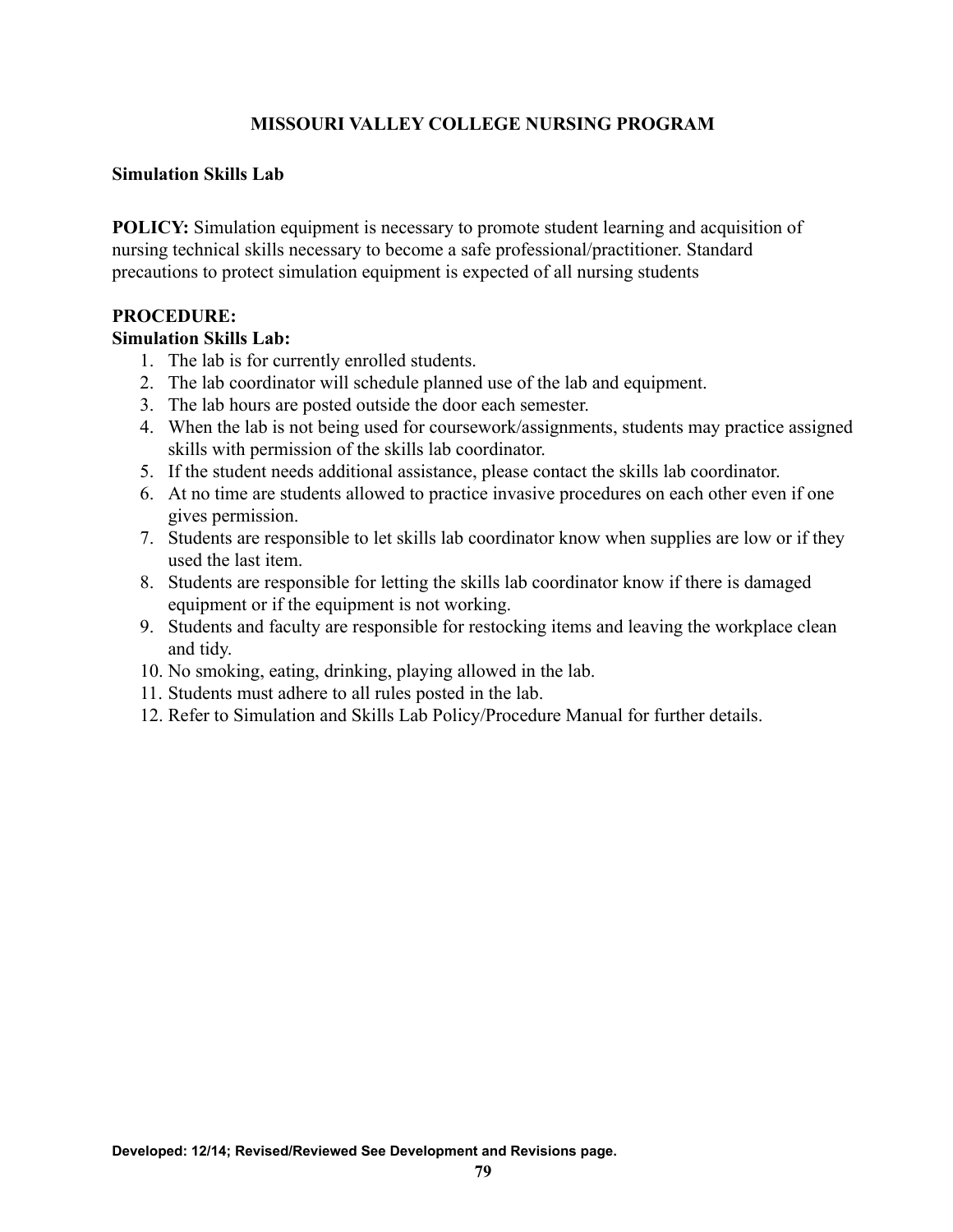#### **Student Special Requests**

**POLICY:** All students in the nursing program are required to meet requirements for graduation in a timely manner. In the event of an unforeseen circumstance, the student may submit a special request.

#### **PROCEDURE:**

1. Student Special Requests are submitted to the Nursing Faculty Forum by students who wish exceptions to be made regarding the application or progression criteria. Special request forms can be obtained from the Administrative Assistant.

a. Any student unable to meet prerequisites to specific nursing courses due to scheduling problems, illness, personal circumstances, or performance in a particular course shall be required to submit a Special Request Form.

b. Any clinical nursing major who needs to enroll in nursing courses part-time or out of sequence must submit a Special Request Form.

c. Any clinical nursing major who needs to repeat a nursing course must submit a Special Request Form.

d. Any clinical nursing major requesting a leave of absence must submit a Special Request Form.

- 2. The Special Request Forms will be reviewed by the Nursing Faculty Forum. The Faculty Forum meets a minimum of every semester, with special meetings as needed.
- 3. Only completed forms with appropriate supportive documentation will be acted upon by the Faculty Forum. All documentation must be submitted to the Administrative Assistant no later than 10 days prior to the next scheduled Faculty Forum. Students will be notified of the Faculty Forum's decision(s) within 10 days of the meeting date. This may be via student email and/or traditional mail. It is the student's responsibility to provide a current email and mailing address on the Special Request Form, and to check for the faculty response.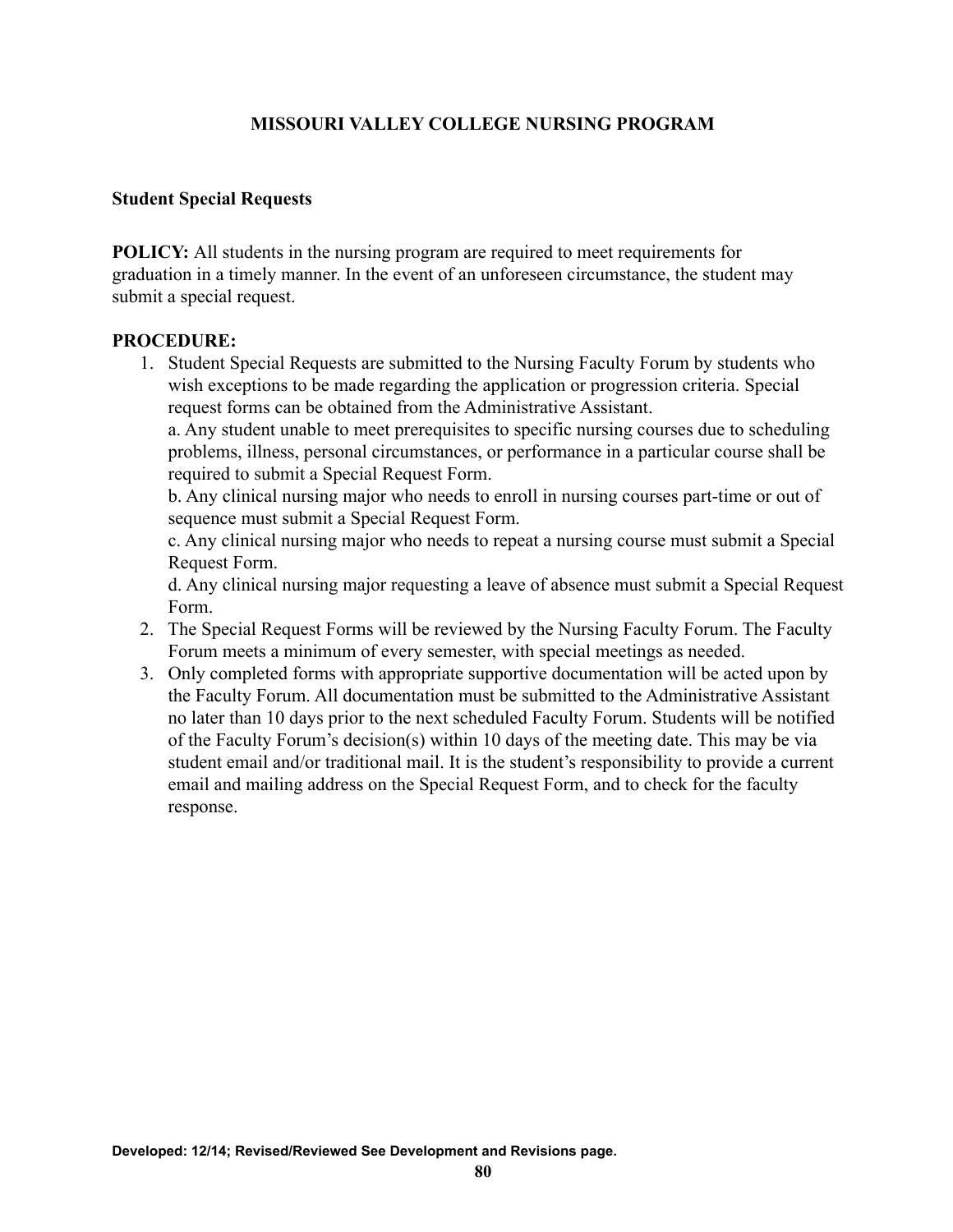## **Attendance Policy**

**POLICY:** Students are required/expected to be punctual and participate/attend classroom, simulation lab and clinical experiences as scheduled. Nursing students must take into consideration the fact that nursing coursework demands nontraditional class and clinical hours when entering the nursing program.

**DISCLAIMER:** Clinicals do not follow the traditional class schedules and can occur on any day of the week or hours of the day. Due to limitations of clinical sites and times, it is crucial that students be available for clinical experiences as scheduled, in order to successfully meet scholastic and clinical requirements for degree completion. Nursing clinical experiences take precedence over other student activities including athletic competitions.

The Clinical Coordinator collaborates closely with the athletics programs on campus to take into consideration athletic competition schedules. In addition, student athletes should meet with the Clinical Coordinator well in advance of the start of the semester to discuss upcoming planned clinical requirements.

- 1. Classroom setting: Class participation and attendance are essential for student success.
	- a. If the student is going to be absent or tardy, please call, text, or email the instructor/professor at least 30 minutes prior to the start of class.
	- b. The student with an approved absence can complete make-up assignments. The student is expected to contact the instructor to make these arrangements.
- 2. Clinical setting: The clinical experience is a vital learning component of the nursing education program. Failure to meet clinical requirements may result in the inability to meet course outcomes. Students should avoid missing clinical days except for an unforeseen emergency.
	- a. If the student is going to be absent from the clinical setting, please call, text, or email your instructor/professor at least 30 minutes prior to the beginning of the clinical day. If the student is not at the designated meeting location in the facility on time, he or she will be sent home.
	- b. The student with an approved absence can complete make-up clinical hours, activities, and assignments. The student is expected to contact the clinical coordinator to make these arrangements.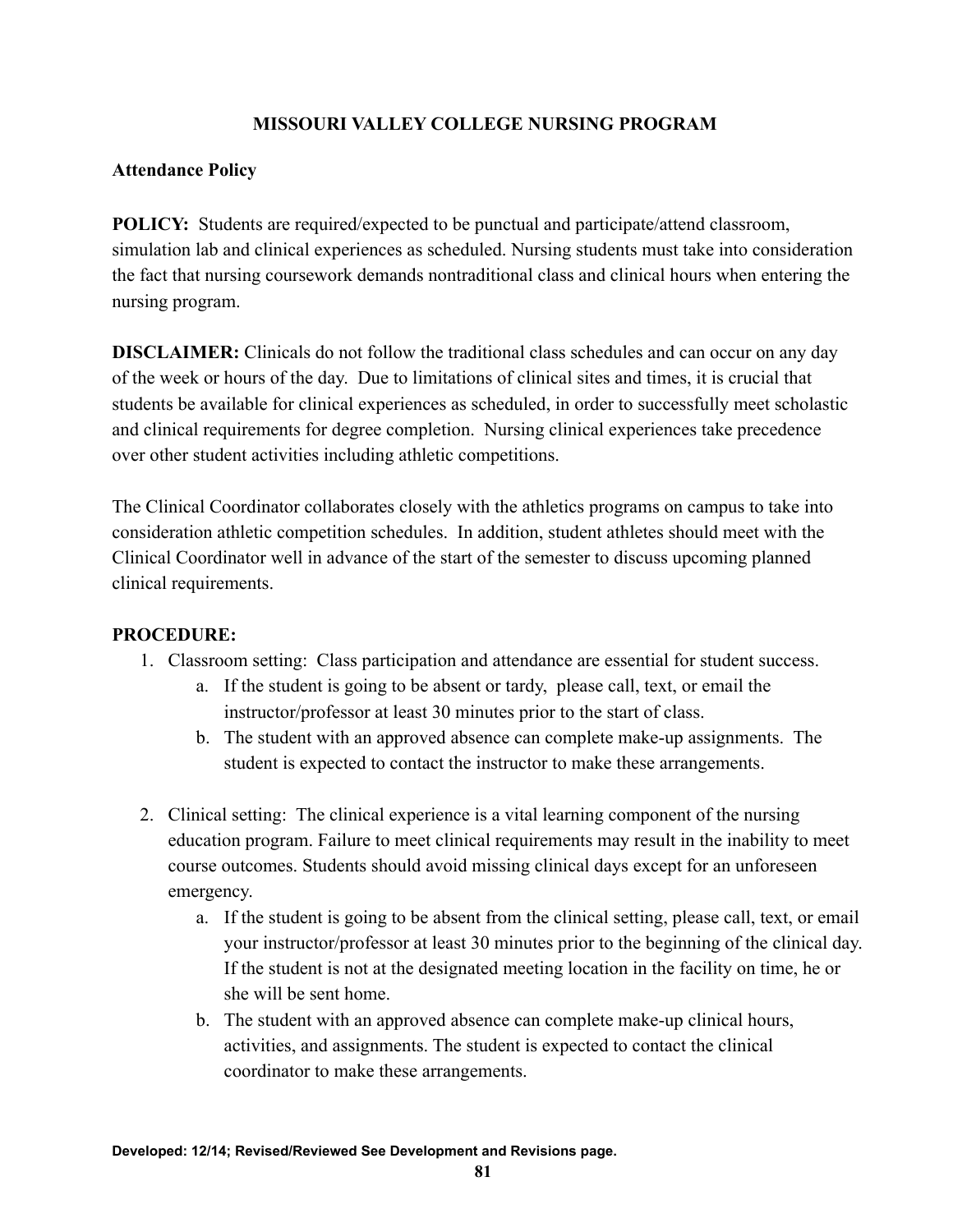- c. Students missing clinical time will be responsible for any costs associated with the make-up time.
- 3. Faculty require supporting documentation from the student for missed simulation, skills lab, or clinical days.
- 4. Any student who is absent from a clinical or a class will be required to meet with the instructor for the course. The meeting will include development of a plan to make up the content, activity, or exam, in the case of a class, or required hours and skills for a clinical experience.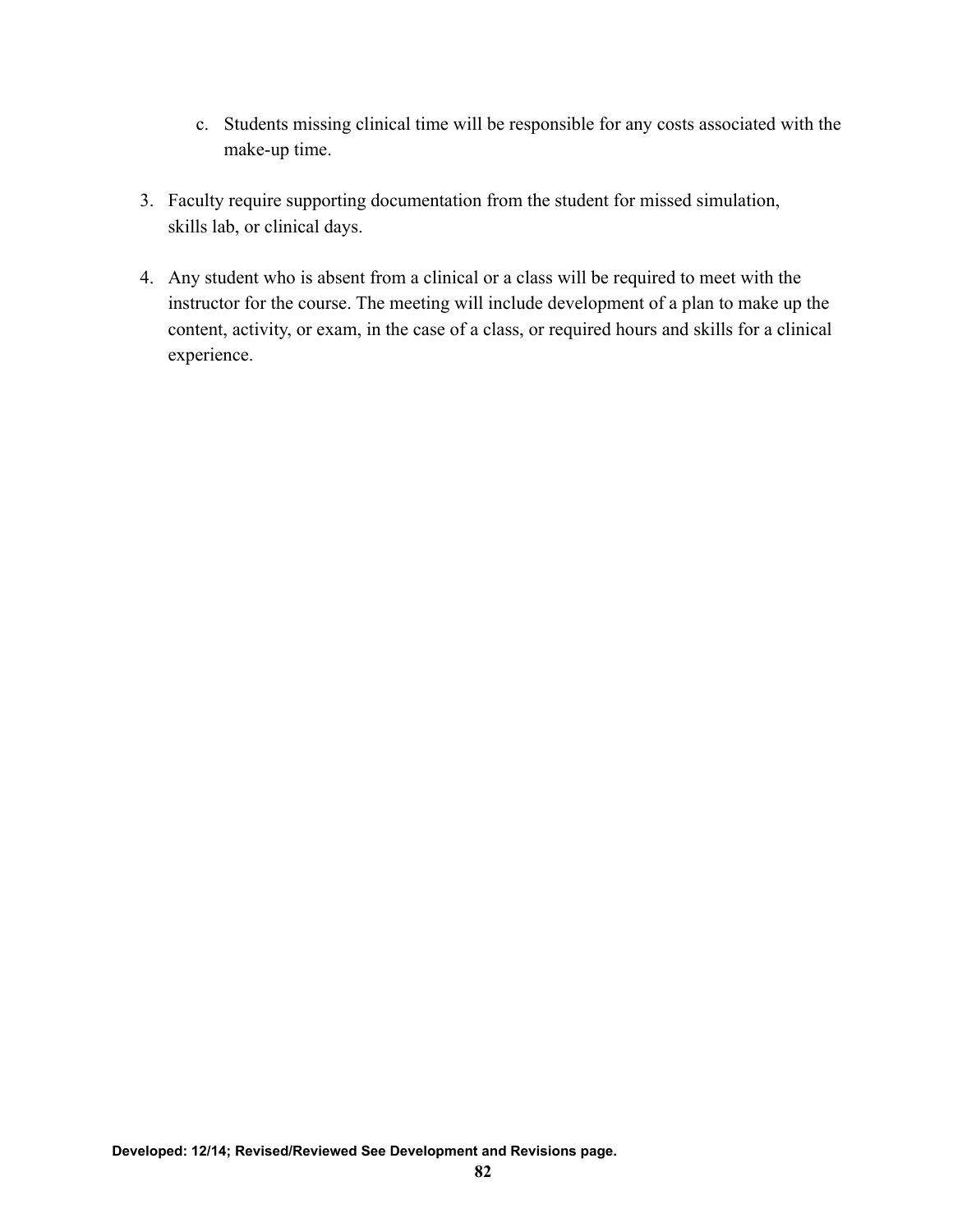## **Transfer Of Credits From Other Colleges/Universities**

**POLICY:** Nursing students must have current/evidence-based knowledge and skills to care for diverse populations with complex needs in a variety of clinical environments.

- 1. Student's transfer credits must meet the requirements determined by the Registrar's Office.
- 2. Students transferring credit into the nursing program must have nursing prerequisite courses taken within the last five years and completed with a grade of B or above.
- 3. Students transferring in with an Associate of Arts degree will have Missouri Valley College core classes waived, however, they must meet all nursing prerequisite course requirements from a regionally accredited institution of higher learning in the United States prior to admission into the nursing program.
- 4. Students who have been dismissed/terminated from an outside nursing program may be considered for admission into the nursing program on a case by case basis. Nursing courses will be evaluated on a case by case basis. However, students must meet minimum admission criteria.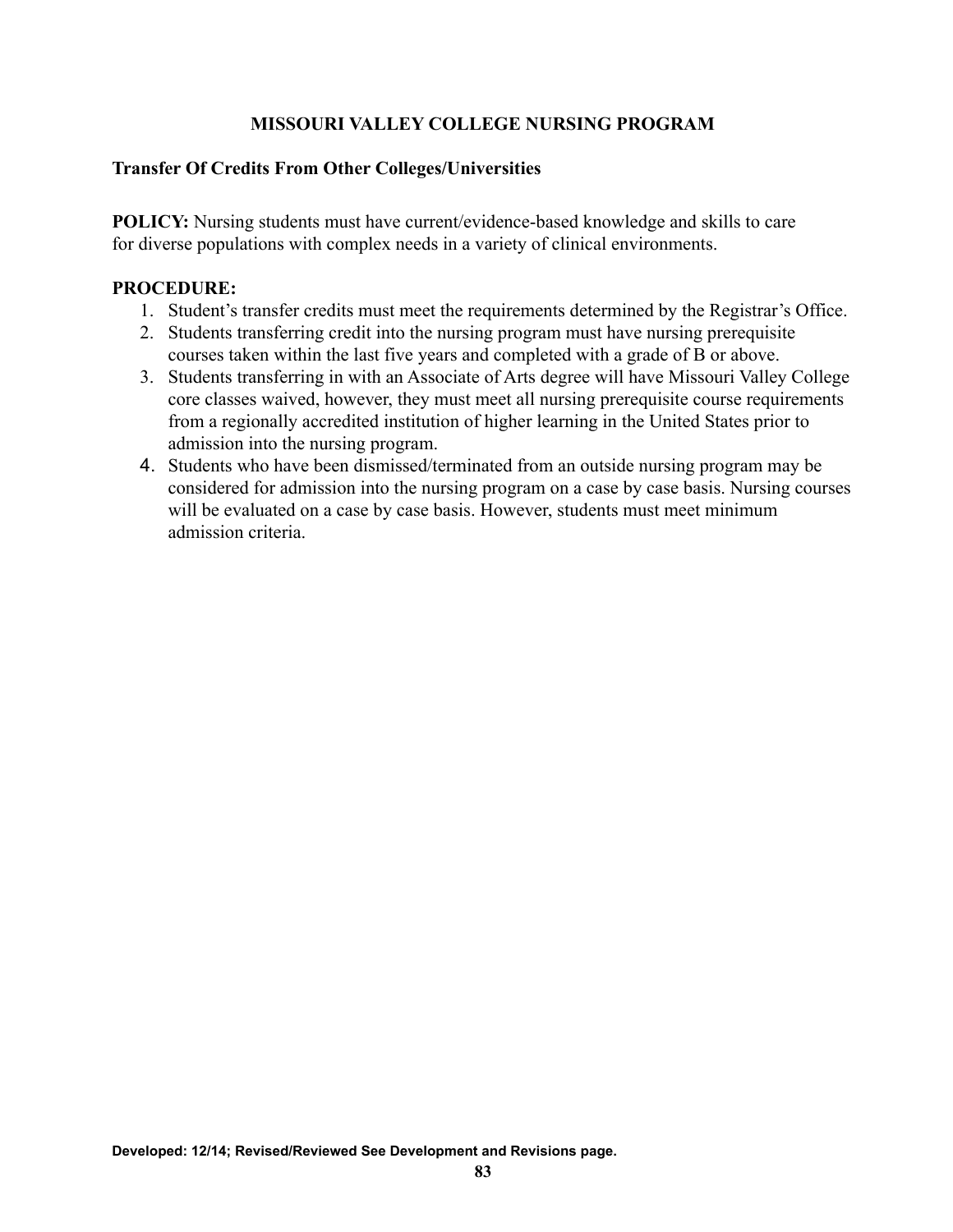## **Missouri Valley College ACKNOWLEDGMENTS BSN Student Handbook Acknowledgment Form**

The Missouri Valley College Nursing Program has policies and procedures designed to guide the student through the nursing program. Please read them carefully as they will help you with a timelier and smoother transition from a novice to a professional nurse. The most current policies and procedures can be found in this handbook on the MVC Nursing Program website.

#### **As a Missouri Valley College Nursing Student it is your responsibility to:**

- 1. Review the policies and procedures which are included in the most-recent Missouri Valley College BSN Student Handbook.
- 2. Follow the policies and procedures which are included in the most-recent Missouri Valley College BSN Student Handbook.
- 3. Ask for clarification if you have a question and/or suggestions about the policies and procedures which are included in the most-recent Missouri Valley College BSN Student Handbook.
- 4. Return completed/signed Acknowledgement Form to the Administrative Assistant within ten days of the start of the semester or after you have been notified of changes.

#### **The Missouri Valley College Nursing Faculty will:**

- 1. Inform the nursing students of any pertinent changes to current Missouri Valley College nursing program policies or procedures and when those pertinent changes will be implemented.
- 2. Inform the nursing students of any newly developed policies or procedures for the Missouri Valley College Nursing Program and when those policies or procedures will be implemented.
- 3. Articulate and distribute any pertinent changes or newly developed policies or procedures to the nursing students by the Clinical Coordinator and/or the Program Director via a mandatory meeting or gathering (i.e., Christmas party, end-of-the year party).
- 4. Enforce the described policies and procedures in a fair and unbiased manner which is consistent with the most current Missouri Valley College BSN handbook, and the MVC Catalog & [Handbook](https://www.moval.edu/academics/academic-catalog/)

I have reviewed the most current Missouri Valley College BSN Student Handbook. I agree to follow the policies and procedures described and any new or revised policies and/or procedures during this academic year. I understand that failure to comply with a policy and/or procedure will result in the consequences described with that policy and/or procedure.

Nursing Student - Print Name

Signature of Nursing Student Date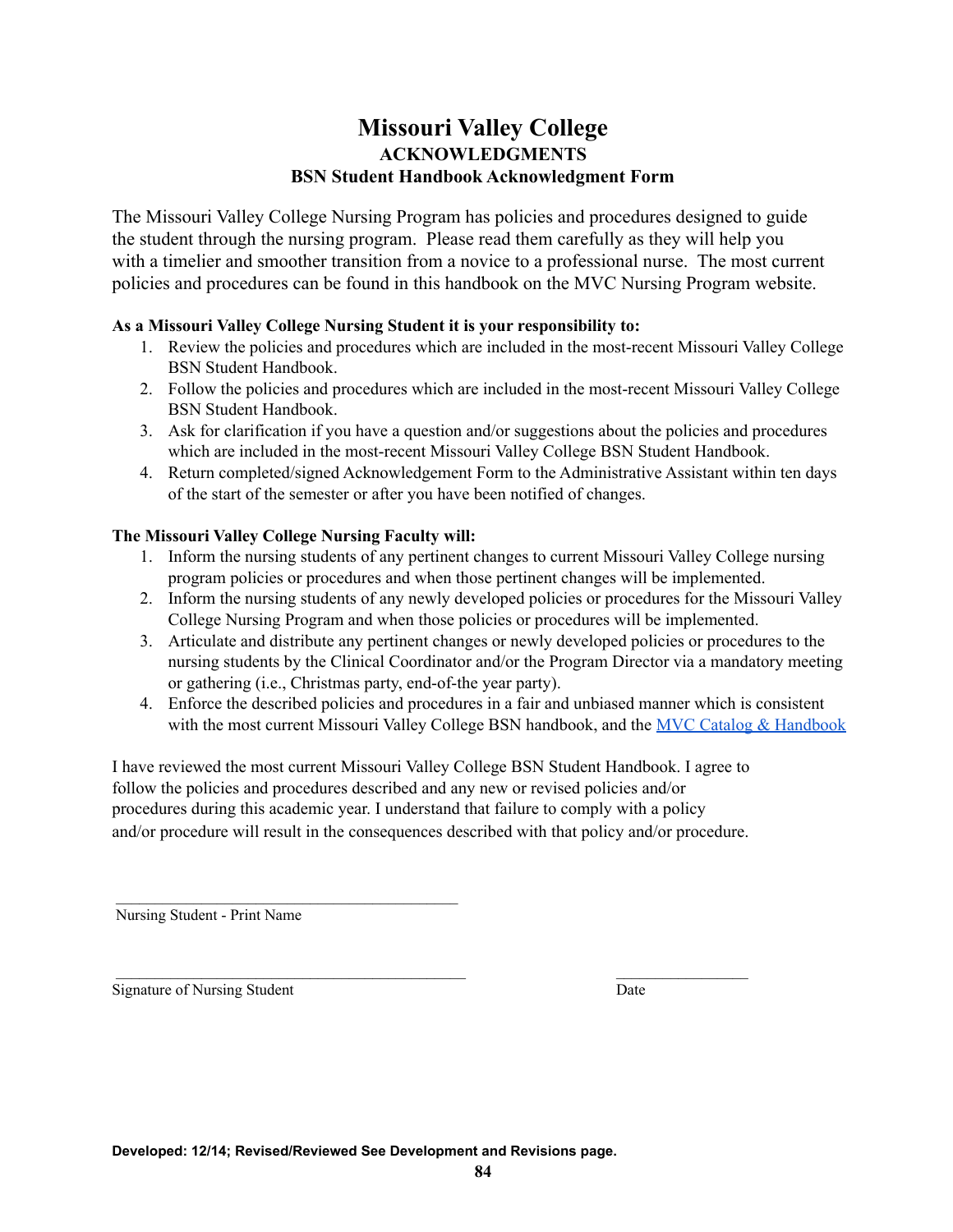# **Appendix A**

## **Student Acknowledgement of ATI Policy**

Initial all and sign below:

\_\_\_\_\_\_\_\_\_\_ I have received a copy of and have read and understand the ATI Assessment and Review Policy.

I understand that it is my responsibility to utilize all of the books, tutorials and online resources available from ATI.

 $\mathcal{L}_\text{max}$  and the contract of the contract of the contract of the contract of the contract of the contract of

 $\mathcal{L}_\text{max} = \frac{1}{2} \sum_{i=1}^n \mathcal{L}_\text{max}(\mathbf{z}_i - \mathbf{z}_i)$ 

Student printed name Date

Student signature